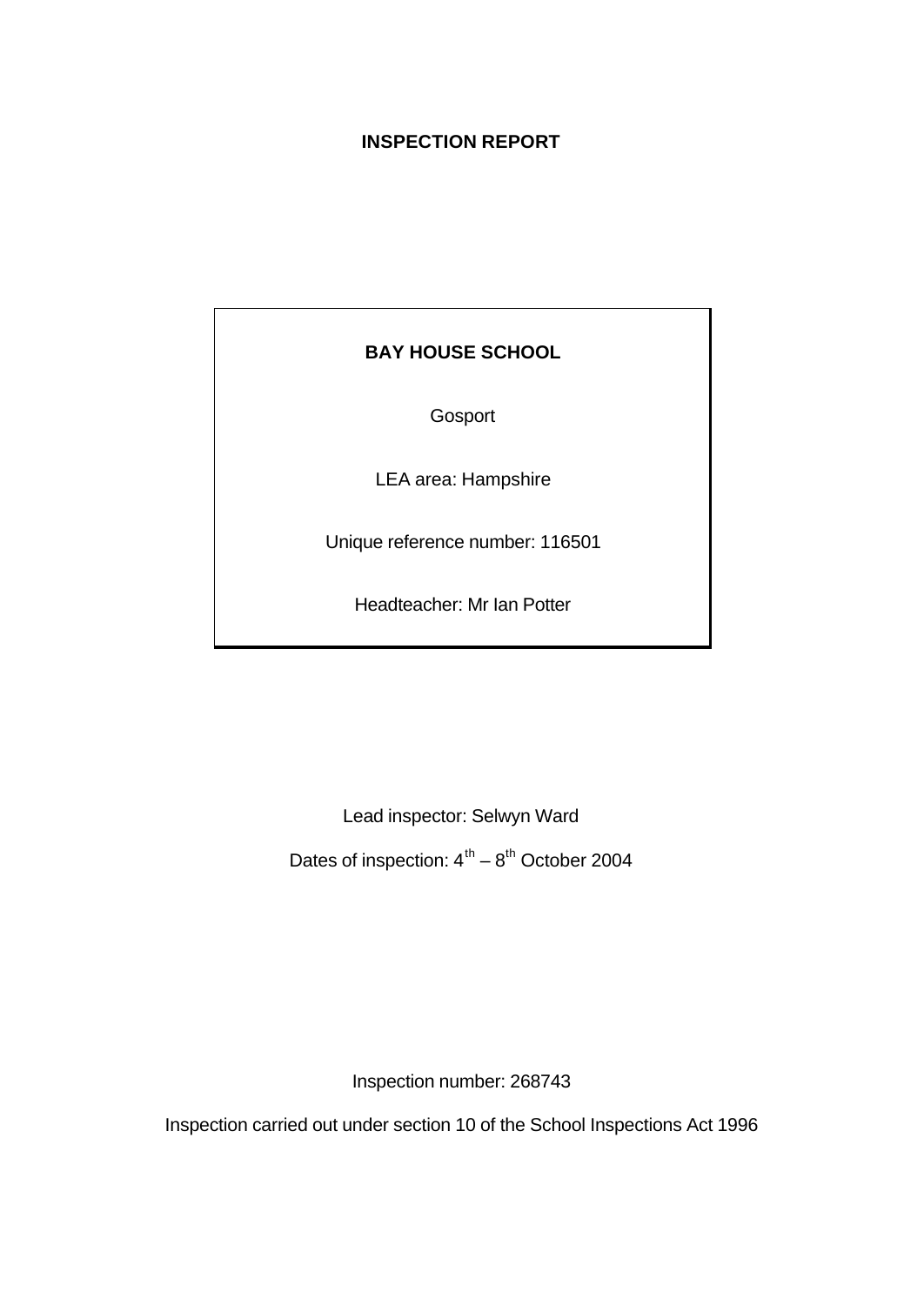## © Crown copyright 2004

This report may be reproduced in whole or in part for non-commercial educational purposes, provided that all extracts quoted are reproduced verbatim without adaptation and on condition that the source and date thereof are stated.

Further copies of this report are obtainable from the school. Under the School Inspections Act 1996, the school must provide a copy of this report and/or its summary free of charge to certain categories of people. A charge not exceeding the full cost of reproduction may be made for any other copies supplied.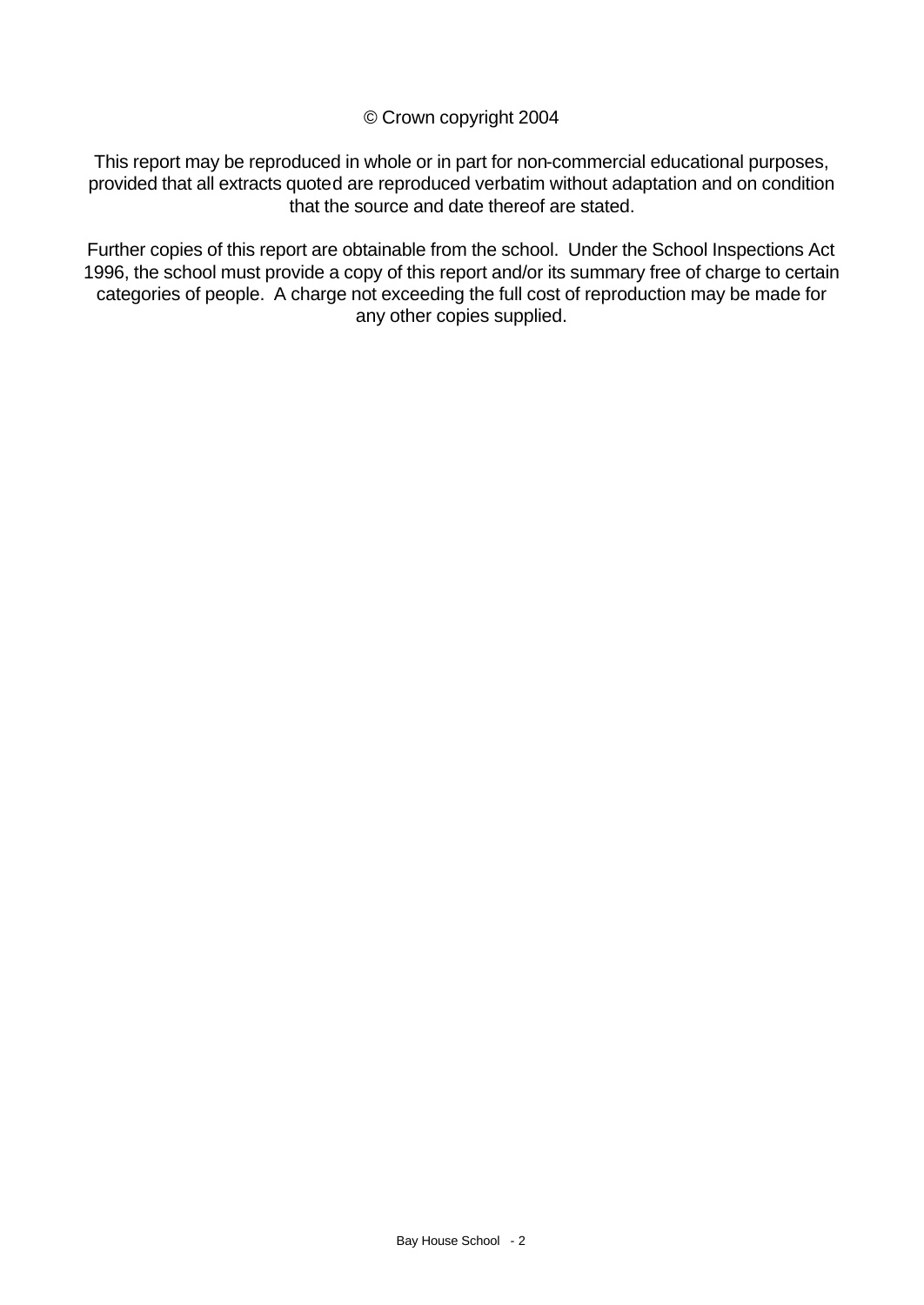## **INFORMATION ABOUT THE SCHOOL**

| Type of school:                       | Comprehensive                    |  |  |  |  |
|---------------------------------------|----------------------------------|--|--|--|--|
| School category:                      | Foundation                       |  |  |  |  |
| Age range of students:                | $11 - 18$                        |  |  |  |  |
| Gender of students:                   | Mixed                            |  |  |  |  |
| Number on roll:                       | 2032                             |  |  |  |  |
| School address:                       | Gomer Lane<br>Gosport            |  |  |  |  |
| Postcode:                             | Hampshire<br><b>PO12 2QP</b>     |  |  |  |  |
| Telephone number:                     | 02392 587931                     |  |  |  |  |
| Fax number:                           | 02392 524260                     |  |  |  |  |
| Email address:                        | admin@bayhouse.hants.sch.uk      |  |  |  |  |
| Website address:                      | http://www.bayhouse.hants.sch.uk |  |  |  |  |
| Appropriate authority:                | The governing body               |  |  |  |  |
| Name of chair of governors:           | <b>Mr David Wiltshire</b>        |  |  |  |  |
| previous<br>οf<br>Date<br>inspection: | 12 <sup>th</sup> October 1998    |  |  |  |  |

# **CHARACTERISTICS OF THE SCHOOL**

Bay House is a very large school in the coastal town of Gosport that caters for boys and girls aged 11 to 18. The school is popular and oversubscribed, and both the main school and sixth form have expanded considerably in recent years. All but a very small number of students are of white British heritage. There are no students from homes where English is not the principal language. Taken overall, students' socio-economic backgrounds are average. Although a below average number are known to be eligible for free school meals, students join the school from a wide diversity of social backgrounds with a number who come from very deprived areas. Students are of broadly average attainment when they join the school at the start of Year 7, as measured by their primary school test results. The proportion of students with special educational needs is average, and a below average number have statements of special educational needs. The range of special educational needs covered is broad, and includes several students with complex needs as well as many with both learning and behavioural difficulties. The sixth form admits students from this and the other schools in the Gosport area. Its entry requirements are similar to those of other schools in the country that offer mainly A-level courses, being above average in relation to post-16 providers as a whole. The school has won specialist Mathematics and Computing College status from September 2004 but, at the time of the inspection, early in the autumn term, it was too soon to gauge the effects of this new change in status.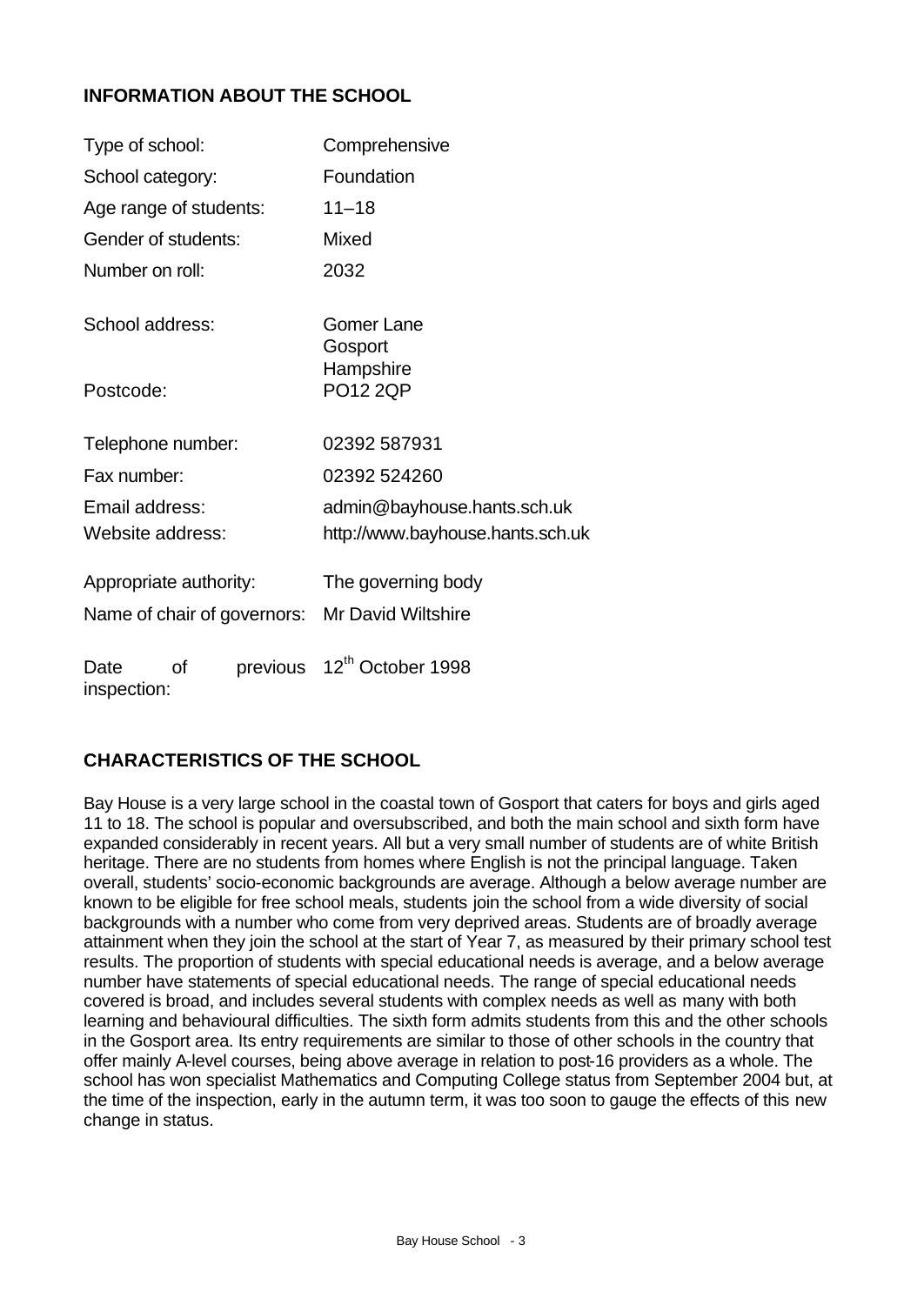# **INFORMATION ABOUT THE INSPECTION TEAM**

| <b>Members of the inspection team</b> |                         |                | <b>Subject responsibilities</b>                                                           |  |  |
|---------------------------------------|-------------------------|----------------|-------------------------------------------------------------------------------------------|--|--|
| 9271                                  | Selwyn Ward             | Lead inspector |                                                                                           |  |  |
| 9646                                  | <b>Geraldine Osment</b> | Lay inspector  |                                                                                           |  |  |
| 25377                                 | Lorna Brown             | Team inspector | <b>Music</b>                                                                              |  |  |
| 1503                                  | <b>Terry Browne</b>     | Team inspector | Mathematics, Mathematics (6 <sup>th</sup> Form)                                           |  |  |
| 27058                                 | Kathleen Cannon         | Team inspector | French, German, Spanish                                                                   |  |  |
| 30433                                 | <b>Chris Corp</b>       | Team inspector | Science, Chemistry (6 <sup>th</sup> Form), Health &<br>Social Care (6 <sup>th</sup> Form) |  |  |
| 27226                                 | <b>Richard Cribb</b>    | Team inspector | Physical education                                                                        |  |  |
| 22953                                 | Peter Dacombe           | Team inspector | French (6 <sup>th</sup> Form)                                                             |  |  |
| 23300                                 | <b>Lily Evans</b>       | Team inspector | Special educational needs                                                                 |  |  |
| 32590                                 | <b>Roger Fenwick</b>    | Team inspector | Design technology, Design technology (6 <sup>th</sup><br>Form)                            |  |  |
| 29742                                 | Patricia Fyans          | Team inspector | Physics (6 <sup>th</sup> Form)                                                            |  |  |
| 25778                                 | <b>Andrew Hicks</b>     | Team inspector | Information and communication technology                                                  |  |  |
| 32231                                 | <b>Adrian Lyons</b>     | Team inspector | Vocational<br>education,<br>&<br>Economics<br>business (6 <sup>th</sup> Form)             |  |  |
| 32582                                 | <b>Stephen Manning</b>  | Team inspector | Psychology (6 <sup>th</sup> Form)                                                         |  |  |
| 2447                                  | Faysal Mikdadi          | Team inspector |                                                                                           |  |  |
| 32987                                 | <b>Mandy Mudd</b>       | Team inspector | $(6^{th}$<br>English<br>Literature<br>English,<br>Drama,<br>Form)                         |  |  |
| 17808                                 | Sue Orpin               | Team inspector | Geography, Geography (6 <sup>th</sup> Form)                                               |  |  |
| 10817                                 | George Rayner           | Team inspector | History, History (6 <sup>th</sup> Form)                                                   |  |  |
| 35060                                 | Keith Robinson          | Team inspector | Religious education                                                                       |  |  |
| 11258                                 | Ivor Rushforth          | Team inspector | Art, Art (6 <sup>th</sup> Form), Citizenship                                              |  |  |

The inspection contractor was:

## **e-Qualitas Limited**

Langshaw Pastens Road Limpsfield Chart **Oxted Surrey** RH8 0RE

Any concerns or complaints about the inspection or the report should be made initially to the inspection contractor. The procedures are set out in the leaflet *'Complaining about Ofsted*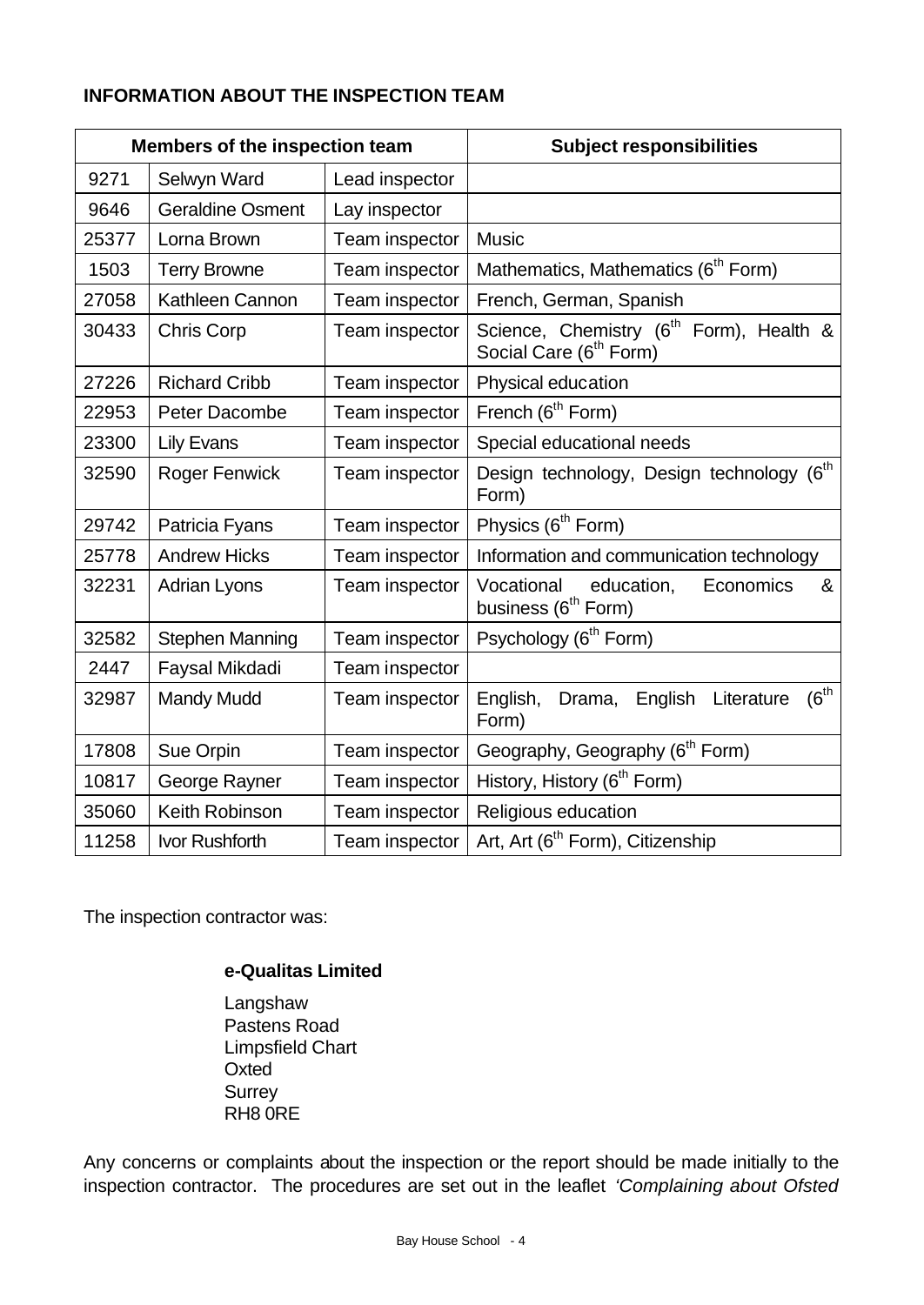*Inspections'*, which is available from Ofsted Publications Centre (telephone 07002 637833) or Ofsted's website (www.oftsed.gov.uk).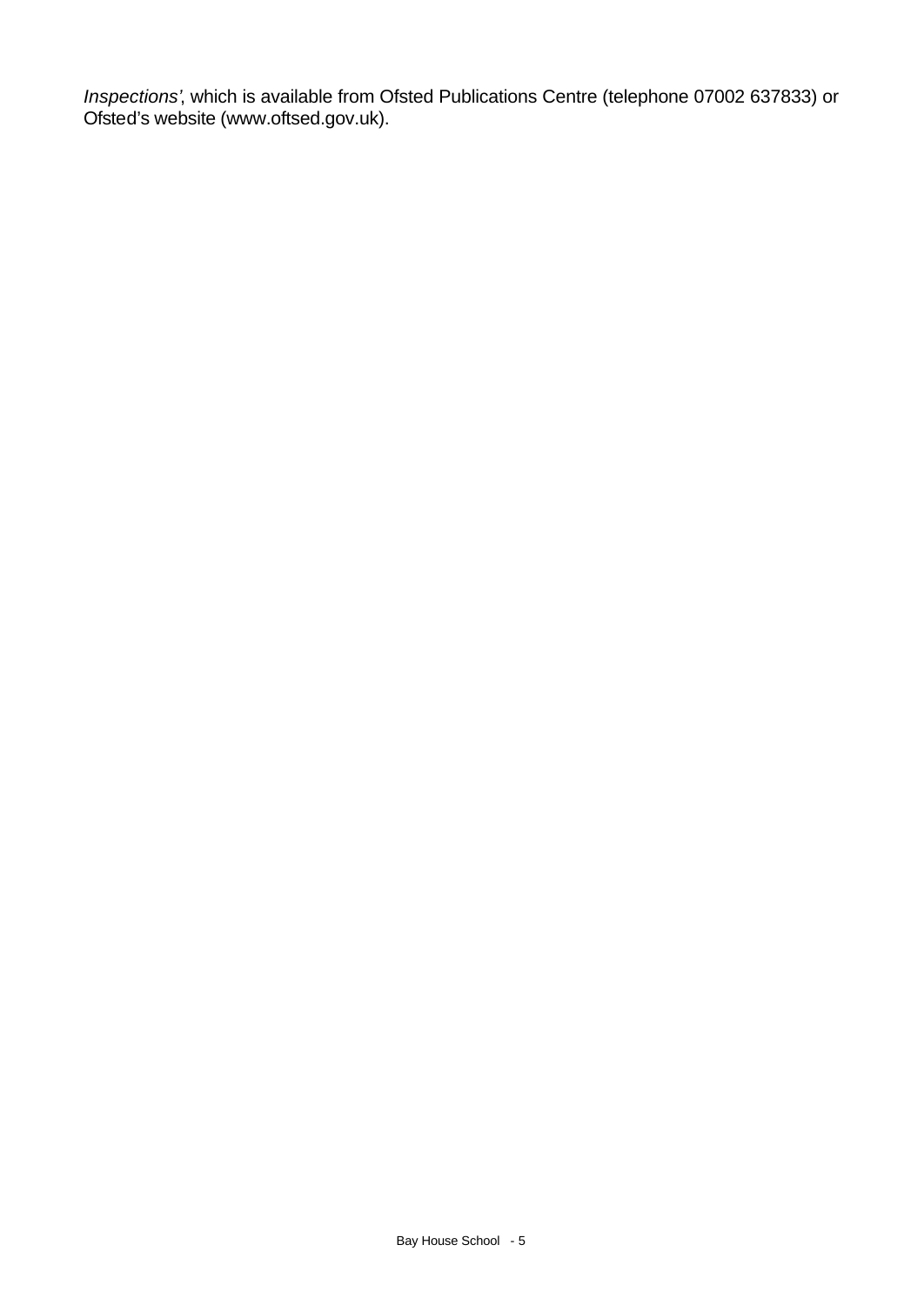# **REPORT CONTENTS**

|                                                                                                                                                                         | Page |    |
|-------------------------------------------------------------------------------------------------------------------------------------------------------------------------|------|----|
| <b>PART A: SUMMARY OF THE REPORT</b>                                                                                                                                    | 6    |    |
| <b>PART B: COMMENTARY ON THE MAIN INSPECTION FINDINGS</b>                                                                                                               |      |    |
| <b>STANDARDS ACHIEVED BY STUDENTS</b>                                                                                                                                   | 10   |    |
| Standards achieved in subjects and courses                                                                                                                              |      |    |
| Students' attitudes, values and other personal qualities                                                                                                                |      |    |
| <b>QUALITY OF EDUCATION PROVIDED BY THE SCHOOL</b>                                                                                                                      | 14   |    |
| Teaching and learning<br>The curriculum<br>Work-related learning<br>Care, guidance and support<br>Partnership with parents, other schools and the community             |      |    |
| <b>LEADERSHIP AND MANAGEMENT</b>                                                                                                                                        | 20   |    |
| <b>PART C: THE QUALITY OF EDUCATION IN SUBJECTS AND COURSES</b><br><b>SUBJECTS AND COURSES IN KEY STAGES 3 &amp; 4</b><br><b>SUBJECTS AND COURSES IN THE SIXTH FORM</b> |      | 22 |
| <b>PART D: SUMMARY OF THE MAIN INSPECTION JUDGEMENTS</b>                                                                                                                |      | 50 |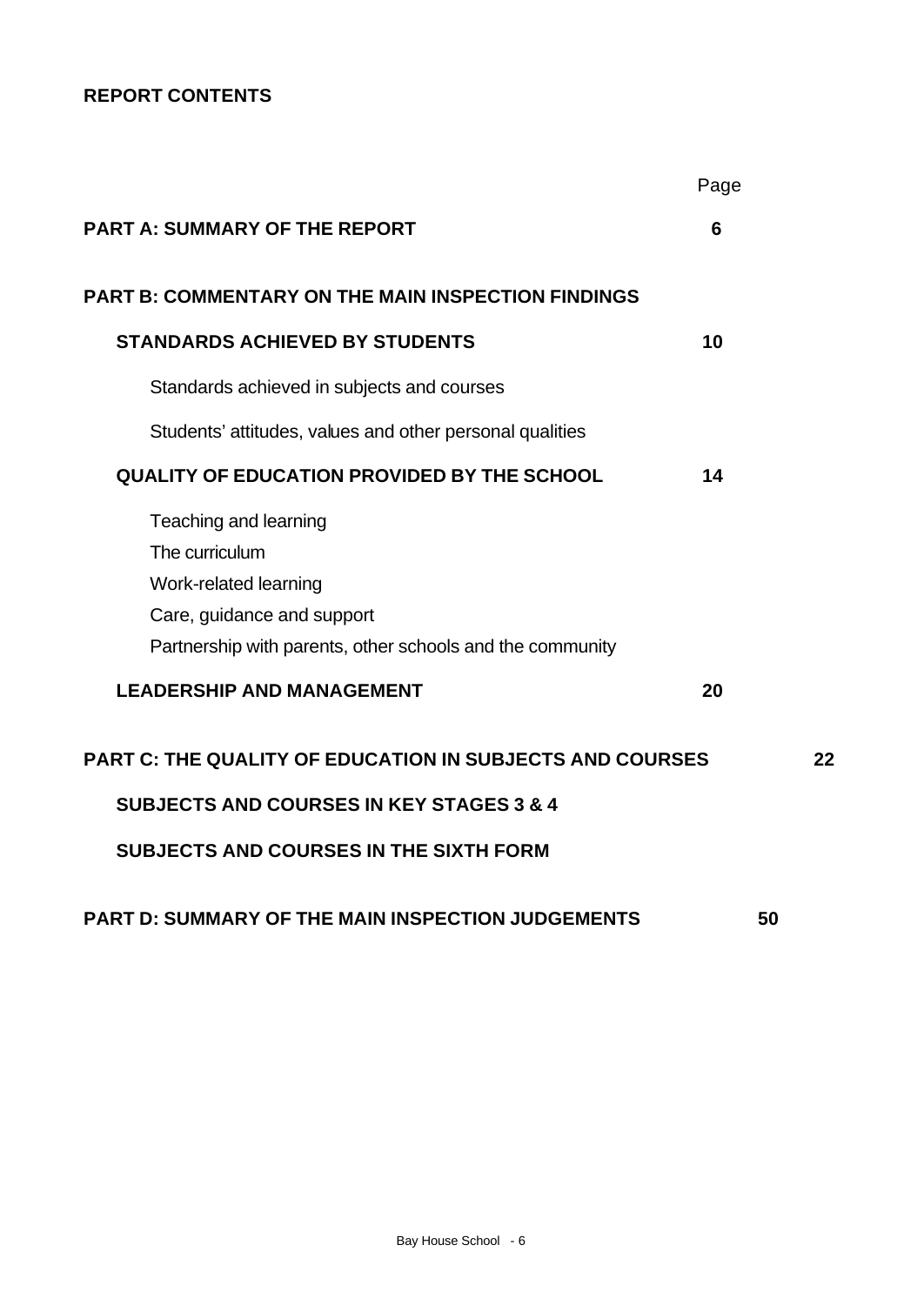# **PART A: SUMMARY OF THE REPORT**

# **OVERALL EVALUATION**

**Bay House is a very good school where students achieve high standards**. The headteacher and leadership team have been very successful in ensuring that students benefit from a high proportion of very good teaching. Bay House provides very good value for money. The school has recently been awarded specialist Mathematics and Computing College status, although this has not yet had an opportunity significantly to affect the provision for students.

The school's main strengths and weaknesses are

- Students achieve very well and attain high standards in national examinations
- The teaching is very good, particularly for GCSE and A-level
- The school is very well led and managed
- The organisation of the school day does not make the best use of teaching time
- There is an excellent range of clubs and other out-of-school activities in which a great many students take part
- Students behave very well, get on very well with one another and are very keen to learn
- Some less able students and some of those with special educational needs do not achieve as well as others because they do not get enough support in lessons
- There are very good arrangements for the care and welfare of students
- Legal requirements are not fully met for collective worship or for teaching religious education (RE) and information and communication technology (ICT) to all students

**Improvement since the last inspection has been good**. The school has successfully tackled most of the issues raised in the last inspection. Standards and the quality of education provided have further improved. However, the school still fails to meet requirements to provide for collective worship and the teaching of RE from Year 8 onwards.

|         |                                 |                      | similar schools |   |      |
|---------|---------------------------------|----------------------|-----------------|---|------|
|         | Performance compared with:      | 2001<br>2002<br>2003 |                 |   | 2003 |
| Year 11 | GCSE/GNVQ examinations          |                      |                 | B |      |
| Year 13 | A/AS level and VCE examinations |                      |                 |   |      |

## **STANDARDS ACHIEVED**

*Key: A - well above average; B – above average; C – average; D – below average; E – well below average For Year 11, similar schools are those whose students achieved similar results at the end of Year 9.*

**Students achieve very well**. By the end of Year 9, standards in all subjects are at least in line with national expectations and those in mathematics, science, art and physical education (PE) are above average. This represents good achievement in relation to students' starting point, which is broadly average. Standards in Year 11 are in line with national expectations in design technology (DT), French and for those students who learn ICT. Standards are above average in mathematics, geography, German, Spanish, history, PE, vocational courses and among those who study RE. In English, science, art, music and drama, standards are well above average. This represents very good achievement. When withdrawn for support, students with special educational needs make very good progress but they, and some less able students, do not achieve as well as others because they are not always given enough support in lessons. This is particularly the case in Years 7 to 9. In the sixth form subjects inspected in depth, standards are well above average in English, mathematics, chemistry, physics, art, DT, history, psychology, economics & business, and health & social care. They are above average in geography and average in French. The high standards attained in A and AS level examinations represent very good achievement.

**Students' personal qualities, including their spiritual, moral, social and cultural development, are good**. Students get on very well with one another and are very keen to learn.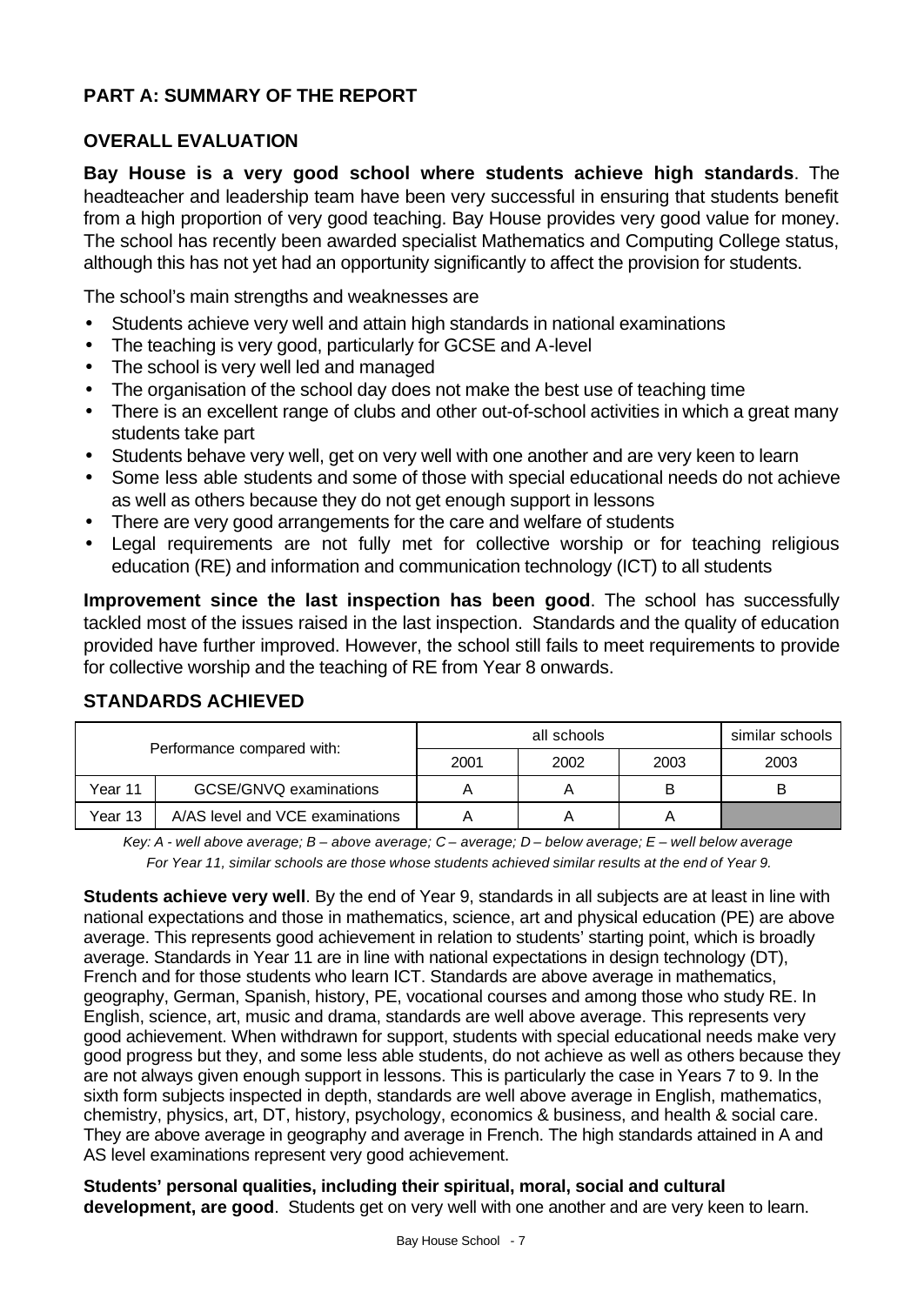They behave very well in lessons and around the school. They respond very well to the opportunities they are given to take on responsibility. Attendance is satisfactory.

# **QUALITY OF EDUCATION**

**The quality of education provided is very good**. Despite the limitations imposed by current timetabling arrangements which result in mostly four 70-minute lessons each day, students benefit from a good range of, mainly academic, subjects and courses, both at the school itself and, from Year 10 onwards*,* in conjunction with other schools and colleges. The mix of well-established and new teaching staff is very well matched to the needs of the curriculum. The accommodation is very tight but the school is well resourced. Opportunities for enrichment, particularly through clubs and other out-of-school activities, are excellent, and the rate of participation is high. Arrangements for the care, welfare and guidance of students are very good and the school has developed an effective partnership with parents, other schools and the wider community.

**Teaching and learning are very good.** Teachers have very good subject knowledge. They relate very well to students and generally manage classes well. Lessons are well planned and, in the most effective lessons, teachers vary activities to ensure students' interest is maintained. Questioning is used very effectively to check that students understand and to ensure that all are fully involved. Although students learn and achieve very well, they do not develop strong enough independent study skills. Work is not always well matched to the range of students' abilities and learning support staff are not always used effectively enough in lessons. Marking and assessment are satisfactory but are too variable; not always providing enough guidance to students on how to improve their work.

## **LEADERSHIP AND MANAGEMENT**

**Leadership and management are very good**. The headteacher provides outstanding leadership and has a clear vision for driving forward further improvement in a school where its tradition of success might otherwise lead to complacency. The headteacher is well supported by a strong leadership team and an able team of year and department heads. They have correctly identified the areas that need improvement, each of which is already the subject of plans for improvement. Shortcomings in the school's provision for ICT are being remedied as part of the changes being introduced through the school's new specialist status. Monitoring of teaching and learning has resulted in proposals to revise and extend the school timetable. Plans show that this will also remedy shortcomings in RE provision. Notwithstanding the curriculum weaknesses, which are in the process of being remedied, governors do a very good job. They have a very good awareness of the strengths of the school and what needs to be improved, and they provide a healthy challenge to the headteacher and staff that is supporting the continued drive for improvement.

# **PARENTS' AND STUDENTS' VIEWS OF THE SCHOOL**

Parents and students express positive views of the school. Several parents were unhappy with homework and marking. Inspectors agree that marking could be improved but homework is used well throughout the school. Students raised concerns about the behaviour of others, but inspectors judge behaviour to be very good.

## **IMPROVEMENTS NEEDED**

The most important things the school should do to improve are

- Implement the plans to revise the school timetable
- Provide more effective teaching and support in lessons for less able students and those with special educational needs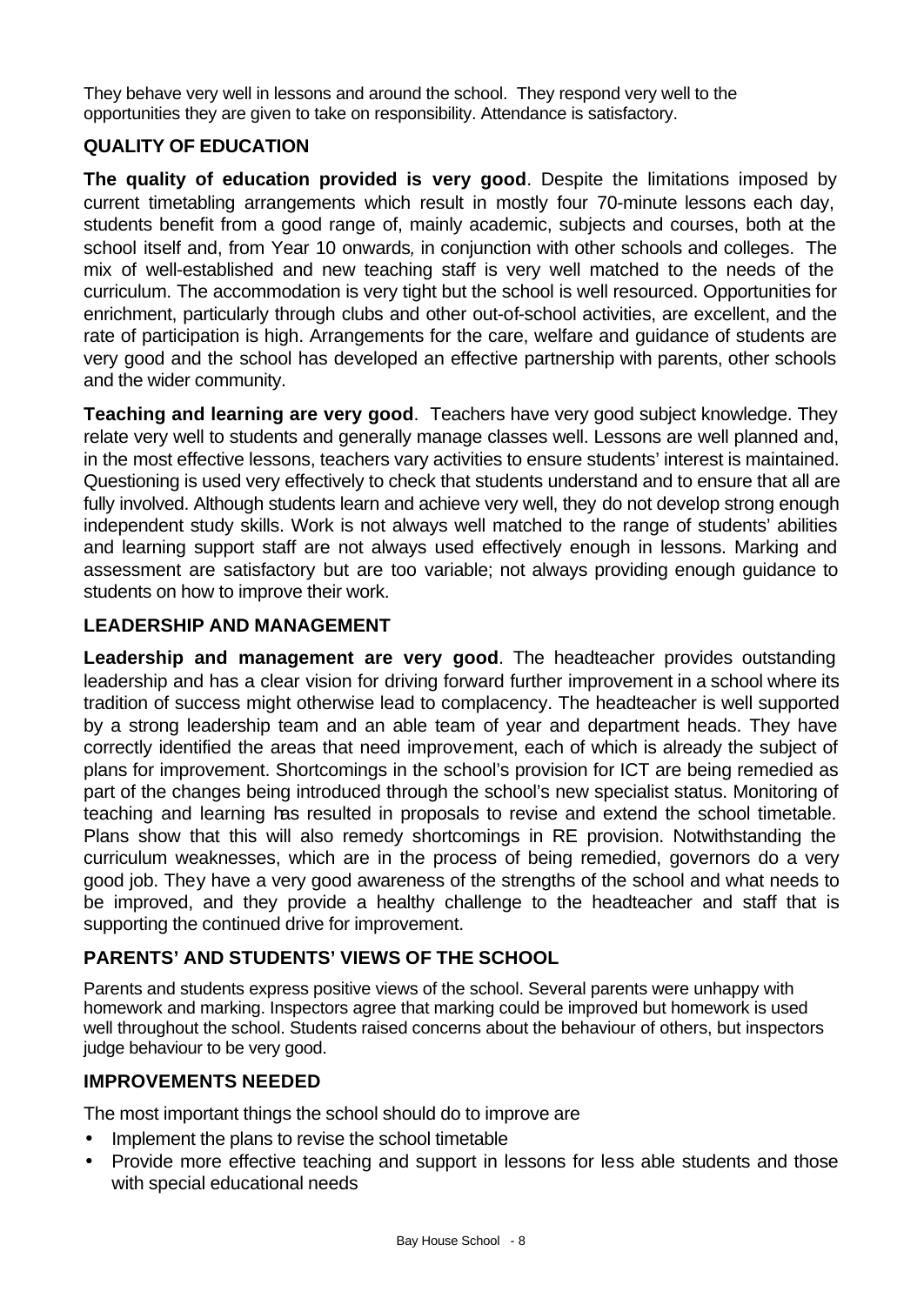and, to meet statutory requirements

- Ensure that all students in Years 10 and 11 learn ICT
- Ensure that provision for RE meets the requirements of the Hampshire agreed syllabus
- Provide a daily act of collective worship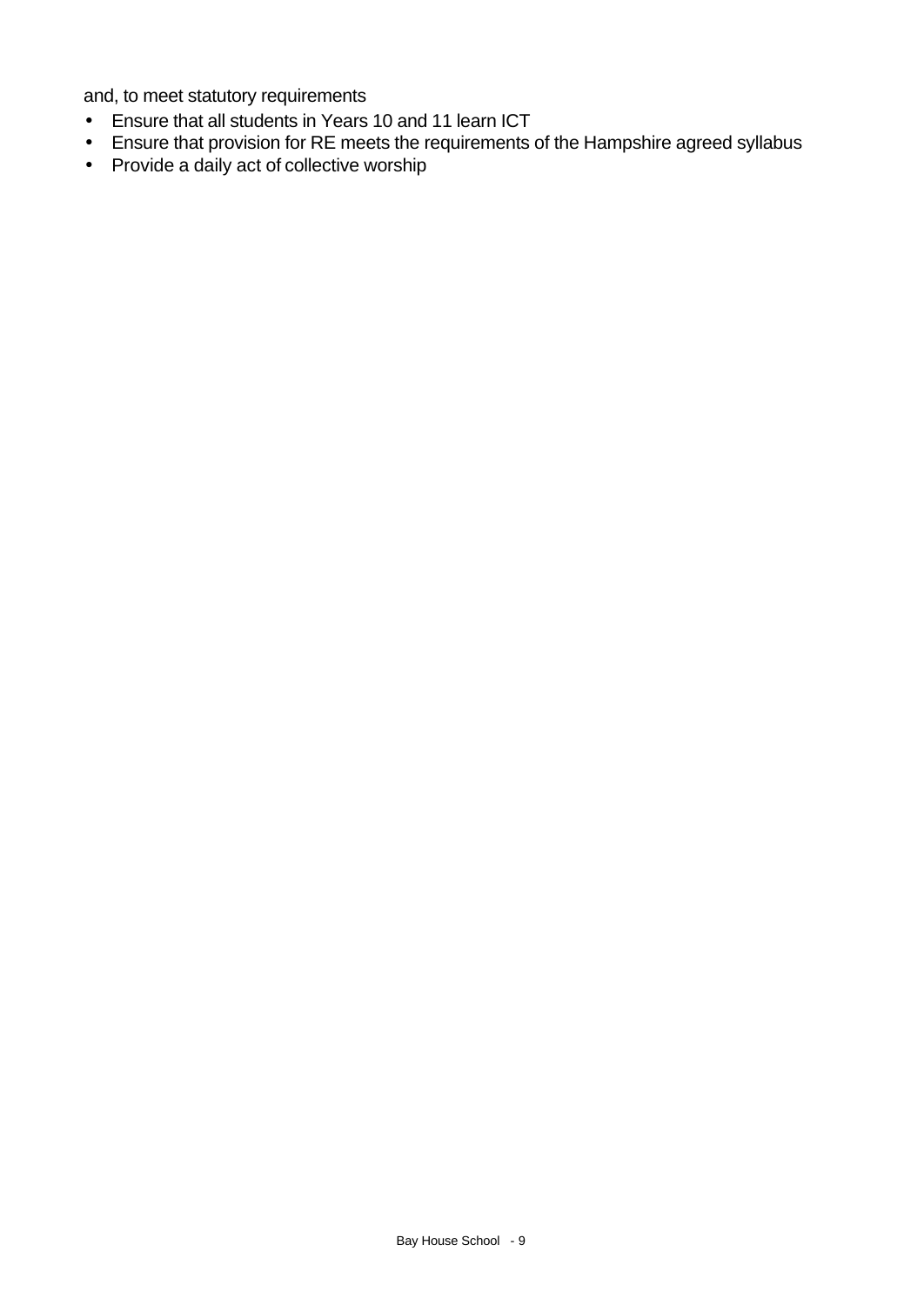# **SIXTH FORM**

## **OVERALL EVALUATION**

**Bay House has a very good sixth form**. It has expanded and improved considerably over the years since the last inspection. With good or better teaching in almost 9 out of 10 lessons, and very good or better teaching in more than half the lessons seen, the profile of teaching is excellent. Students learn and achieve very well. A wide curriculum choice provides very well for the needs and aspirations of the students within the context of an academic sixth form. Students' progress is very effectively monitored and supported but their spiritual, moral, social and cultural development, although good, is relatively less well catered for. Examination results are well above average. Students have very good attitudes, are very well behaved and are very positive about the school. They are prepared to work hard in all their studies. The sixth form is very effectively led and managed and is very cost effective.

The main strengths and weaknesses are

- Achievement is well above average as a result of the consistently high quality of teaching
- Students are very well supported and guided in their academic progress
- The very positive attitudes of students contribute well to their overall achievement and the ethos of the school
- Students benefit from a wide range of courses that are very well matched to their needs
- Leadership has a clear vision for the future and this is helping to make the sixth form successful
- Students are not given enough opportunities to develop their independent study skills

# **QUALITY AND STANDARDS IN SUBJECTS AND COURSES OF THE CURRICULUM**

Judgements about the provision in the subjects and courses inspected in the sixth form are shown below. They are based mainly on the quality of teaching and learning and how well students achieve. Not all sixth form subjects were inspected.

| <b>Curriculum area</b>                          | <b>Evaluation</b>                                                                                                                                                                                                                                                                                                                                                                                                                                                                                                    |
|-------------------------------------------------|----------------------------------------------------------------------------------------------------------------------------------------------------------------------------------------------------------------------------------------------------------------------------------------------------------------------------------------------------------------------------------------------------------------------------------------------------------------------------------------------------------------------|
| languages<br>English,<br>and<br>communication   | Very good in English and satisfactory in French. Alevels are offered in<br>English Language, English Literature and Language and Literature. In all these<br>subjects, standards are well above average and students achieve very well. In<br>French, students have not done enough work to achieve the highest grades and<br>there has been a fall in standards.                                                                                                                                                    |
| <b>Mathematics</b>                              | Very good. Teachers have very good subject knowledge and the very well-<br>motivated students work hard and achieve very well.                                                                                                                                                                                                                                                                                                                                                                                       |
| Science                                         | Very good in physics, chemistry. In physics, teachers are enthusiastic and use<br>their subject expertise to plan stimulating lessons that excite and challenge the<br>students. As a result, students make very good progress and achieve high<br>standards. In chemistry, the students achieve very well and standards are well<br>above the national level as a result of the very good teaching.                                                                                                                 |
| ICT.                                            | Not inspected in the sixth form.                                                                                                                                                                                                                                                                                                                                                                                                                                                                                     |
| <b>Humanities</b>                               | Good in geography and very good in history and psychology. In geography,<br>results are above average and students achieve well because they are<br>exceptionally well motivated and they are taught well, although at times there are<br>too few opportunities for students to think for themselves. In history, students<br>achieve very well because of very good teaching. In psychology, good teaching<br>and students' enthusiasm for this very popular subject, contribute to the high<br>standards achieved. |
| Engineering,<br>technology<br>and manufacturing | Very good in design technology. Students achieve very well because lessons<br>are very well planned and taught. Students have a mature approach to the design<br>process. They produce creative work and develop good independent learning skills                                                                                                                                                                                                                                                                    |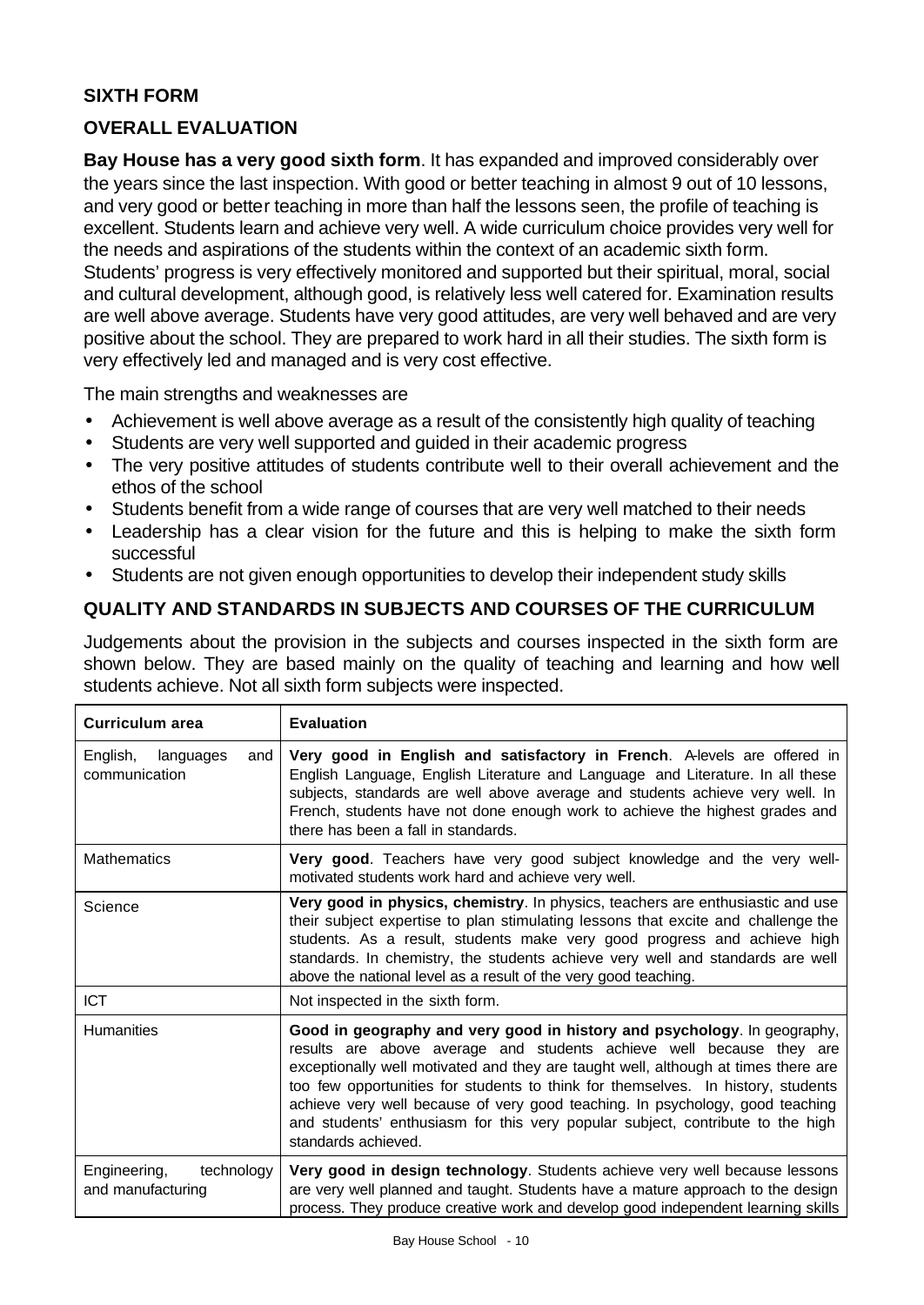|                                            | in this subject.                                                                                                                                                                                                           |
|--------------------------------------------|----------------------------------------------------------------------------------------------------------------------------------------------------------------------------------------------------------------------------|
| Visual and performing arts<br>and media    | Very good in art and design. Students begin the course with very high artistic<br>skills and they build and extend these skills very effectively during their time in the<br>sixth form.                                   |
| Curriculum area                            | <b>Evaluation</b>                                                                                                                                                                                                          |
| Hospitality, sports, leisure<br>and travel | Not inspected in the sixth form.                                                                                                                                                                                           |
| <b>Business</b>                            | Very good in Economics and Business Studies. Students benefit from well<br>supported independent learning and very good opportunities to improve their<br>coursework, enabling them to achieve very well.                  |
| Health and social care                     | <b>Very good.</b> Standards are well above the national average and the students<br>achieve very well. The students' attitudes are very good and they appreciate the<br>support given by the team of enthusiastic teachers |
| General education                          | Not inspected in the sixth form.                                                                                                                                                                                           |

*The curriculum areas are broadly common across all post-16 education and training. They do not necessarily correspond with subjects and courses taught by the school. Inspectors make judgements in the range: excellent; very good; good; satisfactory; unsatisfactory; poor; very poor. Excellent and very good are equivalent to the judgement 'outstanding' in further education and sixth form college reports; poor and very poor are equivalent to 'very weak'.*

# **ADVICE, GUIDANCE AND SUPPORT**

Students receive very good support and guidance from a team of tutors and the sixth form leadership team. A characteristic of this sixth form is the very detailed knowledge that the staff have of the students and the priority given to ensuring very good attendance and punctuality. Students receive very strong support with their higher education applications. Students know how well they are doing and in most subjects are given very good guidance on how to improve. Regular individual tutorials help students to review their progress at frequent intervals.

# **LEADERSHIP AND MANAGEMENT OF THE SIXTH FORM**

**The sixth form is very well led and managed** so that there has been very good improvement since the last inspection. The headteacher plays an important role in leading the expansion of the sixth form, while provision for the substantially increased numbers has been very well managed. The school leadership and governors share a clear understanding of the place of the sixth form in the overall post-16 provision in the area and the school provides very good provision for advanced level students who value a high level of personal support and monitoring.

# **STUDENTS' VIEWS OF THE SIXTH FORM**

Students are very positive about the sixth form and the support they receive. Some students find it difficult to adjust to what they see as rigid monitoring of punctuality and private study time but most value the care and support they receive. Students are very appreciative of the quality of teaching.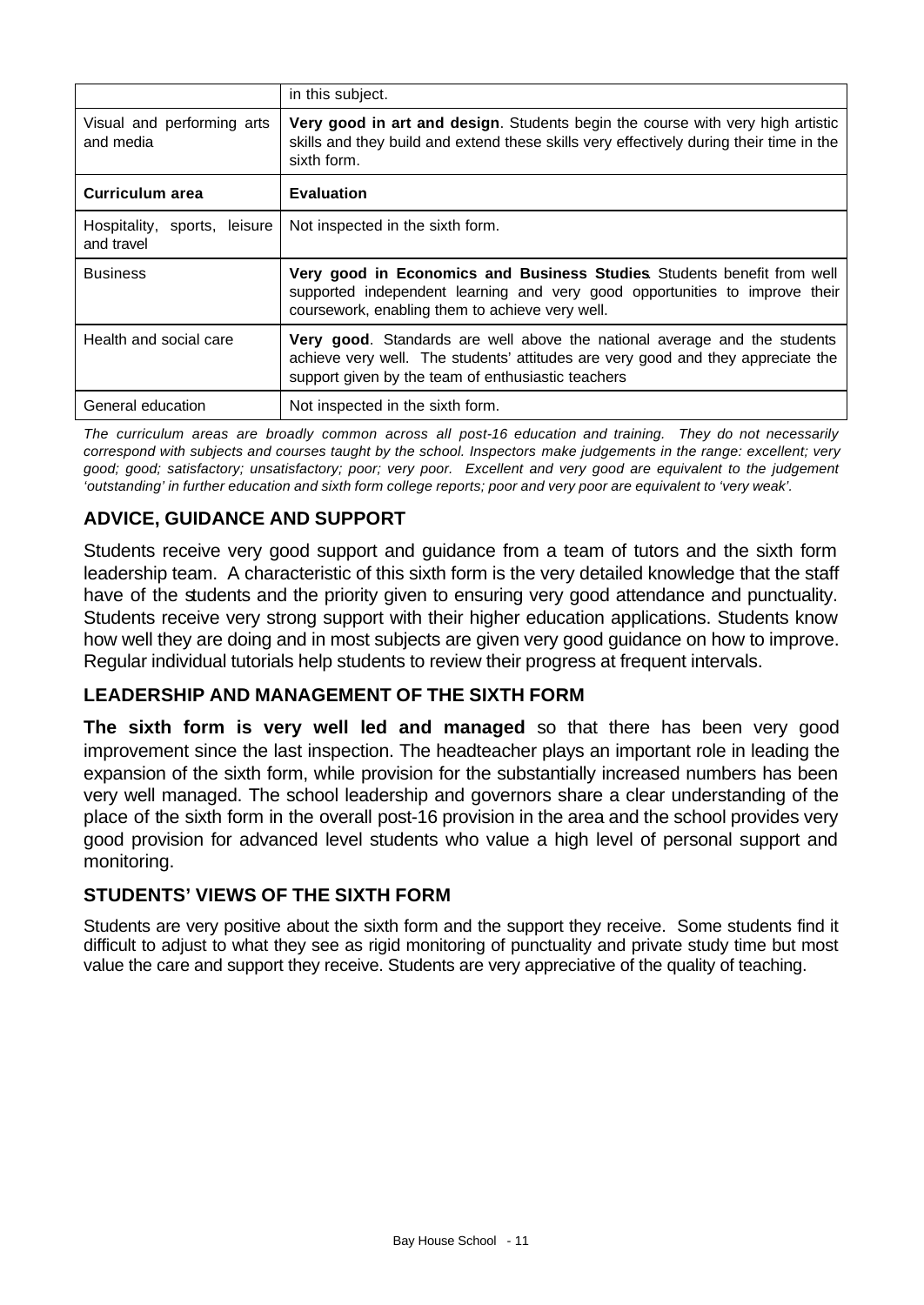# **PART B: COMMENTARY ON THE INSPECTION FINDINGS**

# **STANDARDS ACHIEVED BY STUDENTS**

#### **Standards achieved in subjects and courses**

Standards in Year 9 are above average. They are well above average at the end of Year 11 and in the sixth form. Given students' attainment on entry to the school, this represents very good achievement and good improvement since the last inspection.

#### **Main strengths and weaknesses**

- Exam results are high
- By the end of Year 11, students do particularly well in English, mathematics, science, art, music and drama
- Sixth form standards are high in almost all of the subjects inspected
- Some less able students and those with special educational needs achieve less well than others because they are not always given enough effective support in lessons

#### **Commentary**

#### *Standards in national tests at the end of Year 9 – average point scores in 2003*

| Standards in: | School results | National results |
|---------------|----------------|------------------|
| English       | 33.9(33.6)     | 33.4(33.3)       |
| mathematics   | 36.5(37.3)     | 35.4 (34.7)      |
| science       | 34.7 (36.8)    | 33.6 (33.3)      |

*There were 348 students in the year group. Figures in brackets are for the previous year.*

- 1. The table above shows the average point scores attained by students in the national tests in English, mathematics and science at the end of Year 9. Each point is roughly equivalent to one term's progress, so the table shows that, for example, in 2003, students at Bay House had, on average, made about a term's more progress in mathematics and science, and about half a term's more progress in English, than students nationally. Throughout this report, where comparisons are made with national results, inspectors have looked at the results from 2003 because, at the time of the inspection, national comparisons for 2004 were not yet available.
- 2. Given that students' attainment when they join the school is broadly average, students' achievement by the end of Year 9 is good. Standards are above average in mathematics, science, art and physical education. Standards are at least average in all of the other subjects taught.

|                                                       | School results | National results |
|-------------------------------------------------------|----------------|------------------|
| Percentage of students gaining 5 or more A*-C grades  | 58 (63)        | 52(50)           |
| Percentage of students gaining 5 or more A*-G grades  | 95 (94)        | 91(91)           |
| Percentage of students gaining 1 or more A*-G grades  | 99 (97)        | 96 (96)          |
| Average point score per student (best eight subjects) | 38.4 (39.1)    | 34.7 (34.8)      |

#### *Standards in GCSE/GNVQ examinations at the end of Year 11 in 2003*

 *There were 320 students in the year group. The percentages include the equivalent GCSE grades obtained in GNVQ assessments. Figures in brackets are for the previous year.* 

3. Results in the GCSE examinations dipped in 2003, although they were still above average. In the previous three years, they were well above average. Although, at the time of the inspection, no national data was available against which 2004 results could be compared, the results in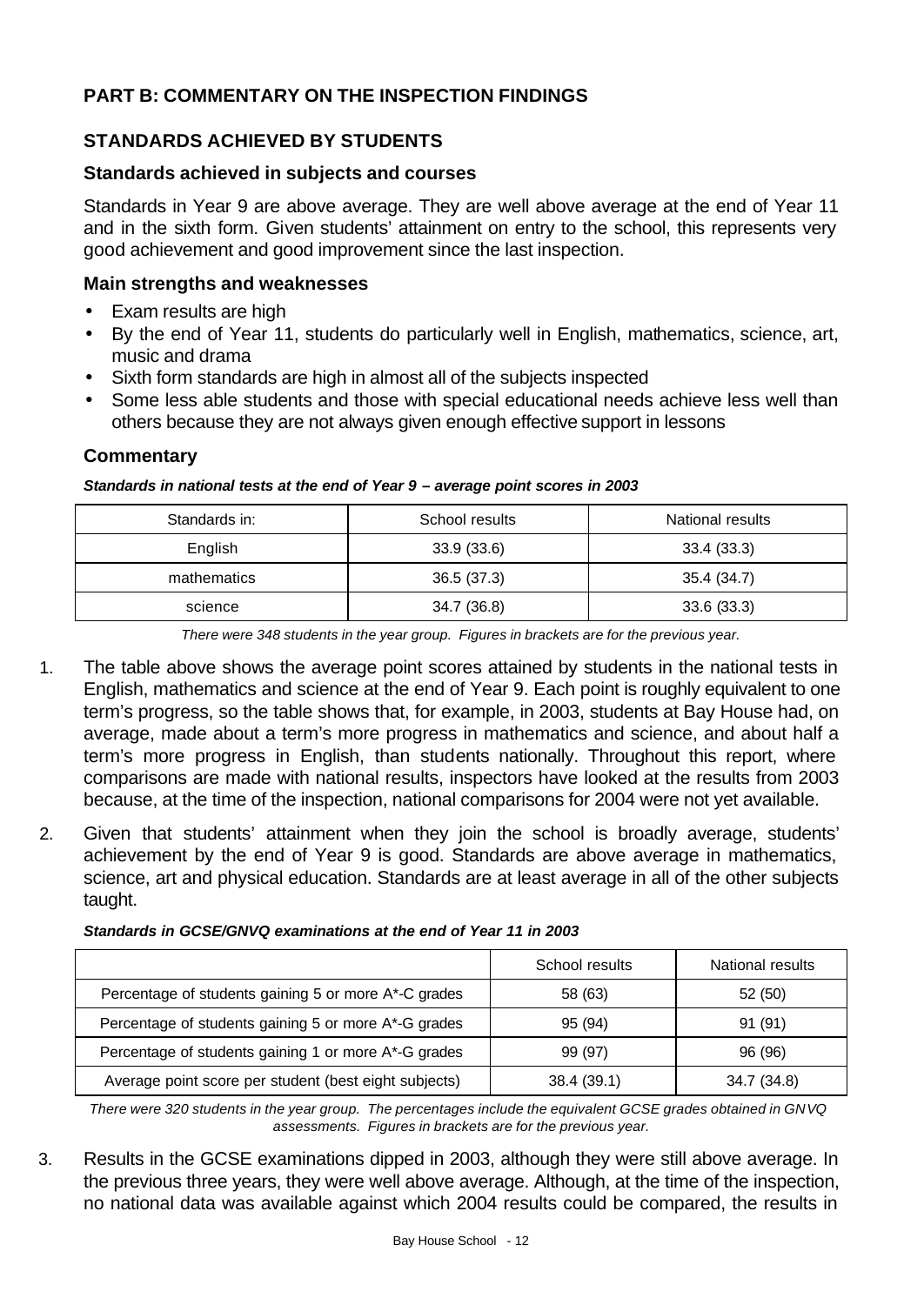2004 were sharply up on those of the previous year, with 69 per cent achieving A\*-C grades, as compared with 58 per cent in 2003. This shows the management of the school has been very effective in identifying and correcting weaknesses in order to raise standards.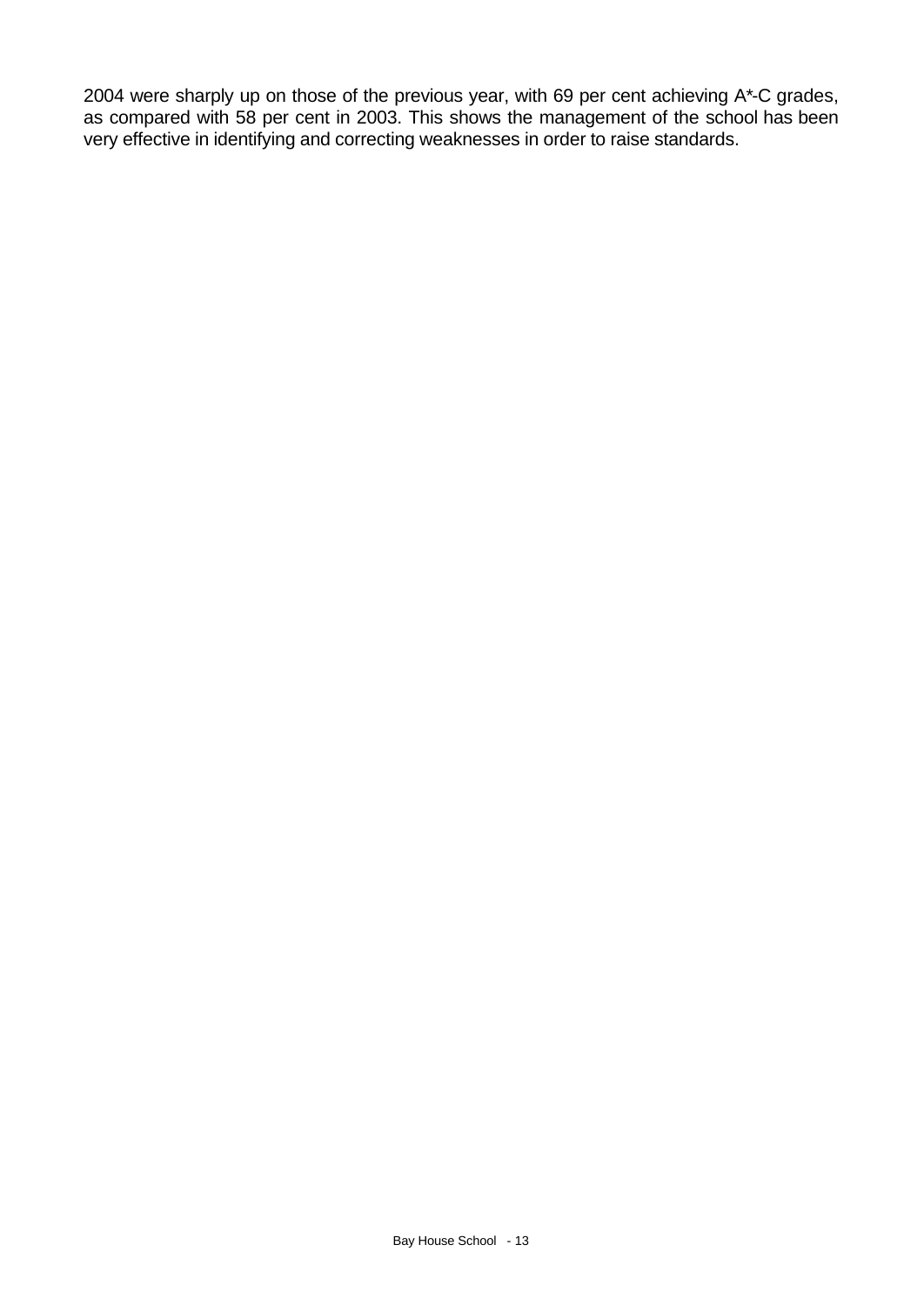- 4. In design technology, French, and among those students studying information and communication technology (ICT), standards are in line with national expectations. Standards are above average in mathematics, geography, German, Spanish, history, physical education, vocational courses and among those who study religious education. In English, science, art, music and drama, standards are well above average. This represents very good achievement, overall. Students have done relatively less well in design technology and ICT because of shortcomings in resources that are now in the process of being remedied as a result of the school's successful bid for specialist status as a Mathematics and Computing College. In French, although standards are lower than those attained in other subjects, this nevertheless represents good achievement because the school's setting system for modern foreign languages has meant that a higher proportion of those taking this subject rather than other languages have been drawn from lower ability sets.
- 5. When withdrawn for support, students with special educational needs make very good progress but they, and some less able students, do not achieve as well as others because they are not always given enough support in lessons. This is particularly the case in Years 7 to 9. In many subjects, including in English and science, the lower sets are large and include a large proportion of students with special educational needs. Often though, these classes have no learning support staff assigned to them. Where learning support staff have been assigned to help specific students with special needs, their work is not always adequately planned for, so they are not used as effectively as they could be. The shortcomings in support for less able students are recognised by the school, which is in the process of introducing more support staff with subject-specific expertise.

## **Sixth form**

*Standards in GCE A/AS level and VCE examinations at the end of Year 13 in 2003*

|                                          | School results | National results |
|------------------------------------------|----------------|------------------|
| Percentage of entries gaining A-E grades | 96.5 (96.8)    | 89.4 (92.6)      |
| Percentage of entries gaining A-B grades | 53.2(52.3)     | 32.6(35.3)       |
| Average point score per student          | 313.7 (296.7)  | 258.2 (263.3)    |

*There were 134 students in the year group. Figures in brackets are for the previous year.*

6. Students, many of whom come from other schools at the start of Year 12, achieve very well in the sixth form. Inspectors looked in detail at twelve of the subjects and courses taught in the school and sampled lessons in the other subjects. In all but two of the subjects inspected, standards are well above average, with students achieving a high proportion of A and B grades in their A-level and A/S level examinations. Standards are above average in geography and average in French. These high standards are the result of the consistently high quality of teaching and of the students' very positive attitudes to learning.

# **Students' attitudes, values and other personal qualities**

Students' personal qualities, including their spiritual, moral, social and cultural development, are good. Attitudes and behaviour are very good. Attendance is satisfactory. Sixth form students have very positive attitudes to their learning and their attendance is very good.

## **Main strengths and weaknesses**

- Students' very good attitudes to work and learning are reflected in their high standards of achievement
- The very good behaviour of the students shows that they are developing a strong sense of morality
- Relationships between students and adults and with each other are very good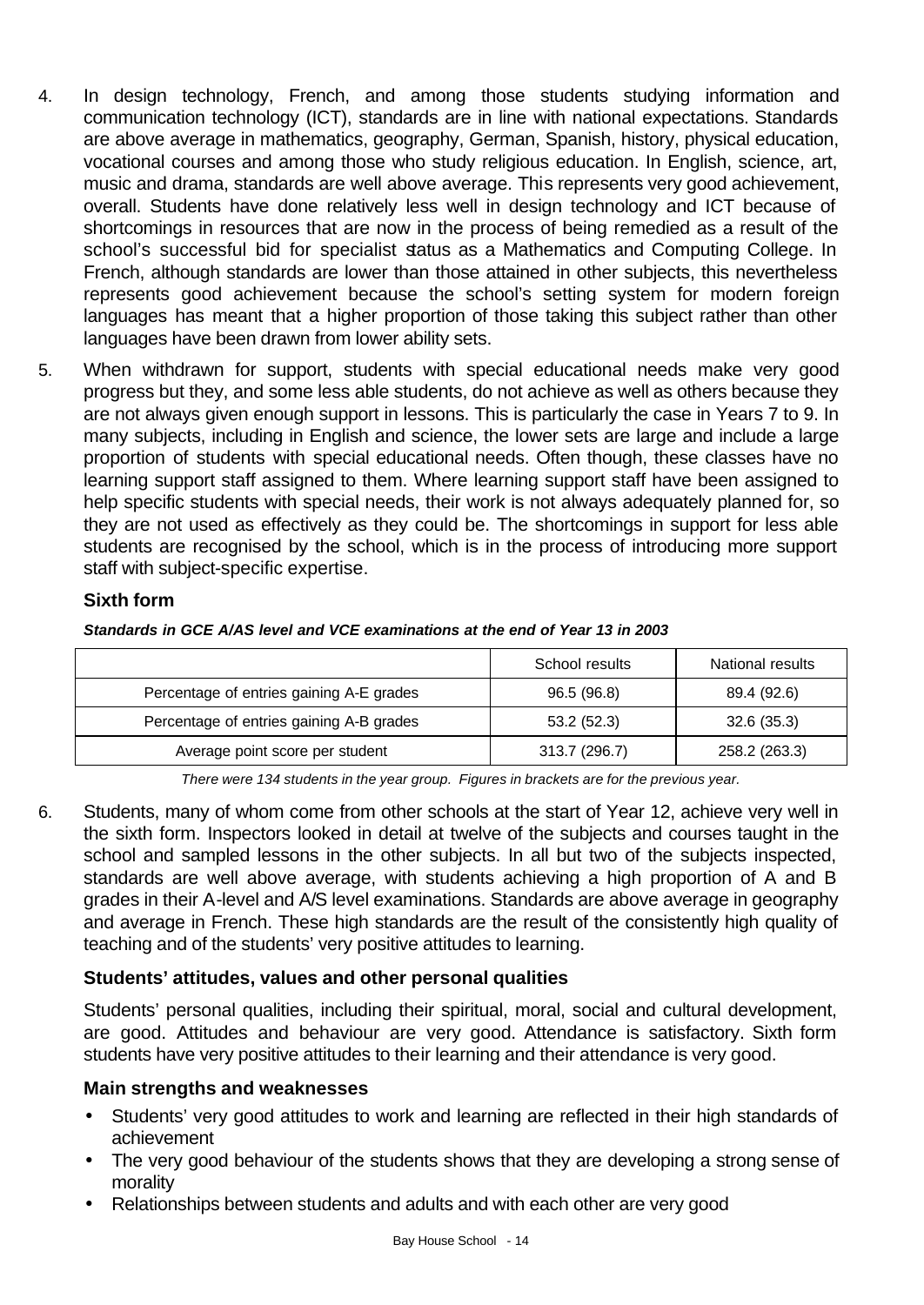- Sixth form students have very good attitudes towards the school and their work but they do not develop strong enough independent learning skills
- Attendance is very good in the sixth form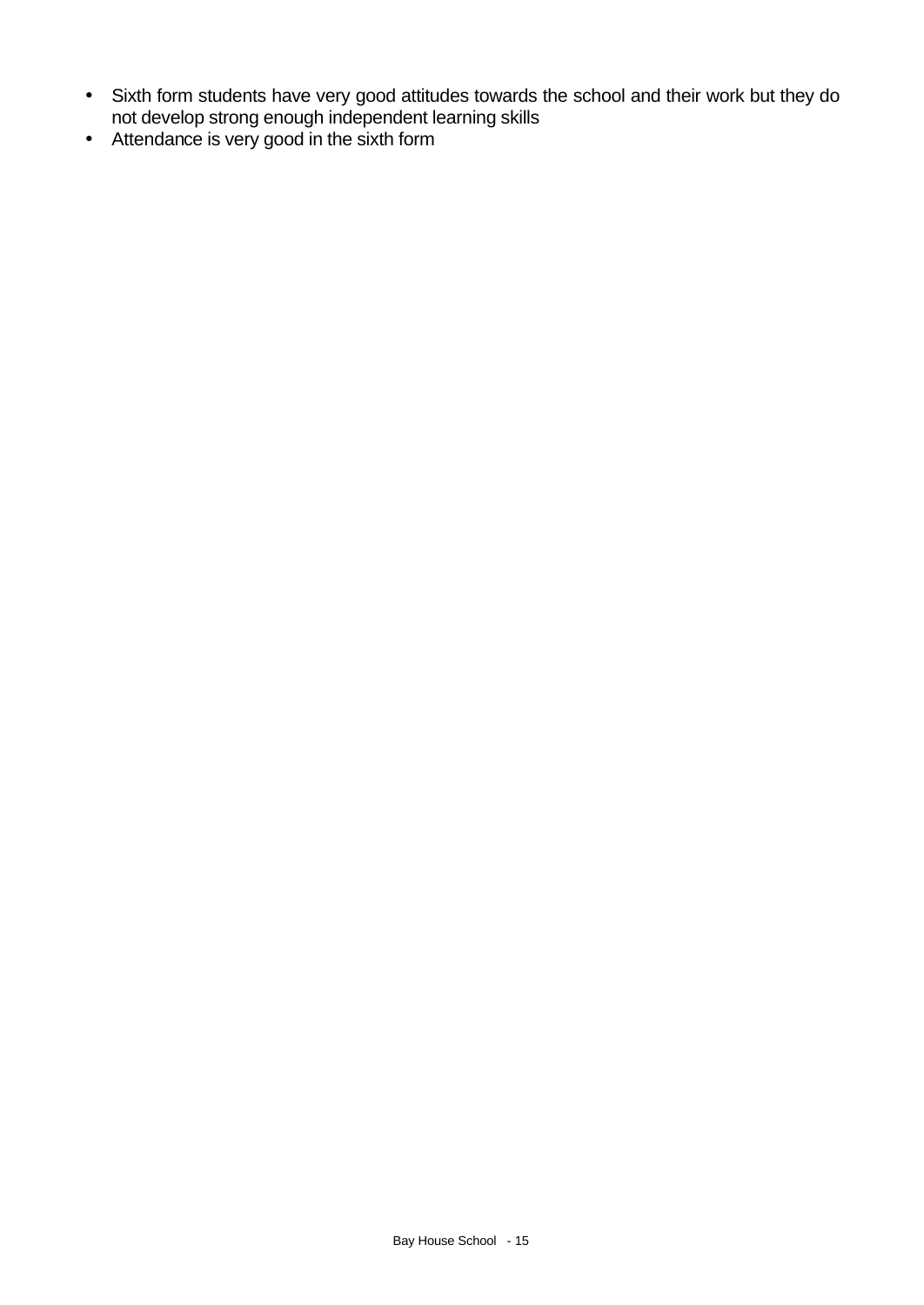## **Commentary**

7. The school is successful in promoting among students a strong desire to learn. Students interviewed during the inspection were unanimous in their support for the school. They enjoy their lessons and the enrichment activities that the school provides. The quality of teaching is very good and, by planning interesting and stimulating lessons, teachers ensure that students are absorbed in their learning and behave well. However, due to the timetable arrangements, some lessons are too long and teachers are unable to hold the attention of all of the students.

#### *Ethnic background of students Exclusions in the last school year*

| Categories used in the Annual School Census         | No of<br>students<br>on roll | Number of<br>fixed period<br>exclusions | Number of<br>permanent<br>exclusions |
|-----------------------------------------------------|------------------------------|-----------------------------------------|--------------------------------------|
| White - British                                     | 1943                         | 128                                     | 3                                    |
| White - Irish                                       | 3                            | $\Omega$                                | 0                                    |
| White - any other White background                  | 17                           | $\Omega$                                | $\Omega$                             |
| Mixed - White and Black Caribbean                   | 4                            | $\Omega$                                | $\Omega$                             |
| Mixed - White and Black African                     | 1                            | $\Omega$                                | 0                                    |
| Mixed - White and Asian                             | $\mathfrak{p}$               | $\Omega$                                | 0                                    |
| Mixed - any other mixed background                  | 11                           | 2                                       | 0                                    |
| Asian or Asian British - Indian                     | 4                            | $\Omega$                                | 0                                    |
| Asian or Asian British - Pakistani                  | 4                            | $\Omega$                                | 0                                    |
| Asian or Asian British - any other Asian background | $\overline{2}$               | 1                                       | 0                                    |
| Black or Black British - Caribbean                  | 1                            | $\Omega$                                | 0                                    |
| Black or Black British - African                    | 1                            | $\Omega$                                | 0                                    |
| Chinese                                             | 1                            | 0                                       | 0                                    |
| Any other ethnic group                              | 3                            | $\Omega$                                | 0                                    |
| No ethnic group recorded                            | 35                           | 2                                       | 1                                    |

*The table gives the number of exclusions, which may be different from the number of students excluded.*

- 8. In their questionnaire responses, quite a large number of students indicated that they did not think that others always behave well. It is evident from the good and very good behaviour seen in lessons and around the school that this is a measure more of students' high expectations of behaviour rather than of any shortcomings. Teachers have high expectations of behaviour and the students understand exactly how they should, and should not, behave. At lesson changeover, break and lunchtimes students move sensibly along narrow corridors and stairwells and they queue without pushing at the canteen and outside of classrooms. Although students said that there is some bullying in the school, all of those interviewed feel able to talk to their tutor, head of year or their subject teachers. Students are confident that any problems are very quickly resolved. The school takes its responsibilities for social inclusion very seriously and works very hard to maintain students in full-time education. There is a minority of students whose behaviour is challenging but due to the very good support procedures that are in place they rarely disrupt the peaceful harmony of the school. However, at times the school finds that the only option is to exclude a student. The number of exclusions has risen since the last inspection but the school keeps meticulous records, reviews them regularly and has a very good re-integration system through *'Fresh Start'* for temporarily excluded students.
- 9. The provision for students' spiritual, moral, social and cultural development is good. Social and moral development are particularly strong. Relationships are very good and reinforced consistently by the way students' personal skills are developed in lessons, assemblies and during tutor times. The students are strongly influenced by the adults who work with them. All adults are very good role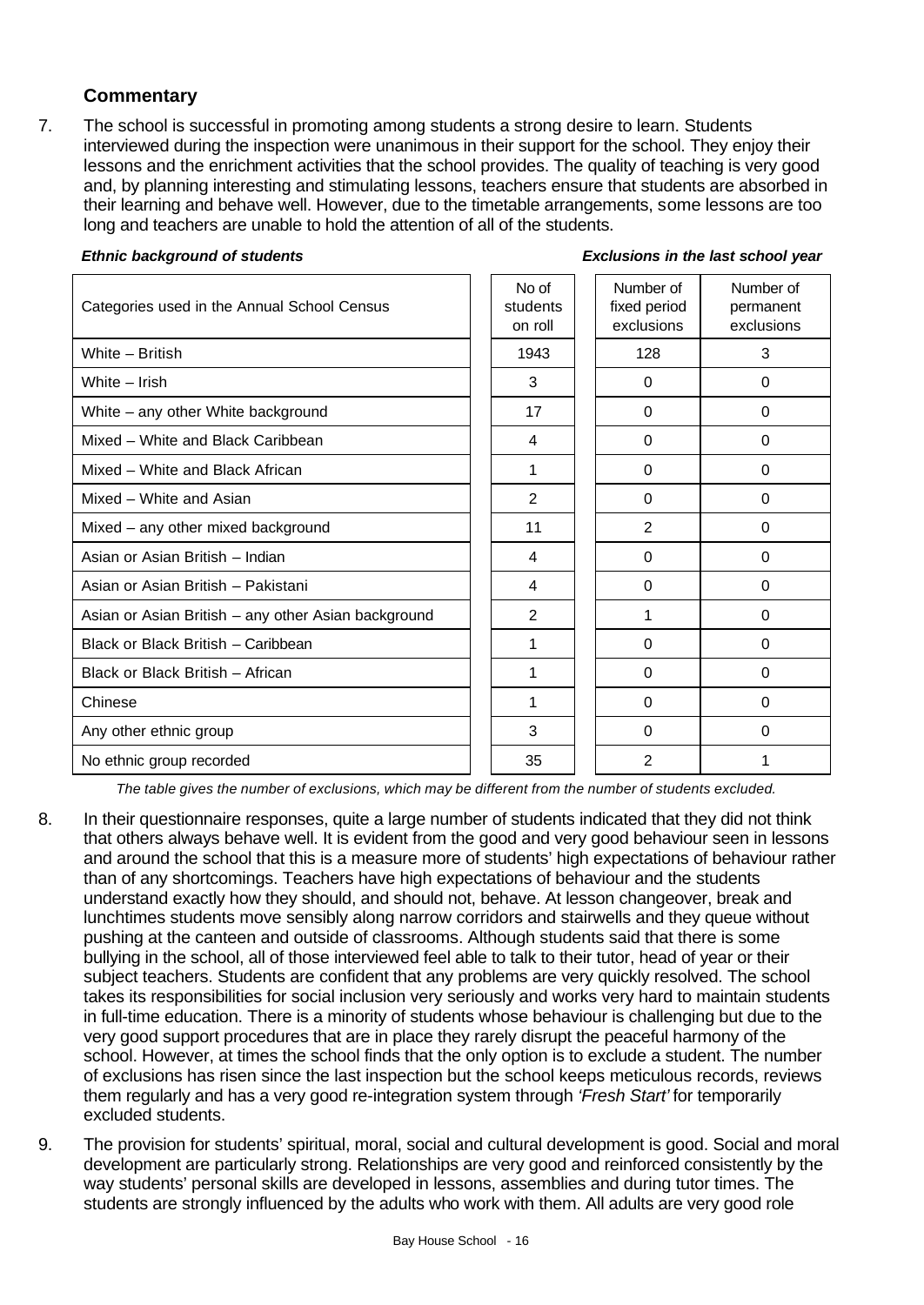models; they are considerate, showing respect to students and each other and this helps the students to develop a sense of empathy with others. This was seen during a very good Year 9 religious education lesson. The class imagined their experiences of The Holocaust as the teacher darkened the classroom and described a day in a concentration camp. This imaginative lesson led to a discussion of moral issues and challenged the students to decide whether they would have saved Anne Frank. The school provides very good opportunities for students' social development. The well attended and very popular enrichment activities; Year 8 students taking turns to be receptionists; Year 10 students supporting in Year 7 tutor groups; Year 7 students helping in the library; working in pairs and groups in lessons and the Year and School councils are all helping the students to understand what living and working in a community means. Students' appreciation of their own culture is being addressed well through English, art, drama, history, geography and music lessons and enrichment activities. In art, music, religious education and English literature, students are being exposed to the variety of cultures and traditions that exist in this country.

- 10. Weekly assemblies for each year group are used well to deliver important messages and to celebrate the diverse talents and interests of the school community. During the inspection week, assemblies involving lively performances by talented musicians were appreciated and enjoyed by each of the year groups and gave an uplifting start to the day. The 'Thought for the Day' is often used well in tutor groups as a focus for the social and personal education programme that is delivered during tutor time, but its use is not consistent enough to fully meet current legal requirements for a daily act of collective worship. This was also a shortcoming identified in the last report.
- 11. The ethos of the learning support department promotes a positive approach to learning among students with special educational needs, enabling them to gain confidence and make good progress within well-planned sessions in the department, whether led by learning support assistants or teaching staff. The department is open to all students for breakfast club when help is on hand to assist students with homework if needed. Students are appreciative of these sessions which enable them to start the day well. Lunch club is also open to all and is carefully arranged so that those students who need this secure environment may take part in relaxing activities and chat with friends.

| Authorised absence |     | Unauthorised absence |               |  |  |
|--------------------|-----|----------------------|---------------|--|--|
| School data        |     |                      | School data   |  |  |
| National data      | , , |                      | National data |  |  |

#### *Attendance in the latest complete reporting year (%)*

*The table gives the percentage of half days (sessions) missed through absence for the latest complete reporting year.* 

12. Students' rates of attendance and unauthorised absences are in line with other secondary schools. Procedures for monitoring attendance are good. A clerical assistant checks all registers daily to monitor who is in school and parents are telephoned on the first day of absence if a reason for the absence has not been received. This close monitoring of students' attendance is reducing the number of unauthorised absences.

## **Sixth form**

- 13. Students are highly motivated in their studies and very eager to learn. They enjoy this part of their education and this was clearly seen in lessons during the inspection. All of the sixth formers interviewed during the inspection commented on the very high quality teaching that they receive from their teachers. There are high levels of supervision in the sixth form, with staff supervising, for example, private study. Although this contributes to the high standard of work, students are, in many subjects, overly dependant on their teachers and do not sufficiently develop the independent study skills that many will need when they move on to higher education.
- 14. During the inspection the attendance rate in the sixth form was very good. There is a very thorough system of monitoring their attendance and the students fully understand the sanctions if they do not comply. The very high rate of attendance is contributing to the high standards of work seen during the inspection.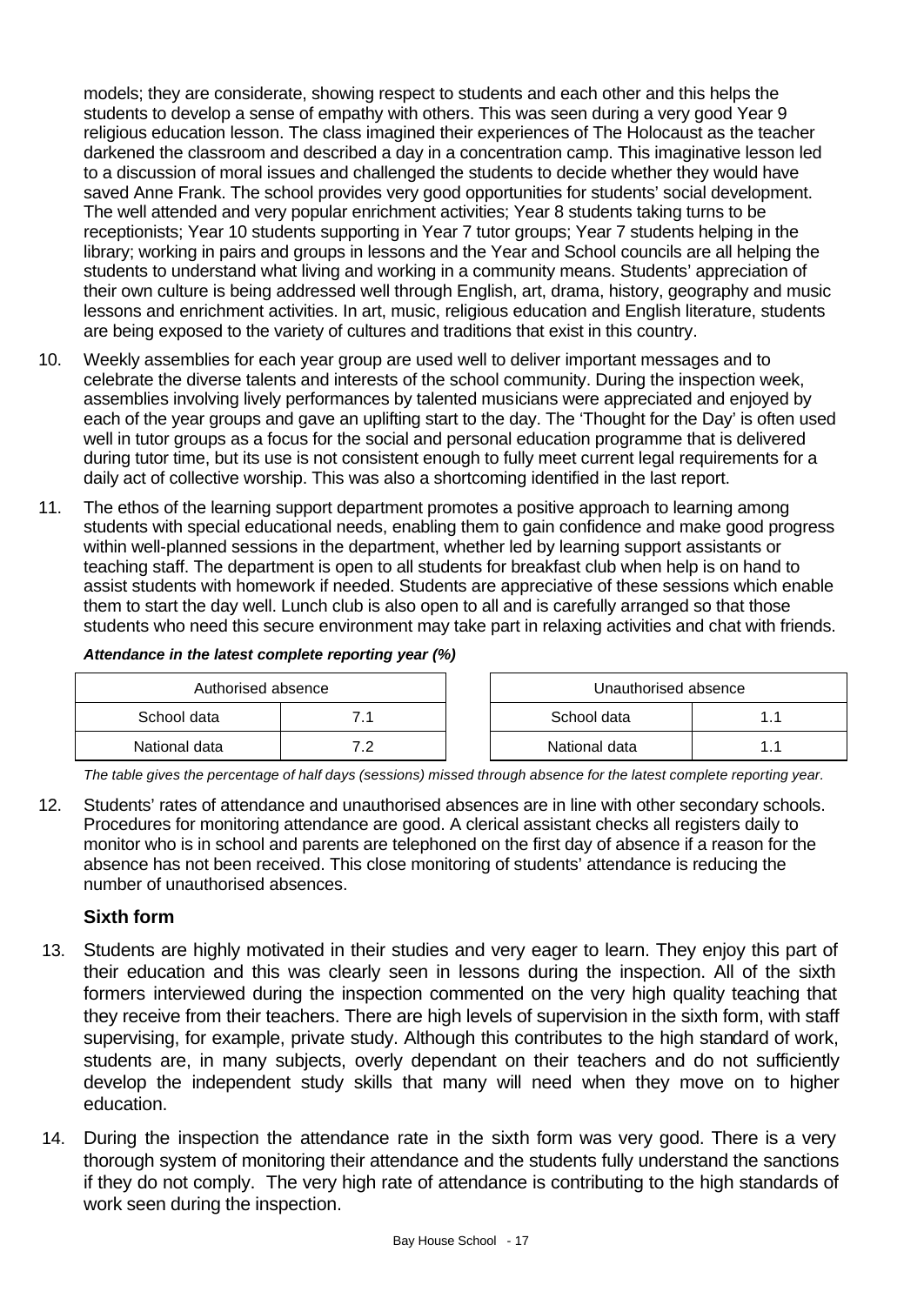# **QUALITY OF EDUCATION PROVIDED BY THE SCHOOL**

The quality of education provided by the school is very good. Teaching and learning are very good. The curriculum, very good in the sixth form, is satisfactory, despite weaknesses caused by the way in which the school day is currently organised. Students benefit from very good guidance and welfare support, and the school has developed an effective partnership with parents and the local community.

## **Teaching and learning**

Teaching and learning are very good. Assessment is satisfactory.

#### **Main strengths and weaknesses**

- Teachers have very good subject knowledge
- Relationships between staff and students are very good and teachers manage classes well
- Lessons are well planned, with varied activities that maintain students' interest
- Questioning is used very effectively to check that students understand and to ensure that all are fully involved
- Students do not have enough opportunities to develop their independent learning skills
- Work is not always well matched to students' capabilities
- Marking is too variable, with much that gives too little guidance to students on what they need to do to do better

## **Commentary**

*Summary of teaching observed during the inspection in 209 lessons*

| Excellent | Very good | Good     | Satisfactory | Jnsatisfactory | Poor | Verv Poor |
|-----------|-----------|----------|--------------|----------------|------|-----------|
| 5(2%)     | 64 (31%)  | 96 (46%) | (19%)<br>39  | (2%)<br>4⊣     | (<1% |           |

*The table gives the number of lessons observed in each of the seven categories used to make judgements about lessons; figures in brackets show percentages where 30 or more lessons are seen. Percentages may not sum to 100 due to rounding.*

- 15. The table above shows the distribution of teaching grades for the 209 lessons seen. It represents a picture of very good teaching. Teaching is significantly better than it was at the time of the last inspection. Although, in every year group, at least three out of four lessons were good or better, there was a notably higher proportion of very good teaching in the older year groups. In Years 7 to 9, teaching was good overall, with almost a quarter of the lessons judged as very good. In Years 10 and 11, teaching was very good overall, with around a third of lessons judged as very good – a similar proportion to that represented across the school as a whole.
- 16. The quality of teaching and learning is remarkably consistent across all the subjects of the curriculum. Teaching is good or very good overall in every subject. Teachers' very good subject knowledge is a significant strength of teaching. Subject specialists teach almost all subjects and students respond well to teachers' obvious authority and expertise. In their questionnaire responses, a very high proportion of students in every year group commented favourably on the quality of teaching in the school.
- 17. Relationships throughout the school are very good. Teachers know and get on very well with their students and this contributes to the very positive ethos of the school. Classes are generally managed well so that, in almost all lessons, students focus sensibly on the work they have been given. In a very small number of lessons, mostly in Years 7 to 9, students in lower sets learnt and achieved less well than they were capable of because their behaviour was not well managed.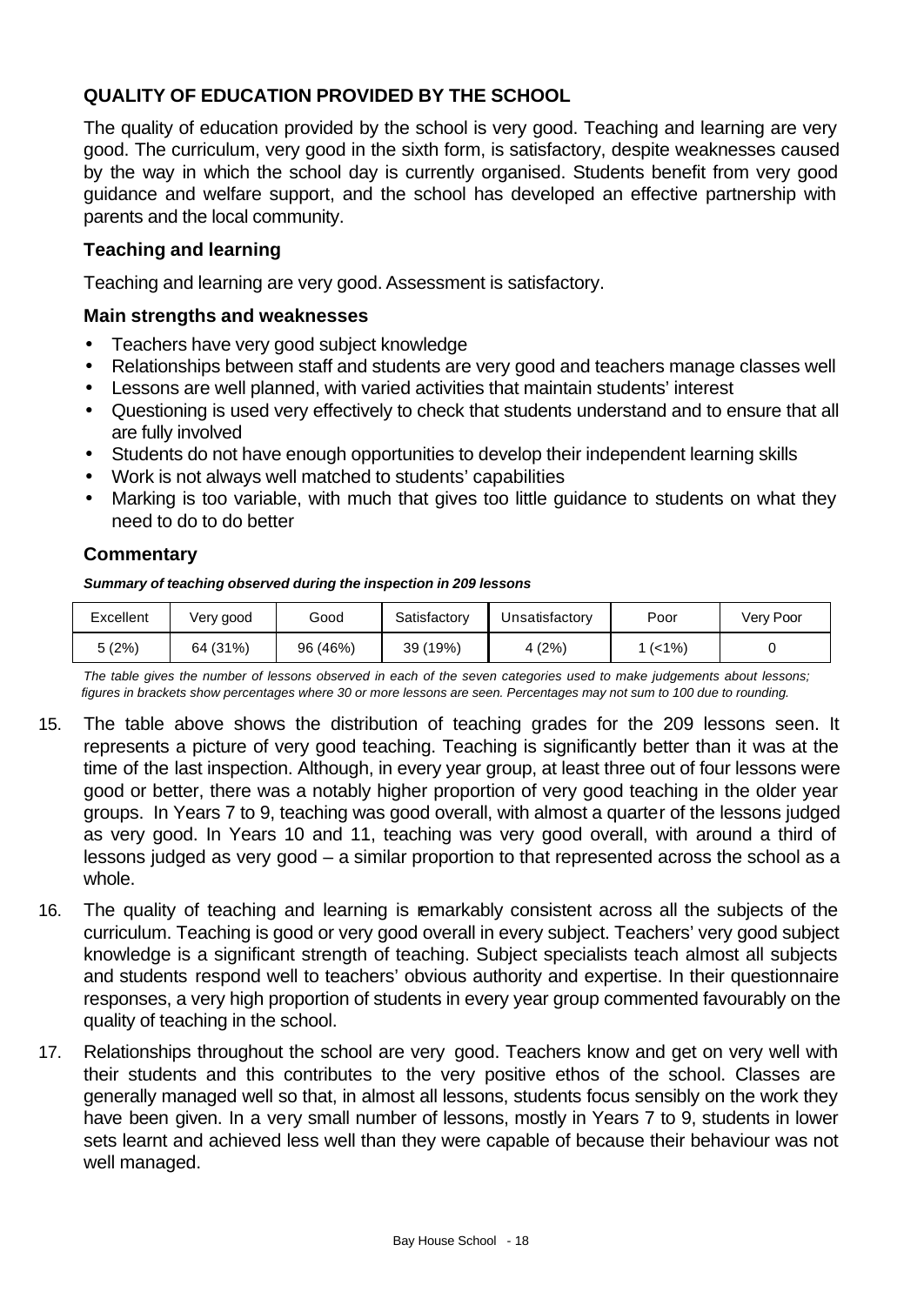- 18. Teachers plan activities in lessons well. It is a notable strength of the teaching that, even though most lessons are currently around 70 minutes long, activities are varied so that, in the main, teachers are very successful at maintaining students' interest and involvement. Nonetheless, the length of lessons inevitably tests the concentration of students, particularly in the lower sets.
- 19. In some lessons, work is not as well matched as it could be to the learning needs of the students. Because students are organised into ability sets in many subjects, it is evident from teachers' planning that they sometimes assume that all the students within a class are of similar ability when this is not always the case. Even within sets, there can be quite a wide range of ability, so that where work is not well matched to individual students' needs, it can be too easy for the brightest and too difficult for the least able. Although teaching assistants are sometimes used well in lessons to support the learning of students with special educational needs, too often teachers make insufficient use of this valuable resource. By contrast, students with special educational needs learn well, and often very well, in the sessions they attend in the learning support department, where work is matched very closely to the individual students' needs.
- 20. Throughout the school, teachers make very effective use of open-ended questions to check students' understanding. Questioning is also used very effectively to ensure that students are all involved, with teachers not just taking answers from those who put up their hands to volunteer but also directing questions at others.
- 21. Assessment is satisfactory. Although there are examples of some very good quality marking that provides clear guidance to students on what they need to do to improve their work, other marking is less rigorous and some does little more than acknowledge that work has been done. In a number of subjects, marking is identified as one of the key areas for improvement because it is often not as good as the teaching. Assessment within the learning support department is very good, with particular strength in identifying and dealing with students who have degrees of dyslexia. Individual education plans are well focused with clear targets and there is effective work towards meeting these targets for students who have withdrawal support.

# **Sixth form**

- 22. In the sixth form, almost nine out of ten lessons were good or better and more than half were judged very good or excellent. This represents a picture of excellent sixth form teaching, although teaching and learning overall in the sixth form is judged very good rather than excellent because students are over-dependent on their teachers and do not have enough opportunity to develop independent learning skills.
- 23. Teaching and learning are very good in all but two of the subjects inspected and in a very high proportion of the subjects sampled. They are good in geography and satisfactory in French. All of the strengths of teaching in Years 7 to 11 are evident in abundance in the sixth form. Sixth form students expressed particularly positive views on the quality of teaching and, especially, on teachers' subject expertise.

## **The curriculum**

The curriculum is satisfactory. Although it is otherwise broad and balanced, the organisation of the school day does not make the best use of teaching time and has resulted in the school failing fully to meet requirements to teach ICT and religious education to all students. Extracurricular provision is excellent. The accommodation is satisfactory and resources are good.

#### **Main strengths and weaknesses**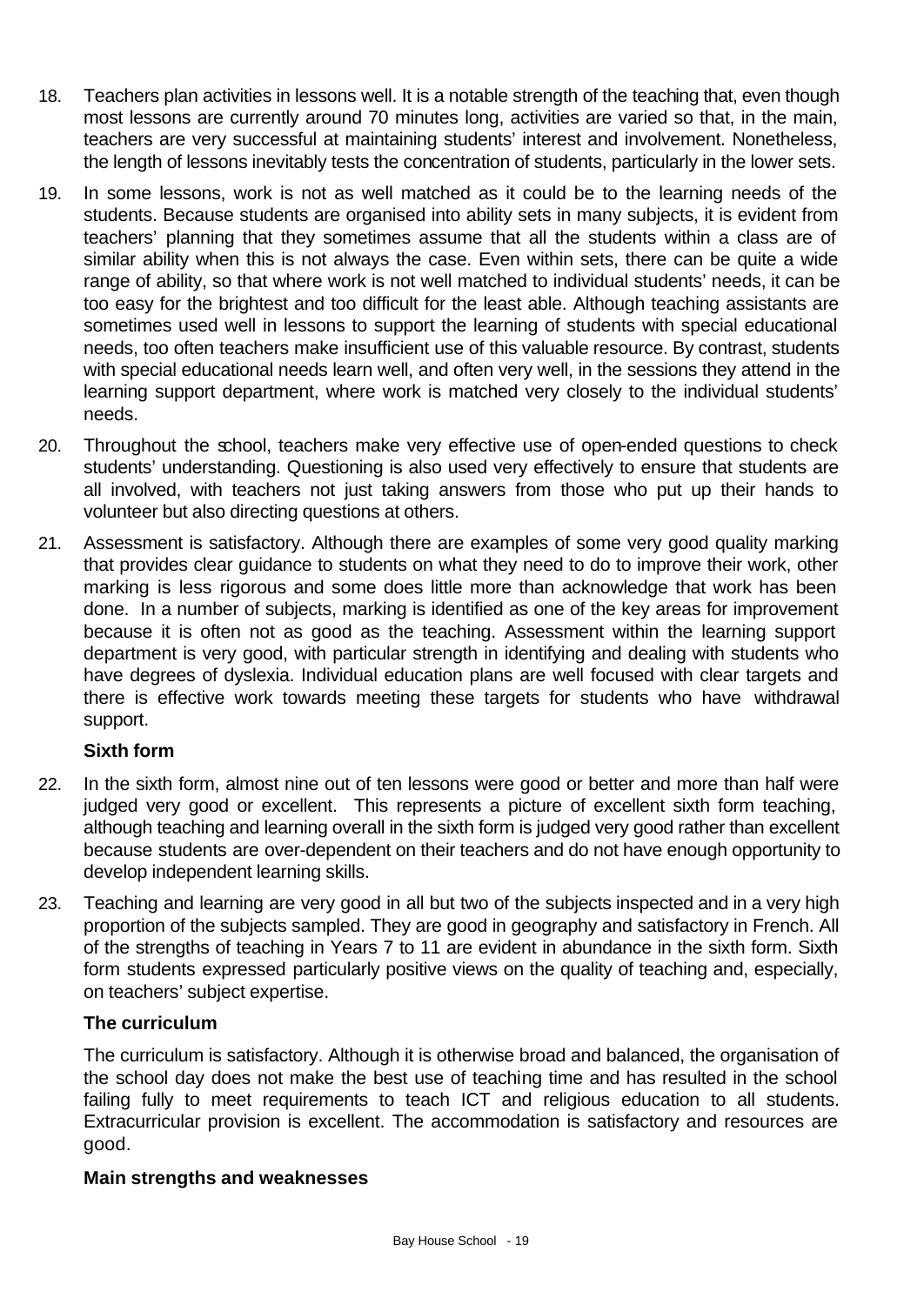- Opportunities for enrichment are excellent and student participation in extracurricular activities high
- The timetabling of the school day is too inflexible and does not enable all *National Curriculum* requirements to be fully met
- The sixth form curriculum offers a very good range of A-level courses
- There is a very good match of teaching staff to meet the requirements of the curriculum

## **Commentary**

24. In Years 7 to 9, the curriculum satisfactorily meets the requirements of the *National Curriculum*. It is generally broad and balanced for the majority of students. Students are able to study two modern languages from Year 8 onwards, although those who do so have less physical education time, which students do not like. ICT is taught to all Year 7 to 9 students, which enables them to use their skills satisfactorily to develop work in other subjects of the curriculum. However, the time allocated to religious education in Years 8 and 9 is insufficient to meet the requirements of the Hampshire Agreed Syllabus.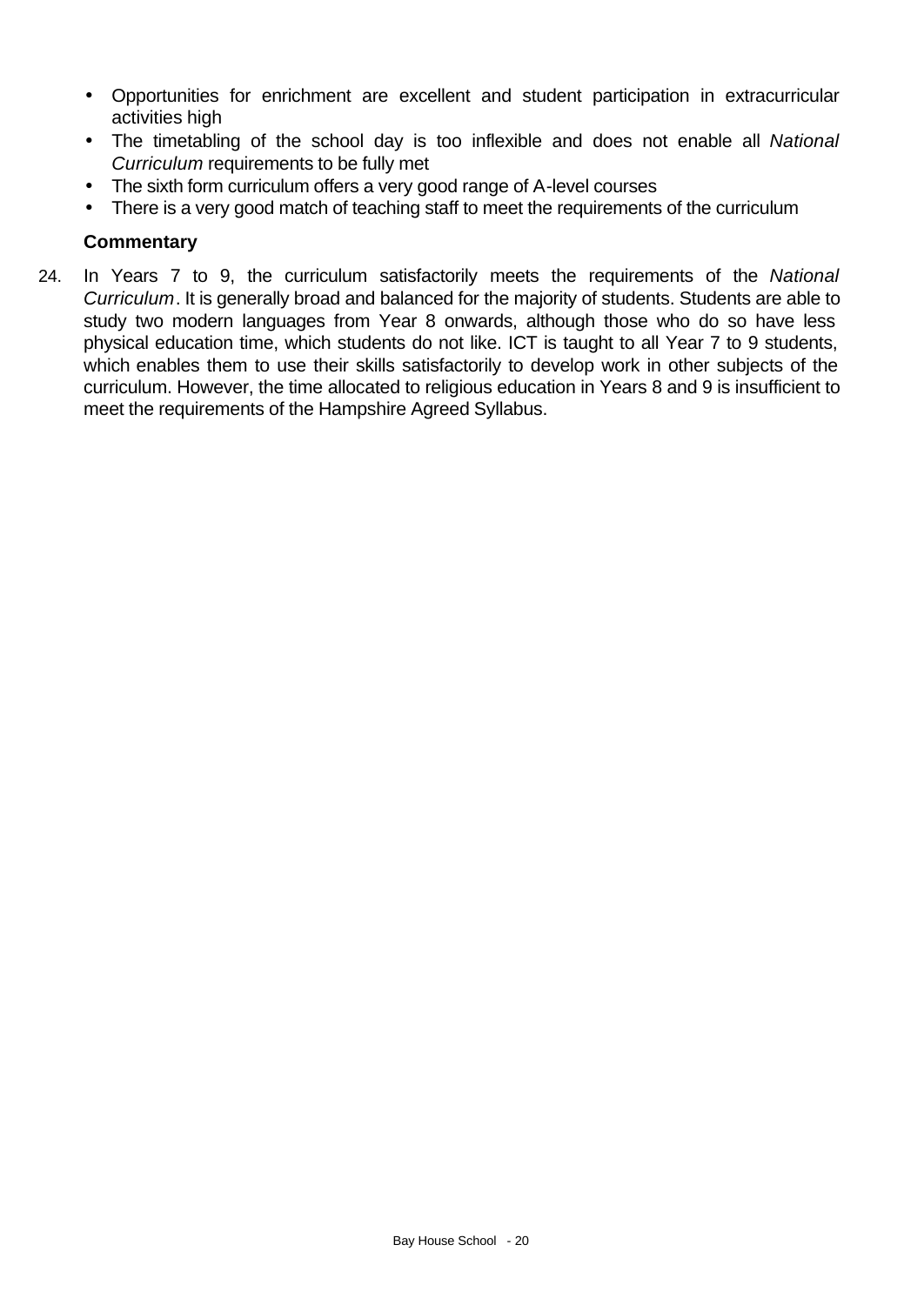- 25. The school has identified that the present timetable structure, with essentially four 70-minute lessons, does not offer sufficient flexibility to teach the full *National Curriculum* and religious education requirement adequately. The 23.5 hours of teaching is well below the nationally recommended figure of 25 hours. Time is allocated disproportionately between subjects with an adverse effect on design technology, modern languages, physical education, religious education and ICT. Within the constraints of the present structure, the use of available staff and rooms is very well timetabled. The leadership of curriculum issues has been very well managed and very good consultative work has been undertaken to tackle these issues, so that, at the time of the inspection, practical plans were already under active consideration for moving to a five period day.
- 26. Students in Years 10 and 11 are offered a wide range of GCSE courses and there are newly developed vocational routes established, which a small number of students now follow. The programme of work-related learning is developing satisfactorily. The school has established very good links to the Fareport Training group, where a small number of Year 10 and 11 students undertake an individually tailored curriculum. This is a good innovative development that enables these students, including some at risk of exclusion, to remain in education.
- 27. Provision for ICT in Years 10 and 11 is unsatisfactory for those who do not take GCSE. The cross-curricular use of ICT is also unsatisfactory. Although the school is well resourced for most subjects, many subjects do not have enough access to ICT. This is a weakness that has been recognised by the school and was part of the governors' rationale in seeking Mathematics and Computing College specialist status. The school has plans to substantially improve ICT access for all subjects over the coming year as one of the benefits of its new College status.
- 28. The programme for personal, social, health and citizenship education is well planned, including modules on drug abuse, health and sex education. It is co-ordinated well and taught successfully in tutorial time. The GEMS programme is well planned and taught by an experienced team who introduce students to a series of very relevant issues that they will face in everyday life. Students gain much from considering others' views and debating what they believe and why, but not enough time is allocated to this valuable course.
- 29. Provision for the gifted and talented students is very good. In mathematics, science, music and physical education, particularly, students have many opportunities to develop their skills and abilities to high levels. Provision for support for students with special educational needs is less effective in the classrooms and although students with special educational needs achieve satisfactorily, they often do not progress as well as their classmates. The provision for special educational needs students within the learning support department is often very good.
- 30. Extracurricular provision is excellent and a very high number of students are involved in participation both before school, at lunchtime and after school. The commitment of staff to the provision of these enrichment opportunities is outstanding. An excellent variety of sports activities and team games are very well attended. Talented sports players have very good opportunities to develop high-level skills through work at local centres of excellence. The provision for extra activities in music is outstanding, with more than 500 students taking part. Concerts are highlights of the school year. There is a thriving drama programme with many theatre visits and performances, geography field trips and history visits, for example, to the Western Front battlefields. Students benefit from the opportunity to take part in a range of overseas trips. Very good links with the Royal Navy provide challenging extracurricular work in design technology. Around 150 students take part in the Duke of Edinburgh award scheme.
- 31. There is a very good match of very well qualified teachers to the demands of the curriculum. They are very knowledgeable about their subjects and there is a good balance of youth and experience. Non-teaching staff make a very important contribution to the life and work of the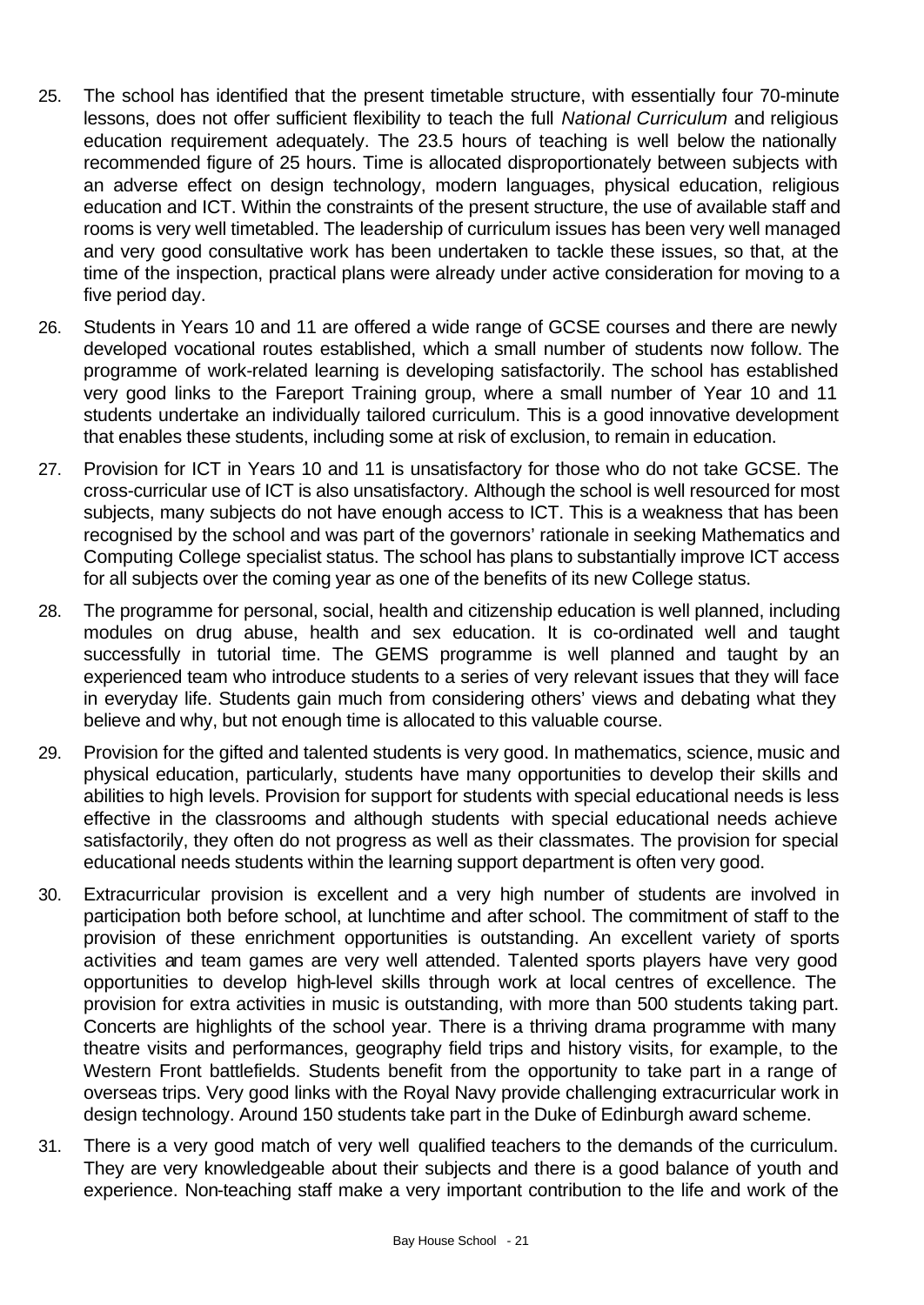school. Technical support is very good and has a positive impact on students' learning. The accommodation is satisfactory but tight, given the number of students using the site. There have been some good recent improvements, including new buildings for mathematics and for the sixth form, but there are particular shortcomings in the buildings used for teaching modern foreign languages and in the inadequate changing facilities on the site used for sports.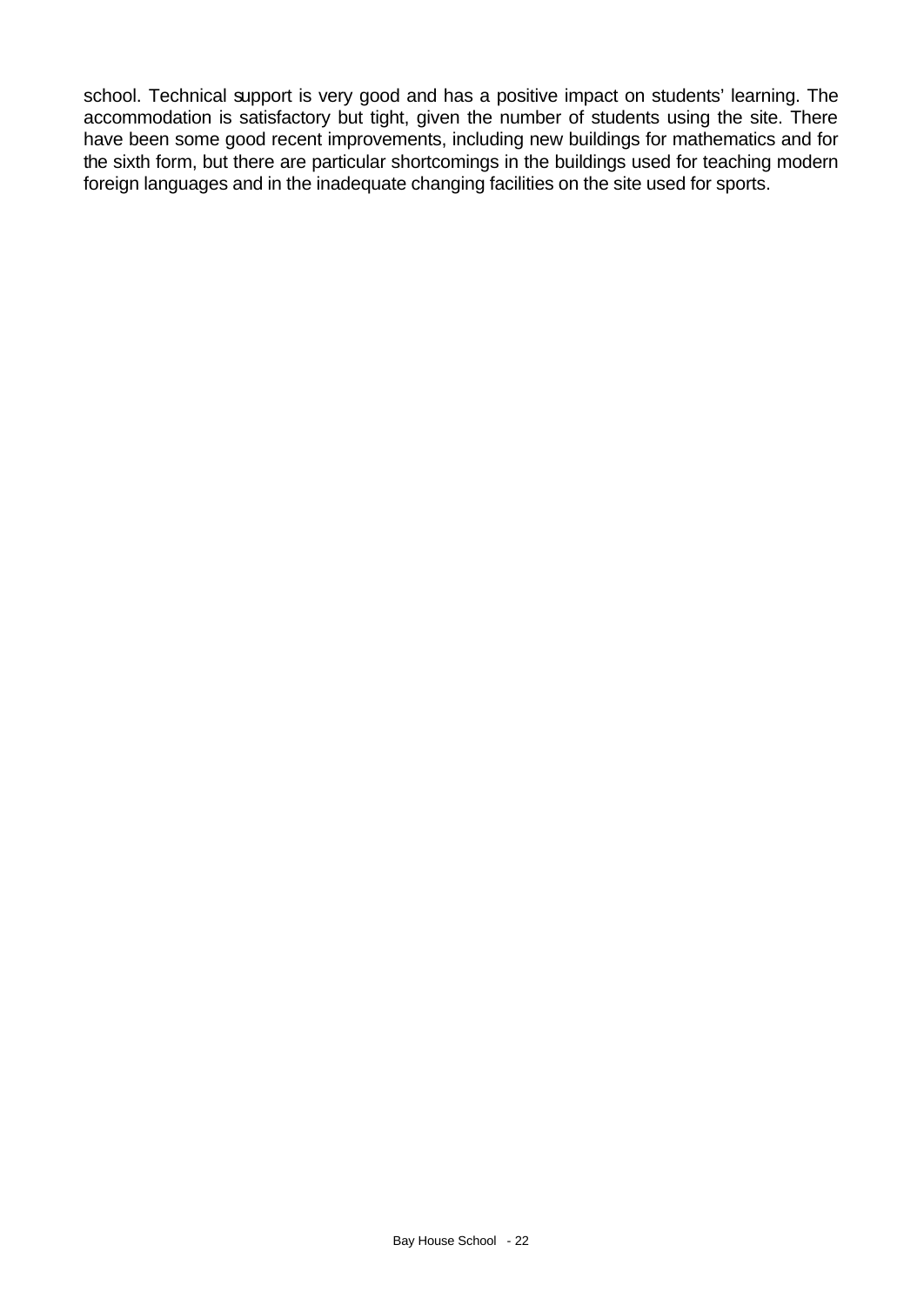32. Although there remain weaknesses in the curriculum, mostly connected with and flowing from the current arrangements for timetabling, the further enhancement of extracurricular provision, the introduction of vocational GCSEs and the broadening of the curriculum in the sixth form that has accompanied its expansion, mean that the improvement in the curriculum has been good, overall, since the last inspection.

# **Sixth form**

- 33. The sixth form curriculum offers students a very good range of traditional advanced level courses. Two Advanced Vocational Certificate of Education (AVCE) courses are now running very well. This provides a very good balance that meets the needs of students entering this academic sixth form. Four out of five of the teachers work within the sixth form. They are very well matched and qualified to the needs of the curriculum. Accommodation is generally good, but occasionally classes are taught in areas that would benefit from greater access to ICT and other resources.
- 34. Sixth form students have access to their own social and study areas with subject reference materials and computers, which students greatly appreciate. Daily collective worship is not provided and RE is not taught as required. Satisfactory use is made of computers for researching and word-processing. Students receive very good support when completing their UCAS forms and there are satisfactory links to the careers guidance service.
- 35. Students have opportunities to take part in a very good variety of optional activities such as the critical thinking course, community service and the Duke of Edinburgh award scheme. They are also very well involved in the excellent extracurricular programmes, particularly in sport and music.

## **Work-related learning**

Provision for work-related learning is satisfactory.

## **Main strengths and weaknesses**

- Opportunities are missed to build links between students' work experience and the work they do at school
- There is very good provision for the small number of students who receive off-site education with Fareport Training

- 36. All students in Year 11 have a two-week work experience placement organised by Project Trident who are responsible for ensuring that health and safety requirements are met. Students select five choices and are guided in their preparation by the hard work of the work-related learning coordinator. Preparation for work experience is carried out through an assembly visited by a speaker from Project Trident and through briefings in form time by the form tutor. The quality of these briefings is variable. Students are given a booklet with some tasks to complete on the placement but, with the exception of French, the experience is not built into the curriculum of any subject. Indeed, some staff have been discouraged from setting coursework based on work experience. This division between work experience and the school curriculum fails to maximise the value of the time spent out of class. It is only in vocational subjects, offered to a small proportion of students in Years 10 and 11, that lessons relate to the practicalities of the world of work and link theory to practice.
- 37. A small number of students in Years 10 and 11 spend their week at Fareport Training receiving off-site education. The provision for their needs is very good and the achievement of these students, some of whom might otherwise be at risk of disaffection with school, is raised significantly in this work-related setting. By Year 11, some students have passed entry-level certificates in literacy and numeracy and are working towards NVQ level qualifications in subjects such as information technology. Contact is maintained with Bay House School through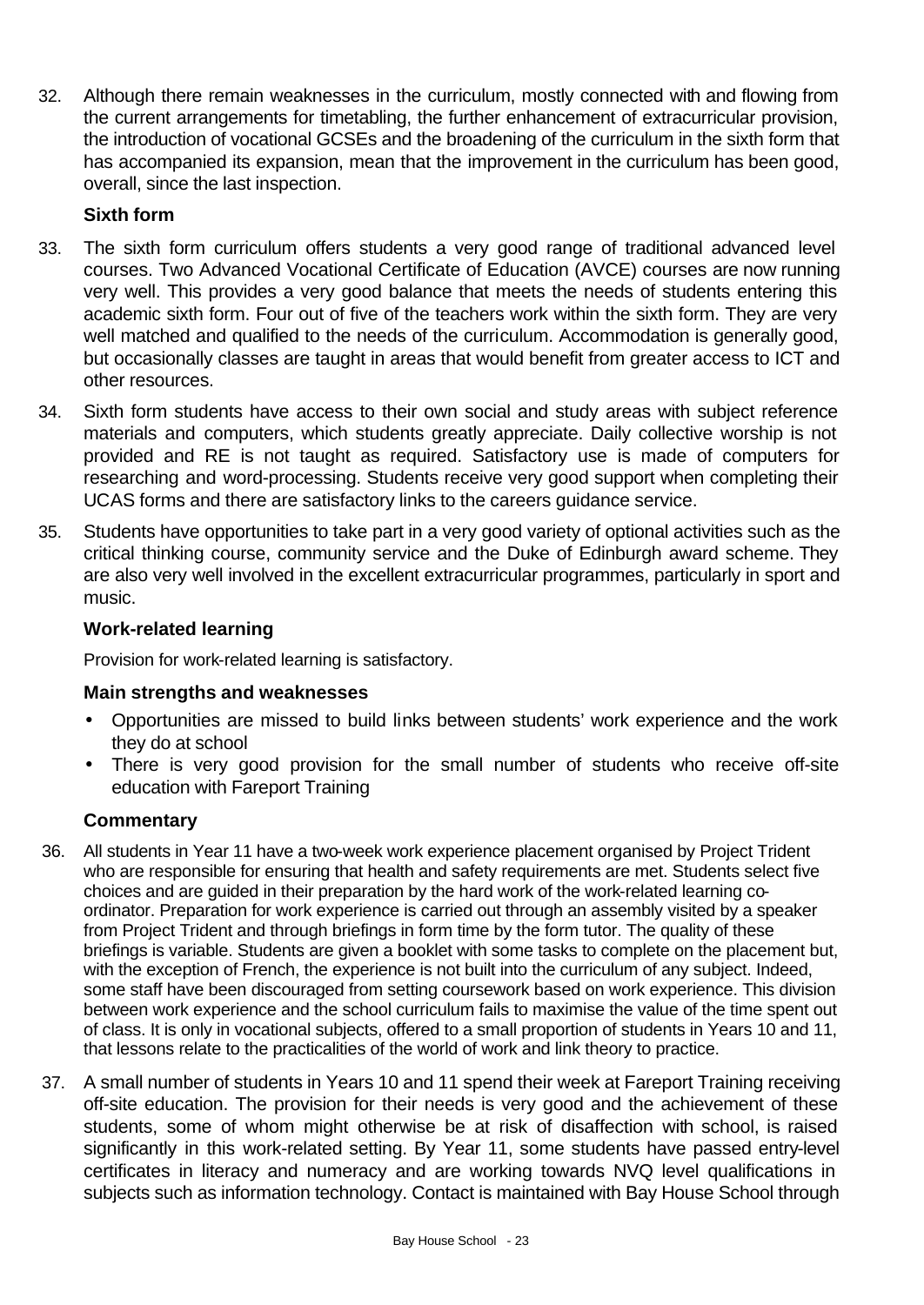weekly visits by a head of year and monitoring and linking are good. These staff know the Fareport Training staff well and this results in an effective partnership. During the inspection, a head of year provided informed pastoral support and students volunteered that they valued the teachers, small groups and individual attention. They also valued the intensity of the short classroom-based element of the day.

#### **Care, guidance and support**

Procedures to ensure the care, guidance and welfare of the students are very good. Achievement and personal development are monitored very well. The students have very good opportunities to express their views and to have them acted on.

#### **Main strengths**

- The school looks after the students very well
- Students benefit from the high quality personal and academic support, advice and guidance that the school provides
- The school actively seeks the views of the students and does its best to take account of their suggestions

- 38. Bay House School is a very caring community. The adults who work in the school form close and trusting relationships with the students. Health and safety procedures, including fire practices, are good and help to ensure that students and staff are working in a safe environment. First aid and other medical support are very good and child protection procedures are thorough and well understood by the staff. Arrangements for storing confidential records have improved since the previous inspection. The school counsellor, matron, the behaviour support teacher, *'Fresh Start'* and the numerous courses run by the learning support team, Year 11 bullying counsellors and sixth form mentors are all very important and effective elements within the pastoral care system.
- 39. Tutors and heads of year regularly review students' academic achievements. The grades on the annual progress checks are monitored and alert staff to problems that students may be having. The academic review days introduced for Years 9 and 10 are also having a positive impact on the guidance that is offered to students. Tutors, heads of year, heads of department, subject teachers and the learning support team provide high quality support for students. The learning support staff also liaise closely with outside agencies and use their expertise when needed. Students are becoming more involved in the assessment process and all of those interviewed during the inspection said that their teachers are very good at advising them of how well they are doing and what they need to do next to improve their work. There is a weakness in that not all teachers plan lessons to meet the needs of all of the students and this can adversely affect their rate of learning. The monitoring of students' academic and personal development has improved since the last inspection. Tutors have a good overview of students' endeavours through good work, attendance, attitudes or out-of-school success and these are acknowledged during assemblies and social and personal education. All of these very good procedures are effective in raising students' self-esteem and building their confidence.
- 40. The school listens well to the students and many of them have the confidence to voice their opinions because they know their views will be considered. Last year, the headteacher used a student perception survey to canvass views on learning styles. These responses have been analysed and incorporated into many teachers' lesson plans, particularly in the history department. The year and school councils provide very good opportunities for students to actively involve themselves in the running of the school. The school council has been given a budget and has decided to refurbish the changing rooms on the 'Cocked Hat' site. During a meeting held in the inspection week, the council was presented with three charity appeals, which they had to debate and choose between. The outcome will be discussed between the headteacher and the council officers during a working lunch. Discussions held with students during the inspection show very dearly that they feel the school values their opinions.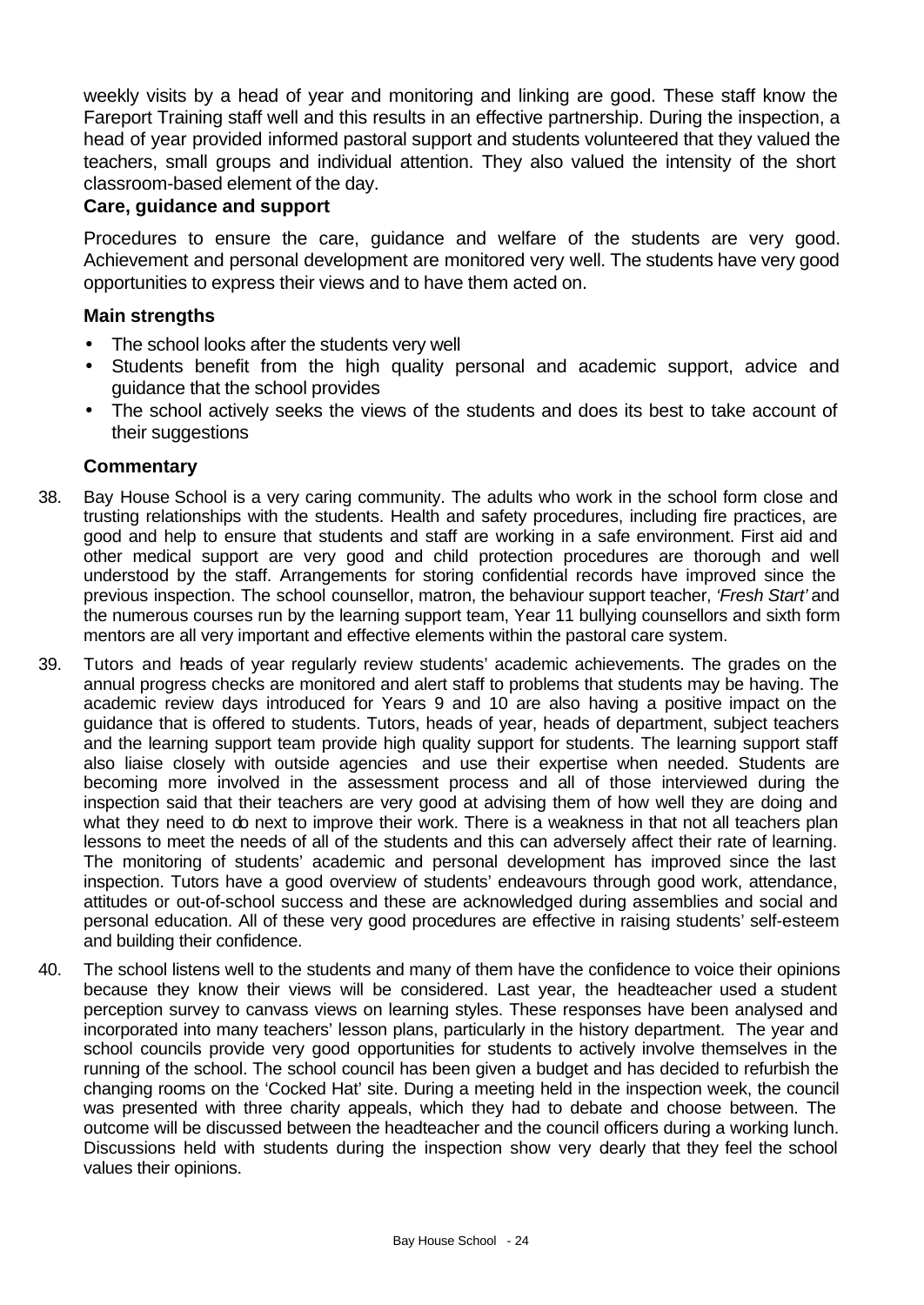## **Sixth form**

41. Sixth formers interviewed during the inspection expressed positive views of the school. Those that had attended from Years 7 to 11 had chosen to stay here because of the teachers and the reputation that the sixth form has for high achievement. Students who had come from other schools chose this sixth form for the high academic standards and feel that they have made the right choice. It is a friendly sixth form with very supportive teachers who challenge and have high expectations of them. They all said that they are given very good guidance on how to improve their work in all subjects and they were very happy with the support and guidance given to them in making their career and higher education choices.

#### **Partnership with parents, other schools and the community**

The school has a good partnership with the parents. Links with the community and other schools and colleges are good.

#### **Main strengths**

- Parents are well informed about what is happening in the school and the progress their children are making
- Good links with the community enrich the curriculum
- Good links with other schools and colleges provide many benefits for the students

- 42. Responses to the pre-inspection questionnaire and meeting were positive and reflect parents' confidence in the school. They believe that communication is good between home and school. They feel comfortable approaching the school with questions or complaints. They are contacted if there are problems with their children and they are well informed about how their children are getting on. Parents are invited to meet their children's subject teachers in the spring term. Year 7 parents are given an opportunity to meet their children's tutors early in the autumn term. Academic reviews have been introduced for Years 9 and 10 and are attended by many parents. There is a good dialogue between tutors, parents and students; progress is discussed and targets are agreed. The autumn term progress checks provide parents with a brief overview of how their children are performing and the annual reports to parents are of good quality. This is an improvement since the last inspection. The reports provide parents with good information of what their children know, understand and can do and of personal effort. In some subjects, reports indicate what the students need to do next to improve. *National Curriculum* levels are also given for each subject.
- 43. Written information is of a good quality. The prospectus is a well-presented document and newsletters are written in a friendly style and give parents lots of useful information about the school, its successes and a calendar. The study planners and parents' handbooks for each year group provide good details of the school's expectations and of the homework timetables. Parents of students with special educational needs are kept well informed by the learning support department. They are suitably involved in the annual review and half-yearly reviews of individual education plan targets, when theirs' and their children's views are listened to carefully.
- 44. The school has developed some effective local partnerships. For example, parents support the school through fundraising and organising social events via the parent teacher association (PTA). Year 7 students work closely with senior citizens, visiting and entertaining them both in and out of school. Other students take part in community service as part of the Duke of Edinburgh award scheme and many students get involved in fundraising for local charities, including the RSPCA Ark at Stubbington. A joint arts festival at Ferneham Hall involves very large numbers of students. The chair of governors has brought a good partnership with the local church into the school and a youth church worker and the Christian Union lead assemblies. The health service and fire brigade support the good social and personal education programme. Successful work-based learning opportunities have been set up with Fareport Training and some students are receiving life skills tuition from *Teenzone*, which is run by the youth service. A number of community groups use the school facilities. For example, Gosport cricket and football clubs, cheerleading and badminton clubs. Local historians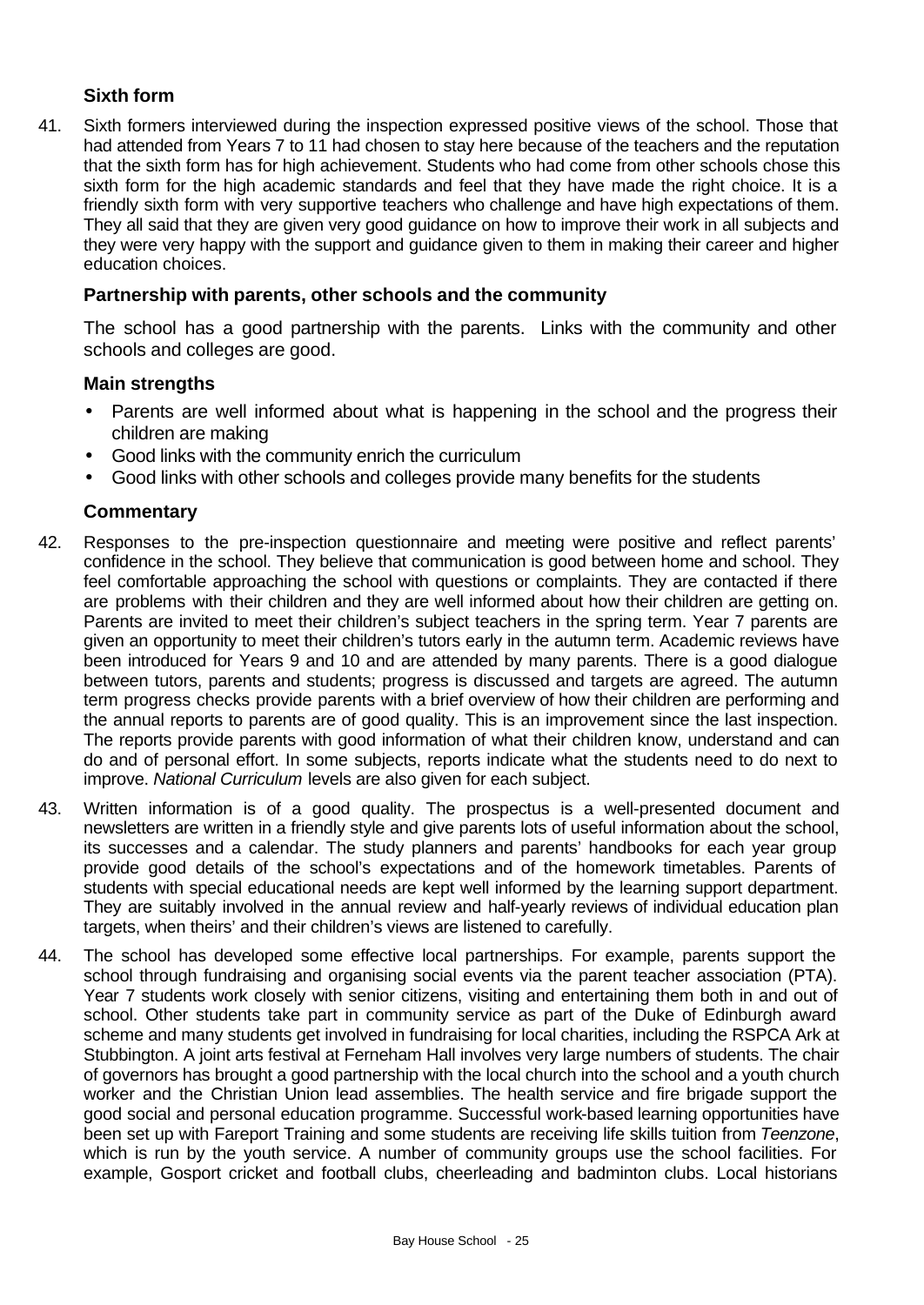meet at the school regularly, adult numeracy and literacy classes are held on site and an evangelical church uses the premises every Sunday.

45. There are good links with the main feeder primary schools that help new Year 7 students to settle into school successfully. Parents spoke particularly highly of an introductory concert organised by the school and involving Year 6 students from primary schools throughout the area which provided a very good introduction to the school. The Head of Year 7 and the learning support co-ordinator visit local primary schools to meet the students and discuss their needs with their teachers. A lot of time and effort is put into sorting the incoming students into appropriate tutor groups. The school receives Year 6 test data from the primary schools, which is used by the English department to set the students into English groups early in the new school year. Year 7 students spoken to during the inspection said that they were enjoying their new experiences at Bay House School. The careers officer liaises closely with other post-16 providers in the area to ensure that students in Years 10 and 11 make considered decisions about their futures. Initial teacher trainees and postgraduate education students are welcomed into the school from a number of universities.

## **Sixth form**

46. Partnership arrangements are equally strong for sixth form students and their parents. Bay House is the only school in Gosport with its own sixth form and it therefore accepts quite a high proportion of students from the other schools in the area. It liaises closely with these secondary schools so that students throughout the locality are given good information about the range of post-16 choices available to them both at Bay House and at local further education colleges. Parents are similarly kept well informed, including about the progress their children are making in the sixth form, and sixth form students share in the opportunities made available to them through the various community links that have been developed across the school.

## **LEADERSHIP AND MANAGEMENT**

The leadership and management of the school are very good. The headteacher provides excellent leadership and is well supported by a strong leadership team. The school is very well managed. Governance is very good.

## **Main strengths**

- The headteacher provides outstanding leadership
- The headteacher is very well supported by a strong leadership team and an able team of year and department heads
- The school monitors teaching and learning effectively
- Governors do a very good job

- 47. There has been good improvement in leadership and management since the last inspection. The headteacher has an exceptionally clear vision for driving forward further improvement. Determination in carrying this through is balanced by a realistic awareness of how the school can move forward in a way that is worthwhile, yet manageable. It is complemented by a capability to inspire colleagues to honestly reflect upon the way in which they work and the outcomes that they achieve, share conclusions and ideas and willingly seek to become even more effective. These have been key elements in ensuring that a school that might otherwise have been complacently satisfied with its existing level of success, continues to strive to improve yet further.
- 48. The headteacher is very well supported by a strong leadership team and an able team of year and department heads. All have very clearly defined areas of activity and objectives. There is a shared willingness to review these regularly and to adapt to new working contexts and needs where necessary. The school's leaders have correctly identified the areas that need improvement, each of which is already the subject of plans. Shortcomings in the school's provision for ICT are being remedied as part of the changes being introduced through its new specialist status. The school's strategic plan is a very helpful tool to those involved at all stages of planning and improvement, with clear links between whole-school, departmental and individual developments.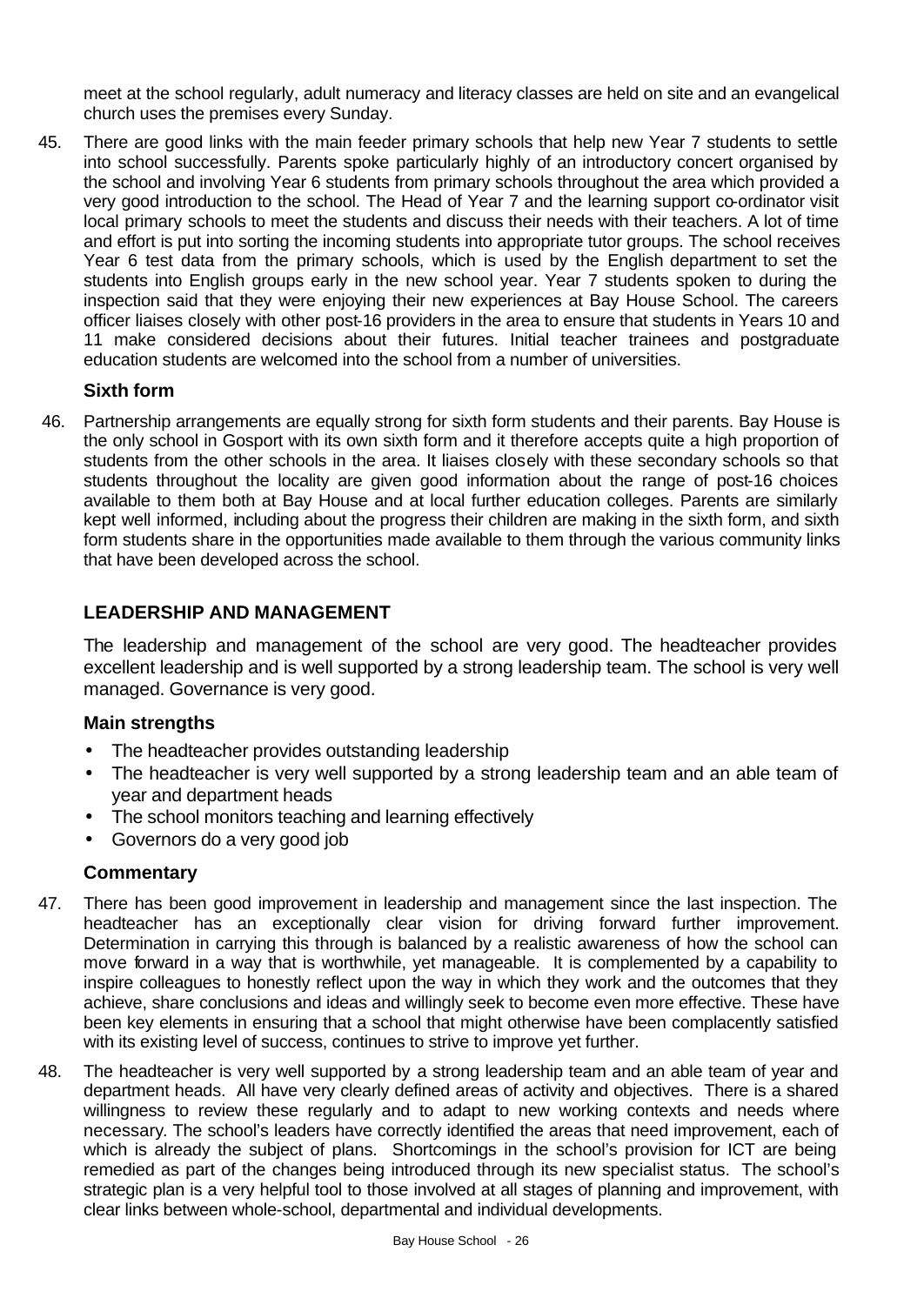- 49. Governance is very good despite shortcomings in the curriculum, as these have been recognised by the school which has plans in hand to remedy them imminently. Governors have a very good appreciation both of the many strengths of the school and of those areas that stand to be improved. They make themselves very accessible to parents. Minutes of governors' meetings show that they provide rigorous constructive challenge to the headteacher and senior staff. In this way, they play a full part in the continuing drive for further school improvement.
- 50. The school has significantly improved its arrangements for monitoring and evaluating its work, so that they are now systematic and rigorous, to remedy a key issue from the last inspection. It is aware that this work is still in progress, with a need for further improvement in, for example, ensuring that monitoring always provides staff with the clearest guidance on improvement. Effective monitoring of teaching and learning has resulted in plans, on which the school is currently consulting, to revise and extend the timetable to provide more flexibly for the range of needs of its students. Plans show that this will also enable shortcomings to be remedied in provision for religious education.
- 51. The school is justifiably proud of its success in attracting capable, well-qualified staff and making them feel that they want to stay. Staff at all levels, whether newly-qualified or experienced, receive very well-organised and effective induction when they join the school. There is a strong commitment towards developing a reflective environment in which all can learn and develop. To this end, the school invests considerable effort into in-house training, based on the research and creativity of its own staff. It contributes strongly to the training of new teachers through very effective links with two local universities.

| Income and expenditure $(E)$ | Balances (£) |                                  |
|------------------------------|--------------|----------------------------------|
| Total income                 | 6,748,188    | Balance from previous year       |
| Total expenditure            | 6,479,355    | Balance carried forward to the r |
| Expenditure per student      | 3,295        |                                  |

| Income and expenditure $(E)$ |           | Balances (£)                        |         |
|------------------------------|-----------|-------------------------------------|---------|
| Total income                 | 6,748,188 | Balance from previous year          | 146.695 |
| Total expenditure            | 6,479,355 | Balance carried forward to the next | 415.528 |

52. Financial planning provides very effectively for the needs of the curriculum and is very well organised. The school always works very effectively to secure the best value for its spending by, for example, taking proper steps to ensure that services are purchased in the fairest and most economical manner and consulting students to ensure that spending has the desired impact upon learning and achievement.

## **Sixth form**

- 53. Leadership and management of the sixth form are very effective in ensuring that it makes a strong contribution to the success and popularity of the school. There is a clear determination to make a specific and valuable contribution to the local provision for young people in this age group by providing academic courses of considerable quality for those who need them. The success with which this has been achieved is amply demonstrated by the expansion that has taken place in recent years and by the continued very good academic achievement of the students.
- 54. The headteacher and those with specific sixth form leadership responsibilities share a very strong vision for the sixth form. There is a full awareness that, as the sixth form has expanded, the structures and methods of leadership and management need to adapt to keep pace, with plans to ensure that this takes place. The commitment towards identifying and meeting the needs of each student is very strong. Very well organised and effective procedures for monitoring the work of students provide staff with detailed knowledge on which to base guidance and help any students who may be at risk of underachieving. The school monitors the work of the subject departments very well. The sixth form succeeds very well in being cost effective and financial management very effectively provides for the needs of the curriculum.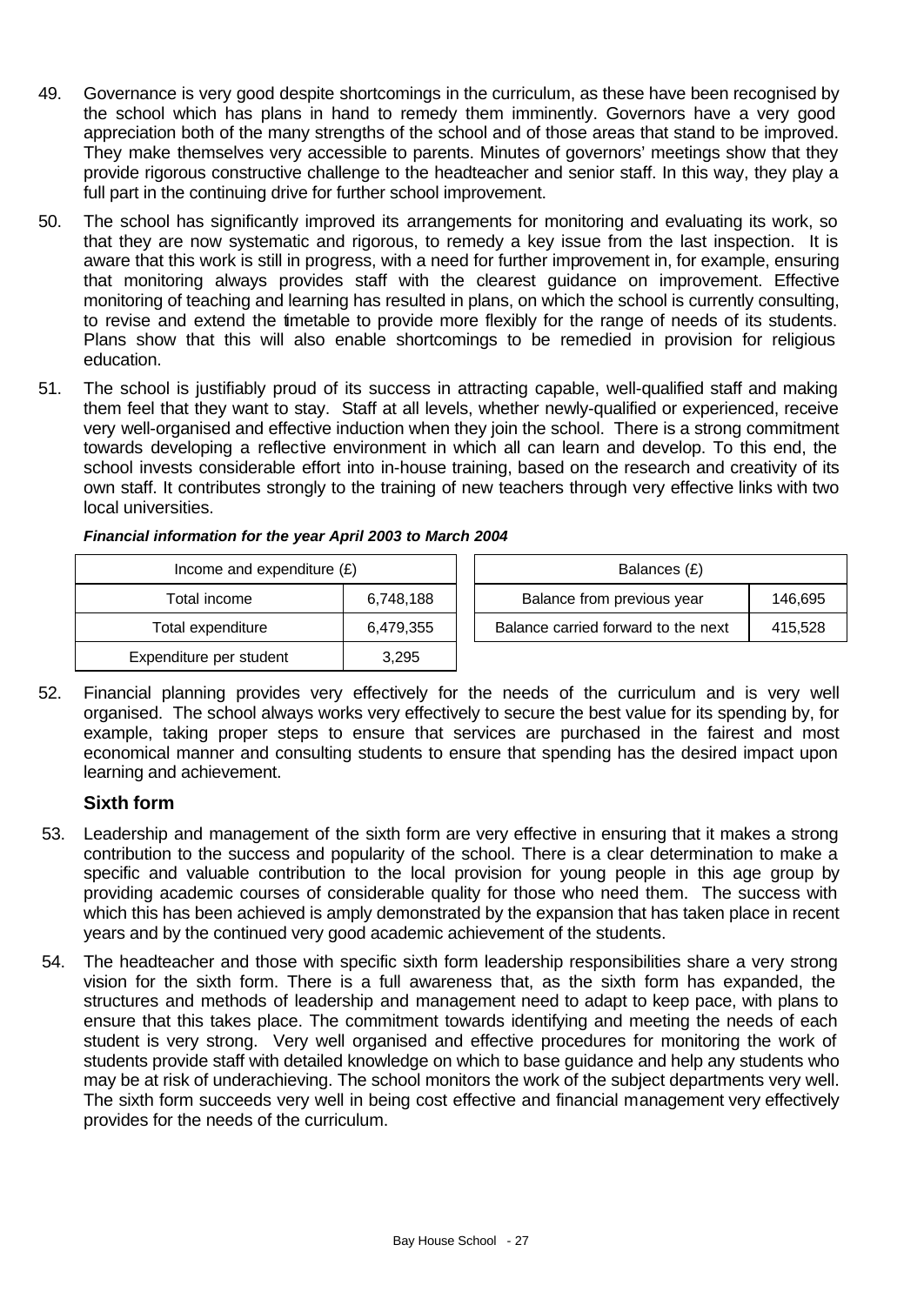# **SUBJECTS AND COURSES IN KEY STAGES 3 and 4**

# **ENGLISH AND MODERN FOREIGN LANGUAGES**

## **English**

Provision in English is good.

#### **Main strengths and weaknesses**

- Students learn well because of the very good subject knowledge, classroom management and high expectations of the teachers
- Some less able students do not make as much progress as they could because of the large group sizes and lack of additional support
- Sometimes, particularly in Years 7 to 9, work is not sufficiently matched to students' ability
- Inconsistent approaches to developing writing skills affect the achievement of some less able students

- 55. Results in Year 9 in 2003 were average. 2004 results show a sharp improvement. Girls do better than boys, but by a smaller margin than nationally. In Year 11, English language results are well above and literature results in line with those nationally. Students achieve well in relation to those of a similar ability in other schools. In Year 11, girls' results are better than boys' in the school. In relation to the national picture both do equally well. The progress of less able students is satisfactory but not as good as that of those of middle and high ability.
- 56. Students learn well because they are taught by experienced and enthusiastic teachers. In the most successful lessons, students make good progress because learning is well structured and a fast pace is maintained. Good classroom management skills ensure smooth transitions between activities which keep all focused on their work. Teachers use questions effectively to check and extend learning, as in a Year 7 reading lesson where the teacher's questioning lifted a student's presentation from straightforward retelling of the story to something reflective and evaluative. In less successful lessons, particularly with lower ability groups in Years 7 to 9, work and teaching strategies are insufficiently matched to individual needs. The large group sizes and lack of effective classroom support make this challenging for teachers, although when support is available it is not always well used because teachers do not always plan the work of the learning support staff who will be in their lessons.
- 57. Students read fluently and private reading is given high status, with recommended book lists and clear systems for monitoring reading. Students make perceptive comments about writers' use of language. This language awareness is also evident in many students' personal writing because the most effective teaching makes connections between close reading skills and students' own writing. Vocabulary is lively, and critical vocabulary well used. Most students write accurately with a strong sense of audience, though the lower-attaining students struggle with spelling and punctuation. Though their accuracy improves over time, the style and substance of their work remains too limited because of inconsistent approaches to developing writing. Where there is explicit focus on stylistic and vocabulary choices, such as in the preparation of "a diary from the trenches", the rich stimulus and close focus on language and structure enables students to produce work of a high standard. Students take pride in their work and presentation is good. When given the opportunity, they comment maturely and perceptively on each other's work. Many students have developed effective drafting skills which substantially improve the quality of their work. Teachers are encouraging and often provide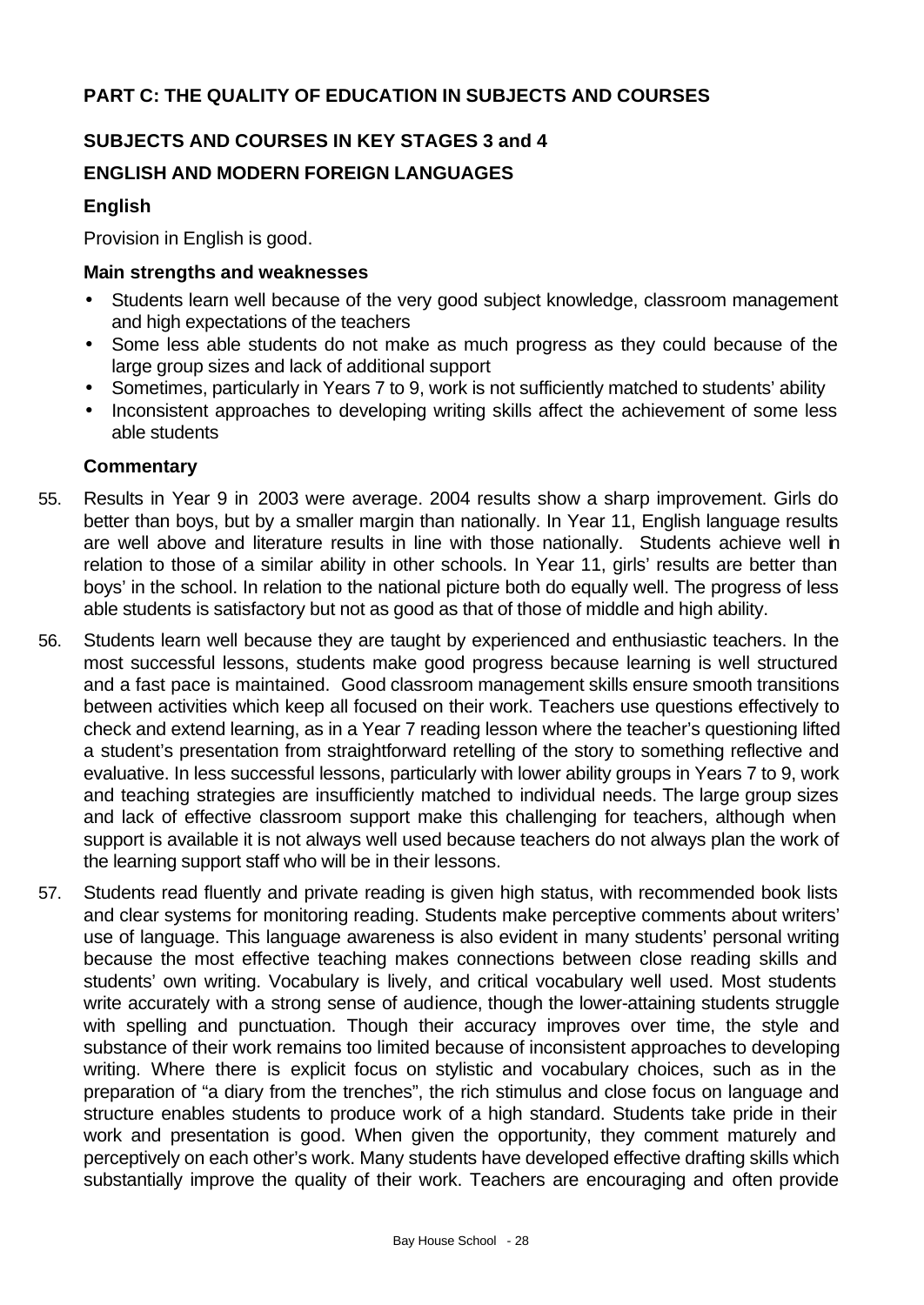good guidance to students on how they can improve their work, but they are not always precise enough, so that some students simply copy out their first drafts.

58. The department has good accommodation and resources, though limited access to ICT means that there are currently few planned opportunities for students to develop and consolidate these skills in English lessons. The subject is well led and managed. There has been good improvement since the last inspection and the department is well placed to further build on its current success.

#### **Language and literacy across the curriculum**

59. Students' literacy skills are good and allow effective learning. In some subjects, there are good opportunities for independent extended writing and well-prepared materials to support this. Teachers also provide good and explicit teaching of note-taking and planning skills. Several subjects develop students' formal and technical language through key word lists. These approaches are not yet consistent in every subject, however. Private reading is effectively promoted through tutor periods. Good use is made of the library to help develop students' research skills and all students benefit from training in using the library. The school's policy for literacy across the curriculum includes literacy targets in marking but these are not used consistently.

#### **French**

Provision in French is satisfactory.

#### **Main strengths and weaknesses**

- The teaching is good and students make good progress in lessons
- GCSE results have been below those of other subjects
- Assessment of students' work has improved and is now effective

- 60. Students enter the school in Year 7 with little or no previous experience of French. Within weeks of starting the subject, students' speaking and listening skills enable them to respond accurately to everyday commands and questions. By the end of Year 9, their attainment is in line with national expectations. Until the current academic year, the school required all Year 11 students to enter GCSE examinations in French. This, coupled with a number of staffing difficulties, led to a drop in standards in 2003, with 31 per cent of students gaining A\*-C grades against the national average of 45 per cent. Almost all students gained A\*-G grades, which was above the national average. School records indicate that in 2004, passes at A\*-C grades remained similar, with girls achieving higher results than boys.
- 61. For those following the examination syllabus, there is a marked improvement this year in the achievements of students in Years 10 and 11. Students are now achieving well and standards are above average. They develop their vocabulary, using dictionaries for accuracy and spelling. They engage in role-play exercises, preparing questions for their peers on, for example, future careers plans. Their written work is less well developed, although more able students write good accounts of holidays and local events. Less able students achieve well orally but do less well in written exercises because they receive insufficient support in the classroom.
- 62. In the lessons seen, the quality of teaching and learning was good overall. Teachers have very good subject expertise and students expect to hear and speak French throughout the lesson. Imaginative planning captures students' interest, and relationships between staff and students are very good. Literacy is promoted well through speaking and listening, and reminders for care with written presentations. Overhead projectors and cassette recorders are a regular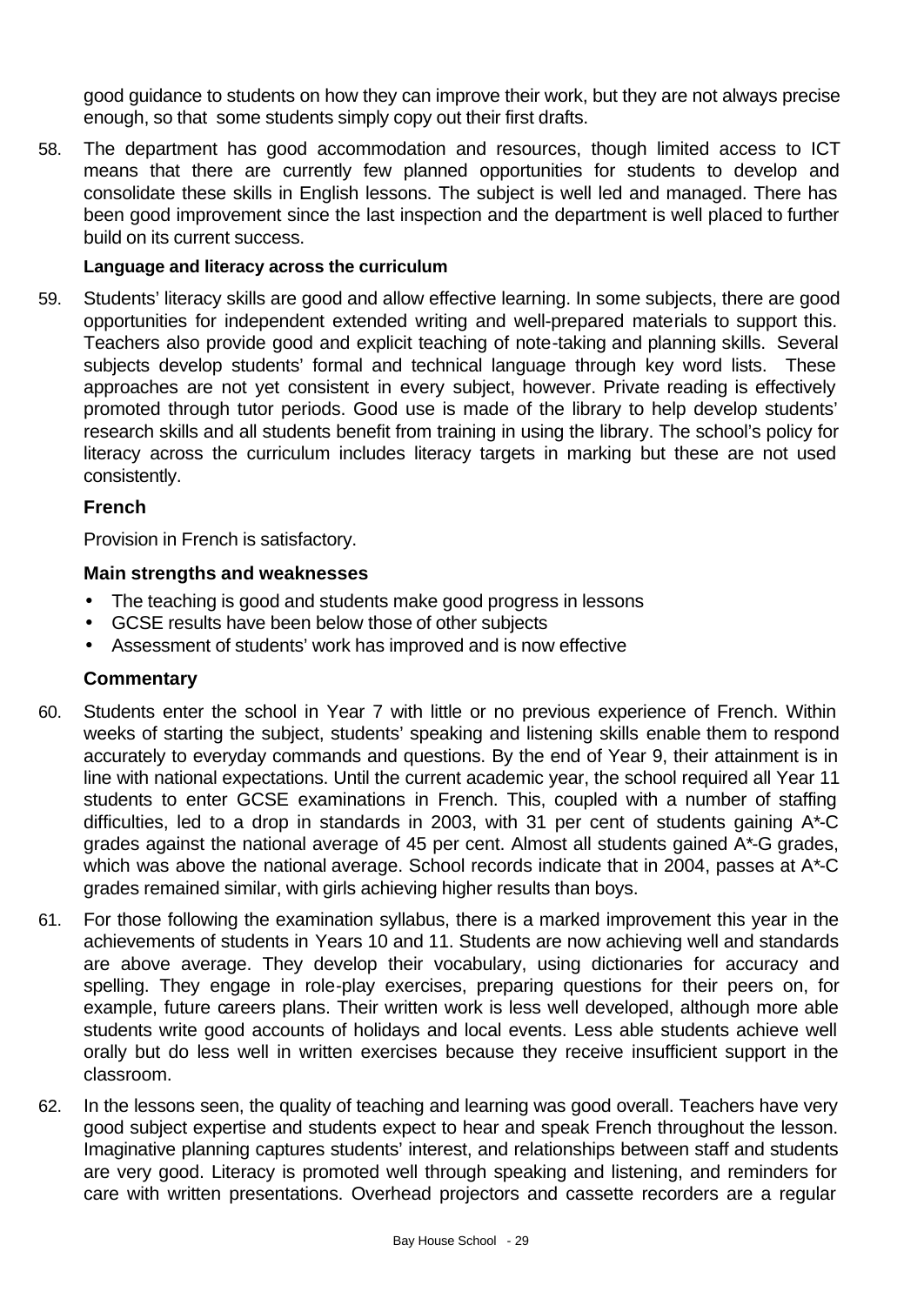feature of lessons but little use is currently made of computer technology to enhance the subject. Foreign language assistants are well deployed and support students' cultural development. However, the needs of less able students are not always well met. Where teaching assistants are present, they do not always provide enough support. Teachers have a good knowledge of students' individual needs, and some provide extra worksheets and prompts for students with special educational needs Similarly there are examples of planned extension work for the more able. However, this practice is inconsistent. In the best lessons, students work hard and behave well, but where teaching is unsatisfactory, they show little respect and lessons are noisy and disruptive, with little learning achieved. A small number of Year 9 students have lost their enthusiasm for French and their inappropriate behaviour impedes the learning of others. However, the majority of students participate and work well.

63. Improvement is satisfactory, although progress has been impeded by the relatively high number of staff changes in modern foreign languages. Leadership and management are satisfactory. Leadership, new this term, has reviewed the curriculum and introduced effective marking and assessment which enables students to know what they must do to improve their learning. Schemes of work are satisfactory. The curriculum is enriched by residential visits to Le Touquet, and the department is currently working on establishing email and exchange links with France. This large modern languages department has experienced a number of difficulties since the last inspection. However, the staffing situation has now stabilised, although the school has identified the further need for a subject manager for each language and for a second in department. This is essential if the current head of department is to continue his heavy teaching commitment. Resources are adequate although little use is made of computer technology. The accommodation is poor. The demountable buildings designated for languages have no access to running water and there are no nearby toilet facilities for staff or students.

#### **German**

Provision in German is good.

#### **Main strengths**

- The quality of teaching and learning is good
- GCSE results are well above average
- Assessment of students' work has improved and is now effective

- 64. More able students in Year 8 have the option to study a second language. They have little or no previous experience of German. By Year 9, standards are average. In GCSE examinations for 2003, 93 per cent of students gained A\*-C grades, which is considerably above the national average of 51 per cent. All students gained A\*-G grades. School records indicate that in 2004, passes in A\*-C grades were 83 per cent with girls achieving higher results than boys. These results represent very good achievement. Standards seen during the inspection were above average.
- 65. In the lessons observed, the quality of teaching and learning was good or better. Teachers have very good subject expertise. Teachers plan and prepare their lessons very well, and students are well motivated. Relationships between staff and students are very good and there are good levels of humour which create a pleasing learning ethos. Literacy is well promoted through speaking and listening, and reminders to take care with written presentations. However, teachers make insufficient use of computer technology to enhance the subject. Students' work is dated and marked, and this has improved recently, with marking showing *National Curriculum* levels or predicted examination grades.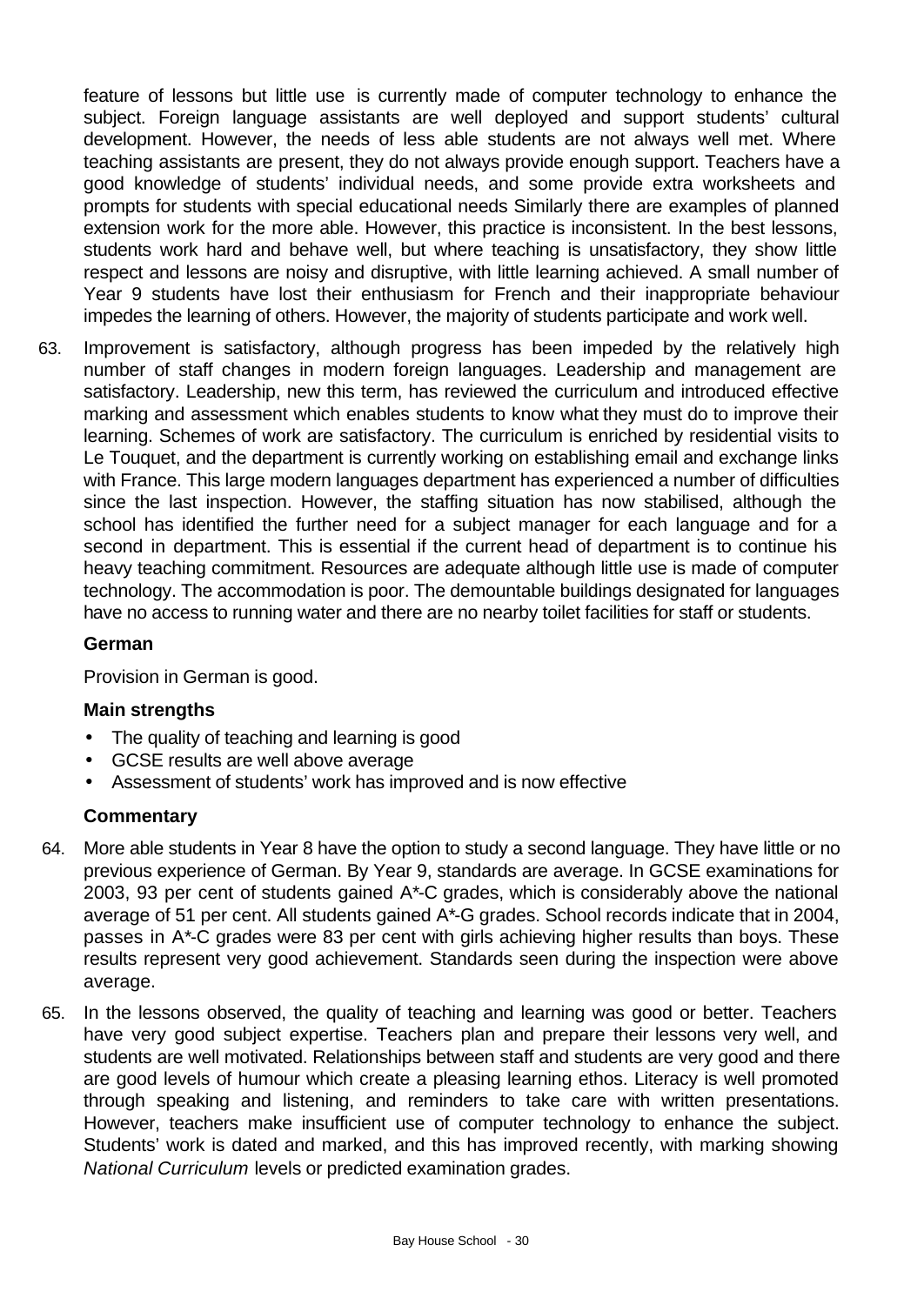66. Resources are adequate and the curriculum is enhanced by residential visits to Germany. The accommodation is poor. The demountable buildings designated for languages have no access to running water and there are no nearby toilet facilities for staff or students. Leadership and management are satisfactory, although there is no specific subject leader for German. German was not reported separately in the last inspection and so inspectors are unable to make a judgement about improvement in this subject.

# **Spanish**

Provision in Spanish is good.

## **Main strengths**

- The quality of teaching and learning is good
- GCSE results are well above average
- Good use is made of assessment in lessons so that students know how to improve their work

## **Commentary**

- 67. More able students in Year 8 have the option to study a second language. They have little or no previous experience of Spanish By Year 9, their attainment is average but with very good oral skills. In GCSE examinations in 2003, 82 per cent of students gained A\*-C grades, which is significantly above the national average of 48 per cent. All students gained A\*-G grades. In 2004, 87 per cent of the students achieved passes at A\*-C grades. There has been a steady increase in percentage results over the last three years. Standards seen during the inspection were above average. Students' achievement has been very good.
- 68. The quality of teaching and learning was good or better in all lessons seen. Teachers' subject expertise is very good and this inspires students with confidence. Students respond very well to the teachers' high expectations of work and behaviour. Relationships between staff and students are very good, and this contributes to students' very positive attitudes. Lessons are well balanced and structured to include elements of speaking, reading writing, with an assessment slot at the end of the lesson. This enables students to recognise what they have learned and what needs to be improved.
- 69. Accommodation is poor. Resources are adequate, although not enough use is made of computer technology as an aid to learning. The curriculum is enhanced, however, by residential visits to Spain. Leadership and management are satisfactory, although there is currently no specific subject leader for Spanish. Spanish was not reported separately in the last inspection and so inspectors are unable to make a judgement about improvement in this subject.

# **MATHEMATICS**

Provision in mathematics is very good.

#### **Main strengths and weaknesses**

- Students achieve very well because they work hard and the teaching is good
- The positive attitudes of the students reflect the encouragement and help given by the teachers
- The mathematical expertise of the teachers enables students to gain very good GCSE results
- The range of teaching styles continues to be narrow

## **Commentary**

70. In 2003, the Year 9 results were above the national average, and the GCSE results were well above average, both when compared with schools nationally and with similar schools. Results in 2004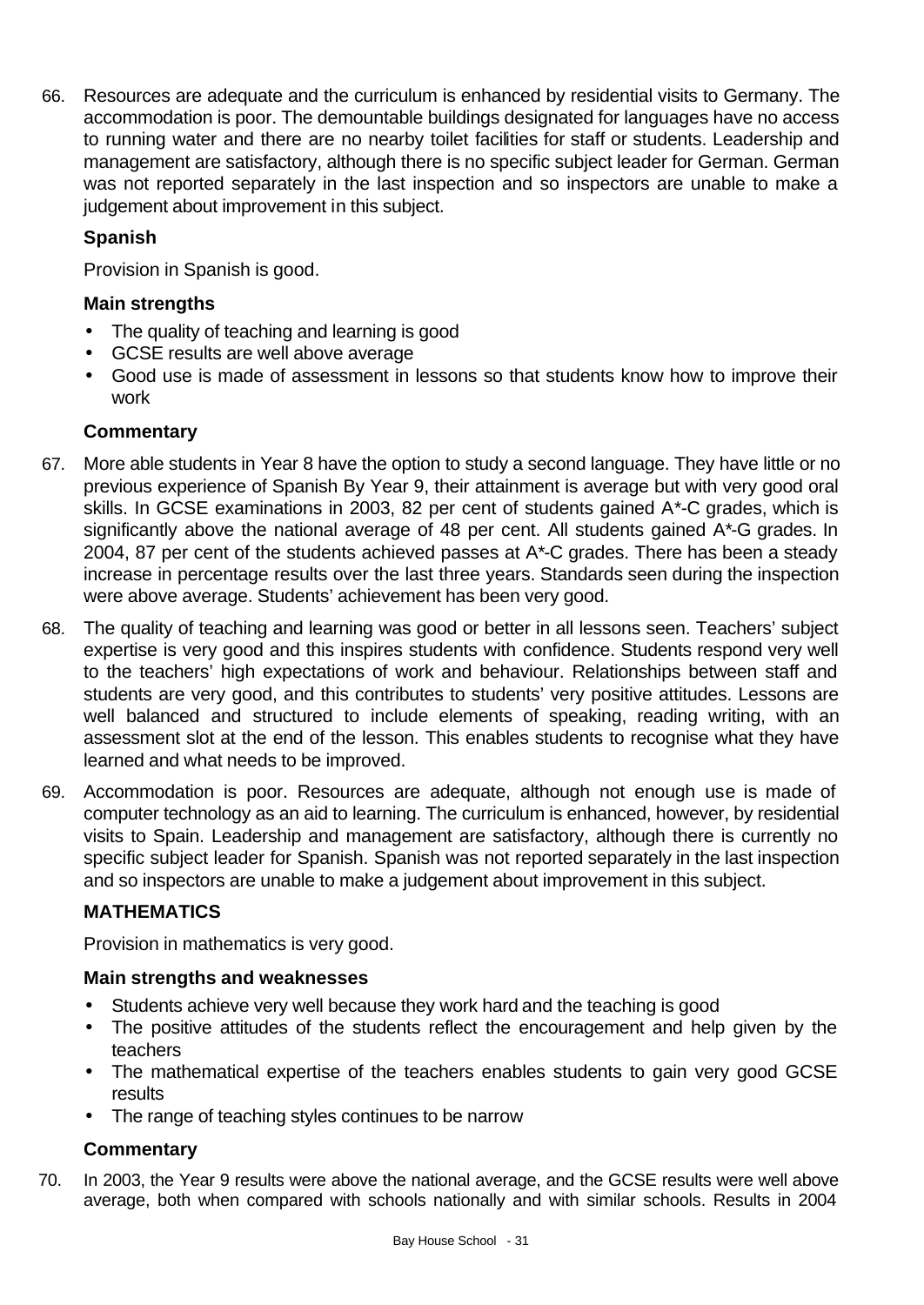were even better. Achievement is very good, given that standards are average when students start in Year 7 and results well above average in Year 11. In response to the good teaching, the students behave well, are attentive and work hard both in lessons and at homework. Students' enthusiasm contributes strongly to their very good achievement. Work in each year group shows overall standards are above average across the areas of number, algebra, geometry and statistics. In particular, the students are accurate numerically and in applying routine methods. They present work logically, reflecting the rigorous teaching of techniques. For example, in GCSE work on the sine rule, students carefully draw a diagram and show their method, leading to an answer which they confidently round to a required degree of accuracy. However, because they tend to rely on teacher instruction, students are less confident when having to think for themselves, explore ideas or explain the mathematics they are doing. Also, as work is mainly focused on examination success, the students have less opportunity to fully enjoy the subject or to appreciate the spiritual, cultural or historical aspects.

- 71. Teaching and learning are good. The teachers are very conscientious and have good subject knowledge, and these are key factors behind the very good results. Schemes of work are detailed and expectations of all groups are high. Good behaviour is assured by firm classroom discipline, complemented by very good help given to individual students. Lower ability students are in smaller sets than in other subjects and benefit from the greater attention they receive. Teaching is well organised, and teachers' expertise ensures explanations are clear. Learning is most effective when there are well-chosen activities. For example, a Year 7 lesson included a board game during which students in small groups learnt about new algebraic expressions through their discussion. In some lessons, computers are used well. Students complete regular homework, knowing that teachers will chase this up vigorously but also will provide extra help if needed. However, a relative weakness is that the range of teaching styles continues to be narrow as at the last inspection. Teacher talk predominates, with little student discussion or variety in activity to enhance learning. The department recognises the need to better co-ordinate the use of existing ICT and to improve assessment by involving students more in the process.
- 72. The subject is very well led and managed. Leadership sets high aspirations and provides a good role model for staff and students. The strong and hard-working team of staff support each other well. This ensures a successful department, with the added benefit of excellent accommodation. The very good organisation of teaching and testing contributes to raising achievement. Monitoring has been improved, but there is scope for further improvement in the analysis of performance data. Although the range of teaching styles remains narrow, improvement since the last inspection is good because results have improved substantially.

#### **Mathematics across the curriculum**

73. Students have good competency in numeracy and they use their mathematical skills very effectively in other subjects. For example, in science the very good graphical skills help students understand rates of reaction. In business studies, the students used calculators skilfully for work on profit. In design technology, students are accurate in measuring and using scales in drawings. In various subjects, the students confidently collect, display and interpret data. However, all this is little coordinated, so numeracy across the curriculum is an appropriate priority for development, alongside improving links with primary schools, within the very recently acquired specialist status.

## **SCIENCE**

Provision in science is very good.

## **Main strengths and weaknesses**

- Standards at the end of Year 11 are well above national levels
- Students learn and achieve very well as a result of the very good teaching
- The attitudes and behaviour of students are good especially in Years 10 and 11
- The achievement of some less able students is lower than expected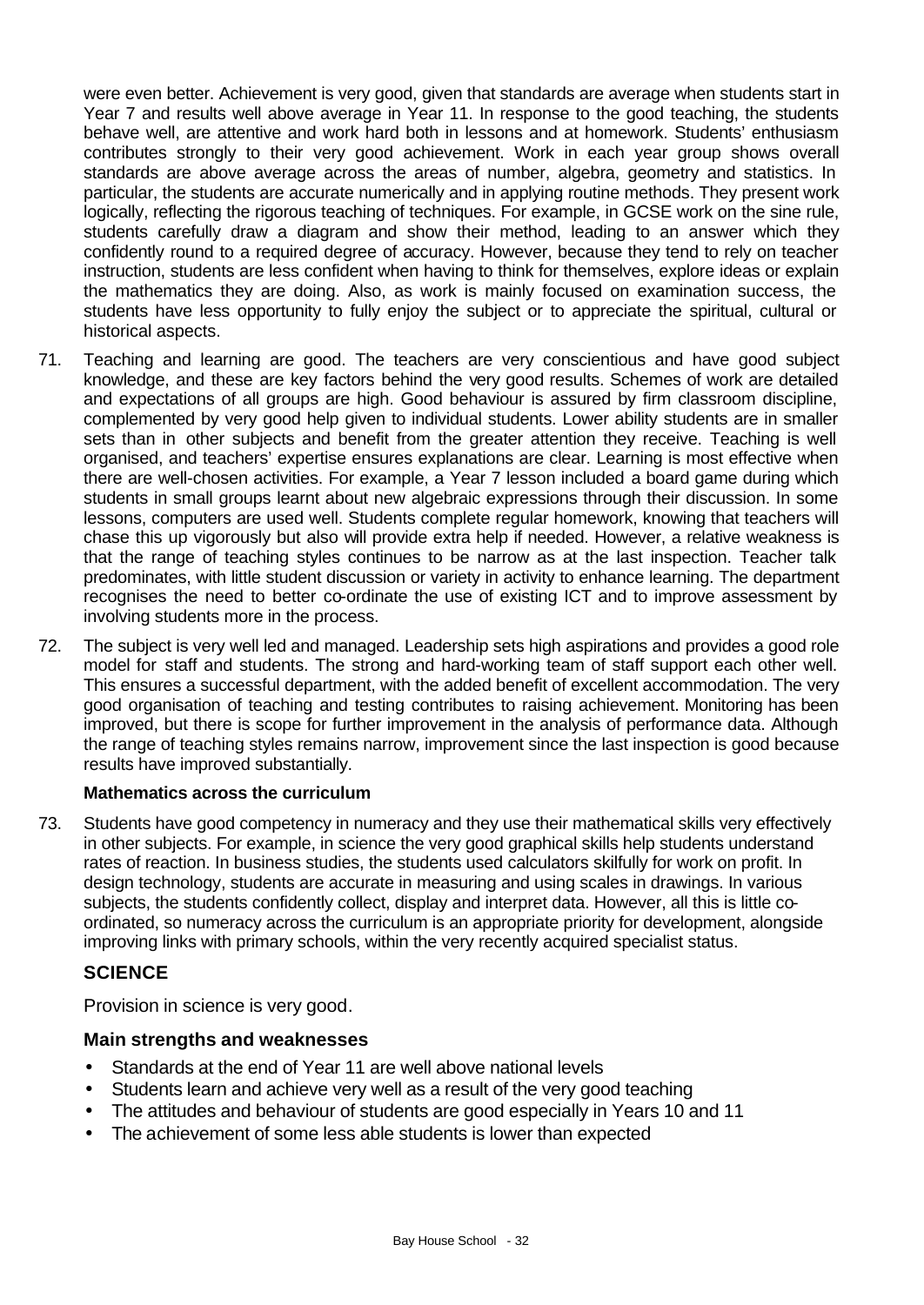- 74. Results at the end of Year 9 in 2003 were above the national average and the trend has been upwards since the last inspection. The results in 2004 were slightly down. The department has undertaken a very detailed analysis of these results and has implemented extra support to raise the attainment of these lower-attaining students. GCSE results at the end of Year 11 were well above the national average and again the trend has been upwards and continued in 2004. Standards of work are currently above average in Year 9 and well above average in Year 11.
- 75. Students are broadly average when they join the school and their GCSE results show that they achieve very well. The most able students are suitably challenged and gain the highest grades possible. Students' very good achievement is due to two major factors. Firstly, the teaching and learning are very good and secondly, teachers and students share very good relationships. In the most successful lessons, the teachers have very good class control and the lessons are well planned with challenging activities. The pace of these lessons is good and engages the students' interest. The few occasions where lessons were less successful were with less able students. The attitudes of some of these students to learning were not as good as the majority of students and they were not fully attentive in lessons. The relatively large numbers of students in lower-attaining classes with little learning support resulted in teachers being unable to give sufficient support and guidance.
- 76. The leadership and management are very good. The large team of teachers are well qualified and have good subject knowledge. The courses are well planned with a good range of teaching and learning styles. A recently introduced extension to enable students to follow separate sciences to GCSE is very successful, with large numbers of students choosing to attend after-school lessons to complete the course. The use of computers is insufficient due to the lack of suitable equipment. This provision is due to improve in the very near future with the arrival of a wide range of equipment and computers linked to the school's specialist status. The team of technicians provides good support to the teachers by ensuring all the required equipment is available when needed. The improvement since the last inspection has been very good. Standards are higher, achievement is better and the monitoring of students' attainment is now good.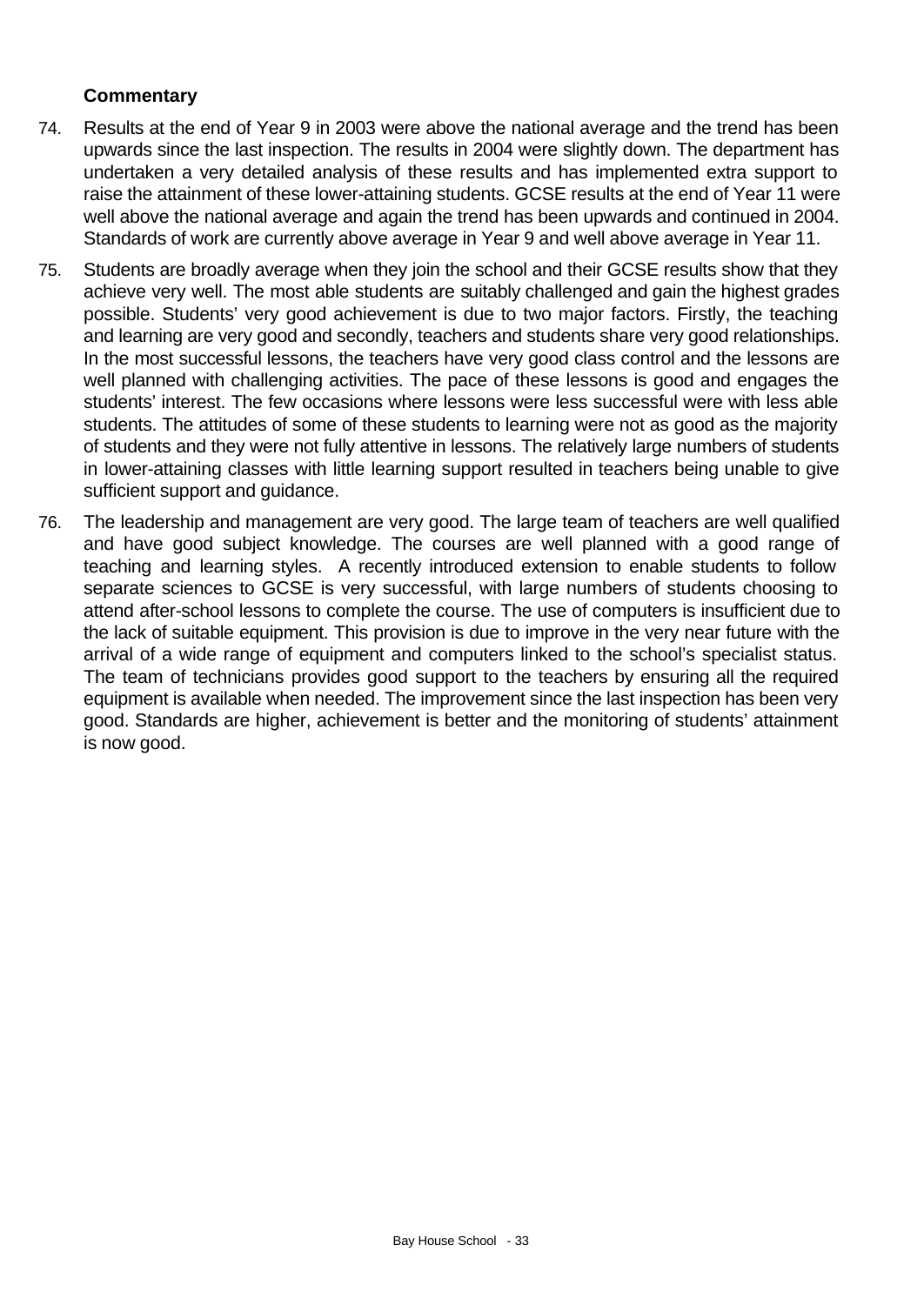## **INFORMATION AND COMMUNICATION TECHNOLOGY**

Provision in information and communication technology (ICT) is unsatisfactory.

#### **Main strengths and weaknesses**

- There is inadequate provision for ICT across the curriculum
- Specialist ICT teaching is good and the very good new accommodation and resources contribute well to students' achievement
- Students are given good opportunities to work independently and to use their initiative
- Assessment for students in Year 7 to Year 9 is unsatisfactory and monitoring of GCSE performance is not used well enough to guide planning

- 77. Leadership and management of ICT is satisfactory. Concern over the accuracy of previous systems for tracking students' progress in Year 7 to Year 9 led the ICT department to set up new procedures last year. However, teachers still lack confidence in using them. Consequently, assessments of students' attainment and achievement by the end of Year 9 in 2003 and 2004 are unreliable and it is not possible to judge standards at those times. Inspection evidence indicates that current Year 9 students are on track to attain average standards and to achieve satisfactorily by the end of the school year.
- 78. GCSE results in 2003 were below the national average. They improved markedly in 2004. Nearly half of students achieved A\*-C grade passes, which is broadly in line with national expectations. In both 2003 and 2004, girls outperformed boys. Teachers keep good records of students' progress throughout the course, but there has been no analysis to explain why boys and girls perform differently. The department is therefore in a weak position to prevent the situation reoccurring. Students just commencing Year 10 are working at the standards expected and are on course to attain average standards. There is currently no discernible difference in the performance of boys and girls. Students achieve satisfactorily.
- 79. Teaching and learning are good, overall. Careful selection of units of work from the *National Strategy* for students in Years 7 to 9 ensures that all aspects of ICT are now taught. This is an improvement since the last inspection and *National Curriculum* requirements for students in these years are met. Teachers have high expectations and explain work well, using the resources from the *Strategy* effectively. Students taking the GCSE course also receive good guidance. Teachers use the examination board's coursework marking criteria from the outset and marking is good. Consequently, students are well informed about their progress and know exactly what they need to do to improve work.
- 80. The small number of less successful lessons is due to a variety of factors. In one, the teacher did not adapt the learning materials or adjust the teaching approach sufficiently to meet the needs of the large number of students with special educational needs. No additional support was available to manage the sometimes noisy behaviour. Consequently, students made less progress than they could. In another, teaching focused too much on ICT skills at the expense of developing students' understanding of the environmental issues that they were developing in their group newsletters.
- 81. The new well-appointed, spacious ICT suites are excellent, although some of the older suites are a little cramped for larger classes. Students nearly always have individual access to a computer and lessons provide plenty of time for practical work. At its best, this arrangement works very well. Nearly all students have very good work attitudes and behave responsibly. This allows teachers and support staff to respond to individual students' needs as they arise in practical work. Support is good, ensuring that all students, regardless of ability or any special educational need, make equal progress.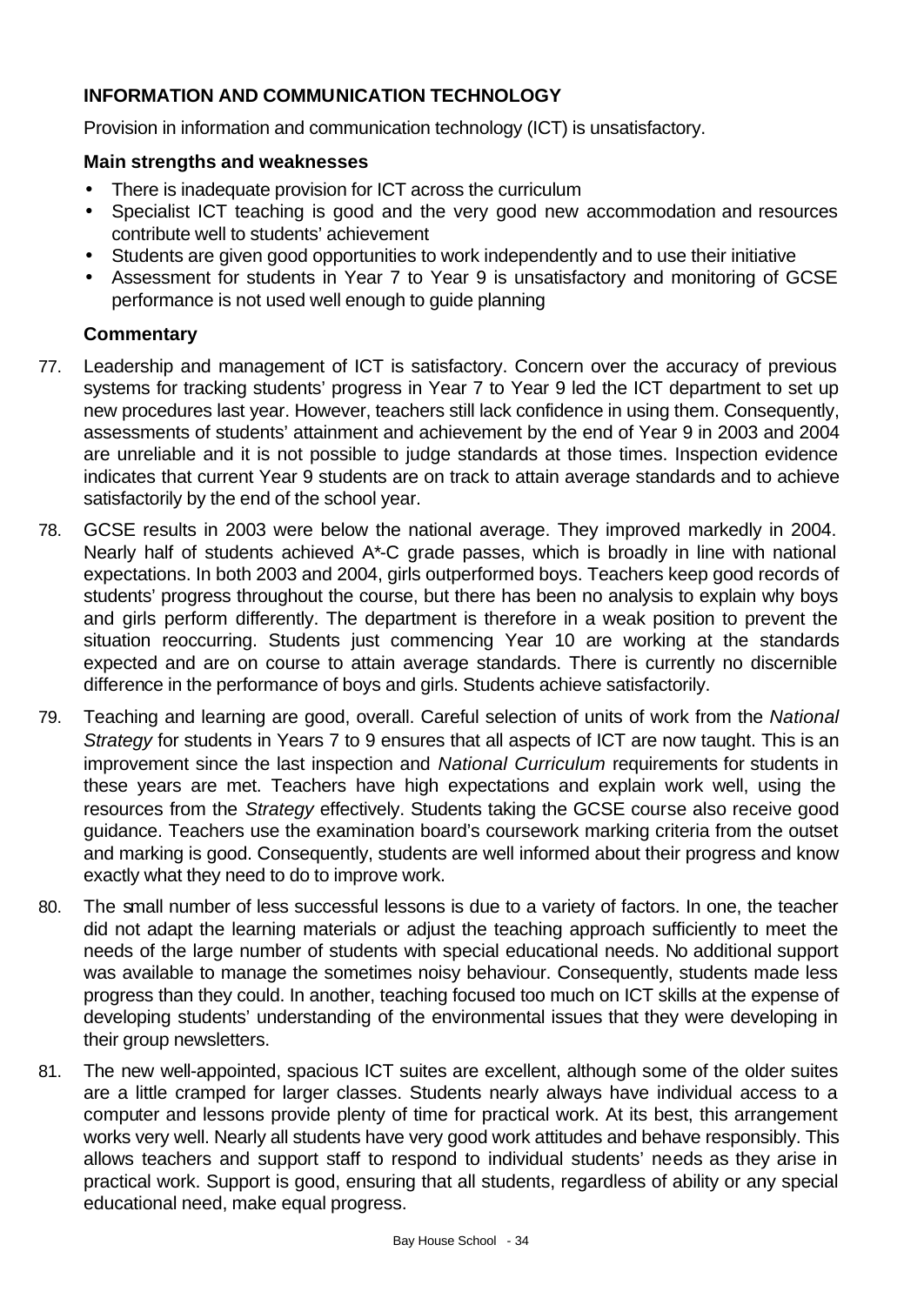## **Information and communication technology across the curriculum**

- 82. Throughout the school there are currently insufficient opportunities in other subjects for students to use and develop their ICT skills. Provision is good in music, where students use specialist equipment well, for example in developing multi-part compositions. Provision is also good in religious education, where each unit of work includes ICT, for example to prepare multimedia presentations of Navajo sand paintings. However, in many other subjects, students and staff have had insufficient access to ICT in the past to enable them to use it effectively. Some students use ICT to present GCSE coursework, but this is not planned and monitored systematically as part of overall ICT provision. Weaknesses in control technology and the use of ICT for automatic data recording and measuring were identified at the last inspection and have not been remedied. *National Curriculum* requirements for ICT in Years 10 and 11 are not met. As a result, only the small proportion of students who take GCSE ICT achieve satisfactorily and reach average standards. Attainment for the vast majority is below average and many students underachieve.
- 83. Improvement since the last inspection has been unsatisfactory. Standards of work and the quality of teaching are similar to those reported at that time. The curriculum for students in Years 7 to 9 has improved, but weaknesses in cross-curricular provision for older students remain. The school is very aware of the deficiencies and good steps are now being taken to remedy the position through the implementation of the school's specialist Mathematics and Computing status. Facilities for ICT have recently been improved significantly and a programme of professional development for teachers in all subjects has just begun. However, developments are in their infancy and it is too early to assess their impact on the curriculum overall and on students' achievements.

## **HUMANITIES**

# **Geography**

Provision in geography is good.

## **Main strengths and weaknesses**

- GCSE results are above average and students achieve well
- Students benefit from good teaching by a well-qualified team
- Assessment and target-setting do not give students enough information about what they need to do to improve
- The curriculum is broad, varied and interesting but students have too few opportunities to use ICT to help them learn

## **Commentary**

84. Results from teacher assessments at the end of Year 9 in 2003 (were average and they improved in 2004. The school results at GCSE in 2003 were above average and in 2004 they improved sharply. Students' work at the end of Year 9 shows satisfactory achievement, with standards in line with those expected nationally. The standards of students' work by Year 11 are above average, and this represents good achievement. Students in Years 7, 8 and 9 are learning well but their achievement is only satisfactory because recent improvements to teaching and the curriculum are only just beginning to have an impact. Students throughout the school are highly motivated and keen to do well because the effective use of visual and relevant material, together with the use of fieldwork, provides interest and makes lessons memorable. For example, in a Year 7 lesson, students were taken to consider the environmental qualities of various locations around the school. As a result, they began to be able to evaluate their local environment in a critical and objective way.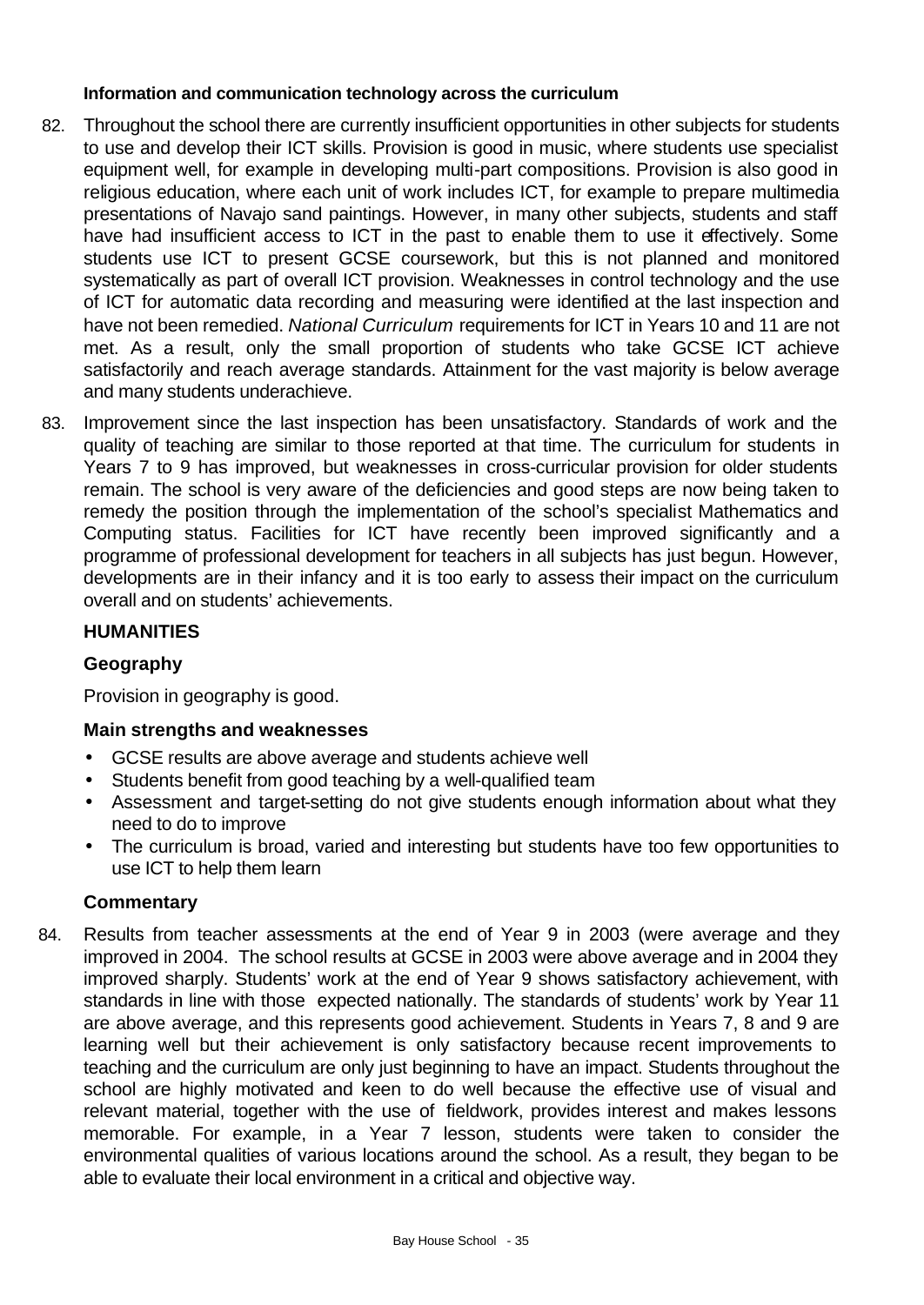- 85. Teaching and learning are generally good, but there is more variation in teaching in Years 7, 8 and 9. Teachers know the subject very well and usually provide clear explanations and very structured lessons, so that students' knowledge and understanding are extended well. Relationships are often very good and, in most lessons, students are managed well. However, in those few lessons that are not as good, the level of challenge for some students was too low, and the teacher was too restrictive. Despite students' enthusiasm for the subject, teaching methods sometimes encourage students to be overdependent on the teacher, with the result that they rely on the teacher's questions and are reluctant to ask questions for themselves. Teaching in Years 10 and 11 is more consistently good. Teachers expect students to achieve well and usually this is reflected in the challenge of the work. Teachers generally manage their students well so lessons are orderly and focused on learning. Students are very keen to learn and they contribute readily when given the opportunity. In a Year 10 lesson about rural-urban conflict, the teacher encouraged students to take part in a debate by allocating them the roles of interested parties. This encouraged students to select from the available information, use their imaginations and begin to challenge the differing views. Teachers mark and assess students' work regularly and assessment is used well to measure their progress. However, there is too little information given to students to tell them how well they are doing and what they need to do next in order to improve their work.
- 86. The leadership and management of the subject are satisfactory and improving. Recent improvements to the subject, such as the new schemes of work for Years 7, 8 and 9, and improved assessment and target-setting procedures for Year 7, are already beginning to make a difference, although these are still at a very early stage. The new plans for the subject ensure that different aspects are integrated well and enable students to understand and make links more easily. Fieldwork, map work and visual material make a good contribution to students' learning, but there is not yet enough use of ICT so this aspect of students' achievement is limited. Improvement since the last inspection has been satisfactory. Although progress has been slow in tackling some of the issues identified in the last inspection, provision is now good and students are achieving well.

# **History**

Provision in history is good.

## **Main strengths and weaknesses**

- Students achieve well in history because lessons are well planned and taught
- Students with special needs often receive good individual support, but work is not always specifically planned for their needs
- Marking does not give students enough guidance on how to improve

- 87. The 2003 GCSE results were below average. This was because, while the A\*-G rate was above average, the proportion of students achieving grades A\*-C was significantly lower than average, especially for boys. Generally, students did less well in history than in their other subjects. Following very resolute and effective action by the department, the 2004 A\*-C rate was considerably better and the margin between boys and girls much narrower. The subject has been very popular for several years, with a much higher proportion choosing the GCSE course than in most schools, including many who do so because they enjoy it, even though some may not be particularly good at it.
- 88. Most students enter the school with average standards in history. By Year 9, they achieve well, attaining above average standards, and this provides a strong foundation for continued good achievement and above average standards in Years 10 and 11. History provides good opportunities for students to use, practise and improve writing skills, in which most students show above average fluency.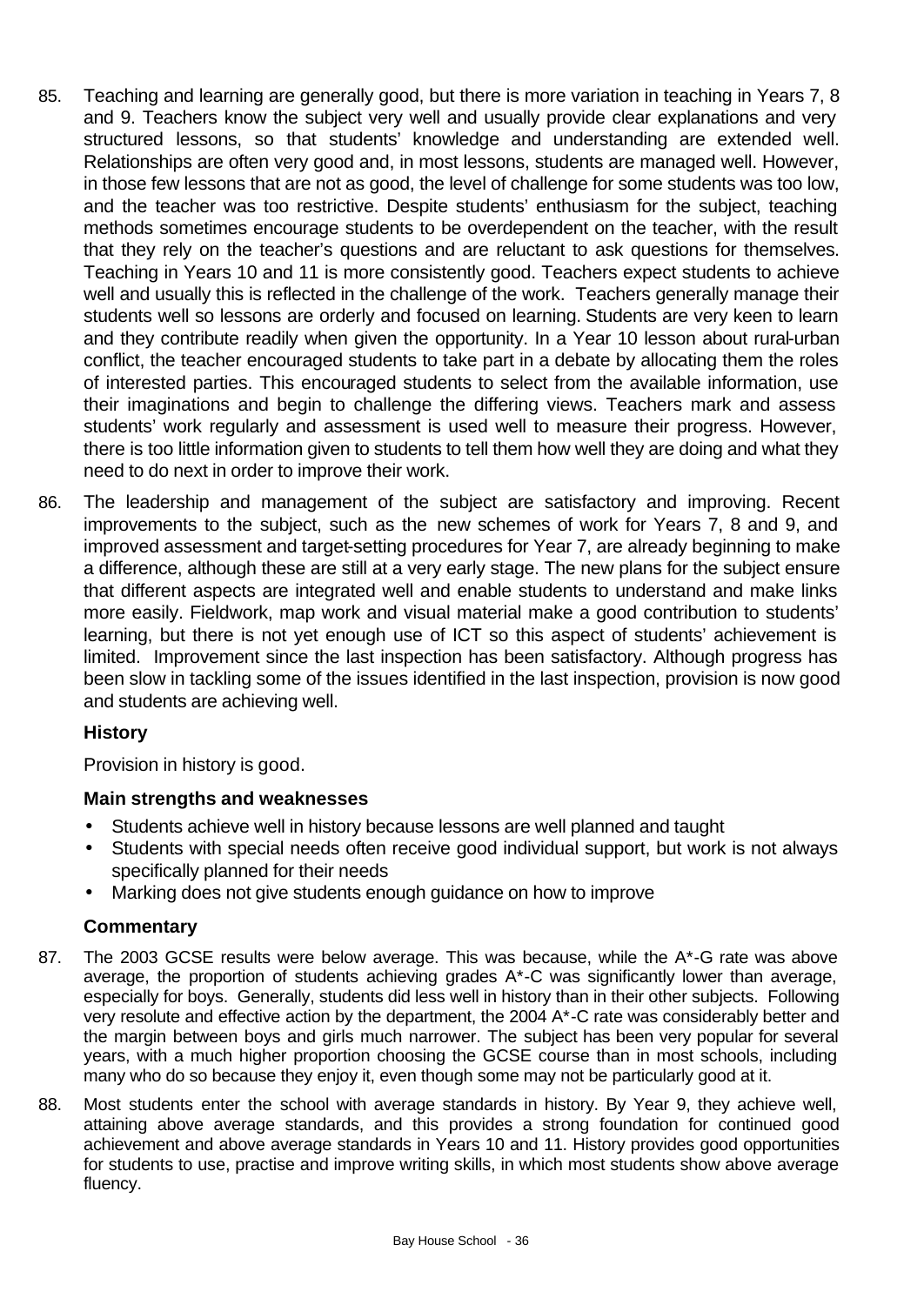- 89. Teaching and learning are good overall, and are often very good. In most lessons, teaching very skilfully maintains a balance between a relaxed and sensitive approach, but with firm control and clear direction. This, and the generally very good attitudes and behaviour of students, results in very good relationships, that are strongly conducive to learning and achievement. Lessons are planned effectively to give students very good opportunities to refer back to and build upon their earlier learning. Stimulating starter activities get most lessons off to a brisk, motivating, start. Teachers are improving the way in which they make use of *National Curriculum* and GCSE criteria to inform students about how well they are doing, although marking does not always give clear enough guidance on how they can improve. Because teachers know their students well and generally work effectively with support assistants, those with special educational needs usually receive good individual support during lessons. However, more work specifically planned for lower-attaining students is needed to help them to work more independently. The length of lessons sometimes reduces achievement when, for example, some students find it difficult to maintain full concentration in the later stages of 70-minute lessons, or the very occasional 35-minute lessons limit opportunities to discuss points in depth.
- 90. The subject is managed in a very efficient and well-organised way. This results in, for example, very effective monitoring and improvement of teaching and learning. Leadership is very good, setting a good role-model for teachers. A very effective staff team has been created, strongly equipped to contribute fully to the school's goals. This results in a popular and successful department and a good rate of improvement since the last inspection.

## **Religious education**

Provision in religious education (RE) is unsatisfactory.

#### **Main strengths and weaknesses**

- The school does not meet the requirements of the Hampshire Agreed Syllabus
- Very good teaching leads to high achievement for those who study the subject to GCSE
- There is good use of ICT
- Marking does not always give students enough guidance on how to improve their work

- 91. Although students in Year 7 arrive with varied experiences, the overall standard on entry is average. In Years 9 and 11, the standards seen in lessons are also average. Despite the high quality of teaching, progress is limited by the insufficient time available for RE. In the GCSE group, standards are above average. Achievement overall is satisfactory in Years 7 to 9 and very good in the GCSE group.
- 92. Teaching and learning are very good. In Years 10 and 11, a specialist team of teachers delivers an imaginative guidance course but this does not satisfy the requirements of the Hampshire Agreed Syllabus. In general, students respond well to the teaching, which often challenges them but is always supportive. Lessons are well planned and have a range of activities that ensure a good pace of learning and, as a result, achievement is high. Opportunities for the use of ICT are included within each unit of work. The marking scheme provides an effective means of informing students of their progress, however its application is inconsistent and students do not always know what they have to do to improve.
- 93. Leadership and management are good. The development plan correctly identifies the key issues for further development although there is insufficient focus on monitoring and evaluating the work of the department. Leadership has been effective in raising the profile of RE within the school and introducing the subject as a viable GCSE option. There is now a very able team of specialist teachers who have the capacity to both raise further the profile of RE and to improve the attainment of students. Although good progress has been made with regard to some of the issues identified in the last inspection, there is still insufficient time to meet the requirements for the Hampshire Agreed Syllabus for RE and as a result the overall improvement is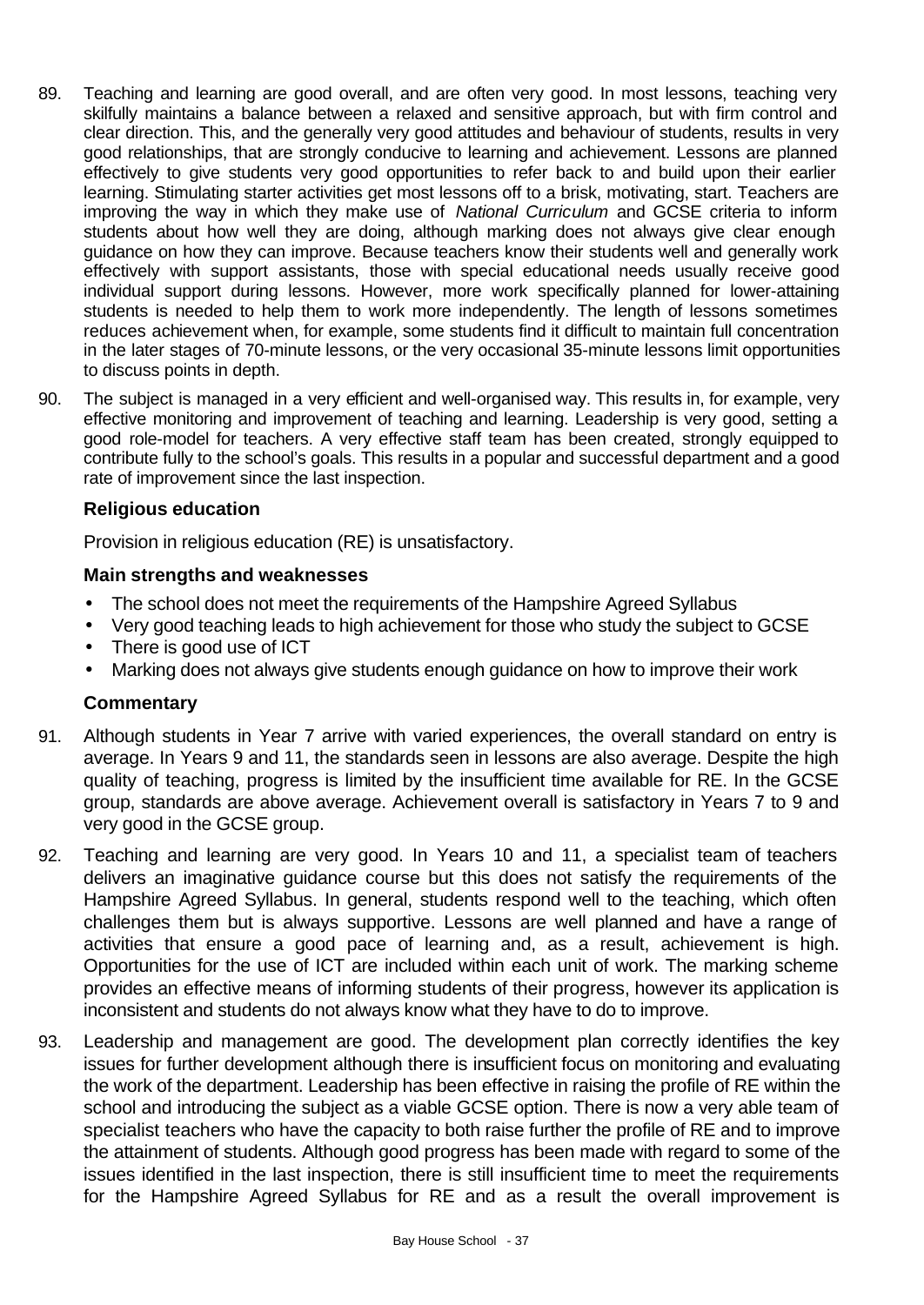unsatisfactory. The school does, however, intend to provide discrete RE for all years from September 2005 as part of its planned reorganisation of the school day.

# **TECHNOLOGY**

# **Design technology**

Provision in design technology is good.

## **Main strengths and weaknesses**

- The teaching is good
- Results are above average but girls do not do as well as expected
- Differences in the quality of provision in the two separate departments affect the achievement of students
- Students are not achieving as well as they could because of a lack of ICT resources and a shortage of specialist teachers

- 94. Teachers' assessments at the end of Year 9 are high. The very limited sample of Year 9 work offered did not enable comparisons to be made with other similar schools. Girls did better than boys in these assessments. GCSE results were above average overall in 2003. Girls did less well than boys, less well than in their other subjects, and less well than girls in other schools. Boys did better than boys in other schools. In 2004, the results improved. There have been fluctuating yearly trends between the different aspects of the subject; the overall trend though is one of improvement, with resistant materials declining very slightly over the last four years. The school enters most Year 11 students for the subject.
- 95. Students join Year 7 with average but varied previous experiences in the subject. They make good progress in gaining new knowledge in graphical techniques and very good achievement was seen in Year 7 electronics work. By the end of Year 9, the limited work sample showed that students were well above average in making electronic devices.
- 96. Food and textiles are taught in a separate building and GCSE students taking these subjects have suffered from variations in the quality of resourcing, accommodation and teaching because of staff shortages. Less time is given to food and textiles in Years 7 to 9. This is affecting standards and achievements of all students, but girls, in particular, who tend to choose these subjects. GCSE work folders show wide differences between the standards and achievements of students taking graphics, resistant materials & electronics, and those who study food and textiles.
- 97. Teaching and learning are good overall, but there is quite a wide range in the quality of teaching and it is generally better in Years 7 to 9 than in Years 10 and 11. Very good teaching was seen in Year 9 electronic products and Year 7 graphic design where the teachers have expert subject knowledge. There is very good emphasis on teaching the safe use of equipment and illustration of techniques. When non-specialist teachers are used to fill staffing shortages, the quality of teaching becomes unsatisfactory. Younger students do not know what level they are working at and cannot help themselves to improve because they do not know what they need to do to reach the next level. There are insufficient computer-aided manufacturing facilities that are a requirement for all students to experience. In the students' GCSE work, their evaluative thinking is not linked sufficiently to the specification of the product.
- 98. Leadership and management are good. There are very good role models and very good daily management but the subject is managed as two separate departments, which is unusual and causes differences in approaches and standards. The good practices from each area have not been shared. There is a lack of corporate identity in the subject and health & safety monitoring is not formalised sufficiently. Improvement since the last inspection has been satisfactory.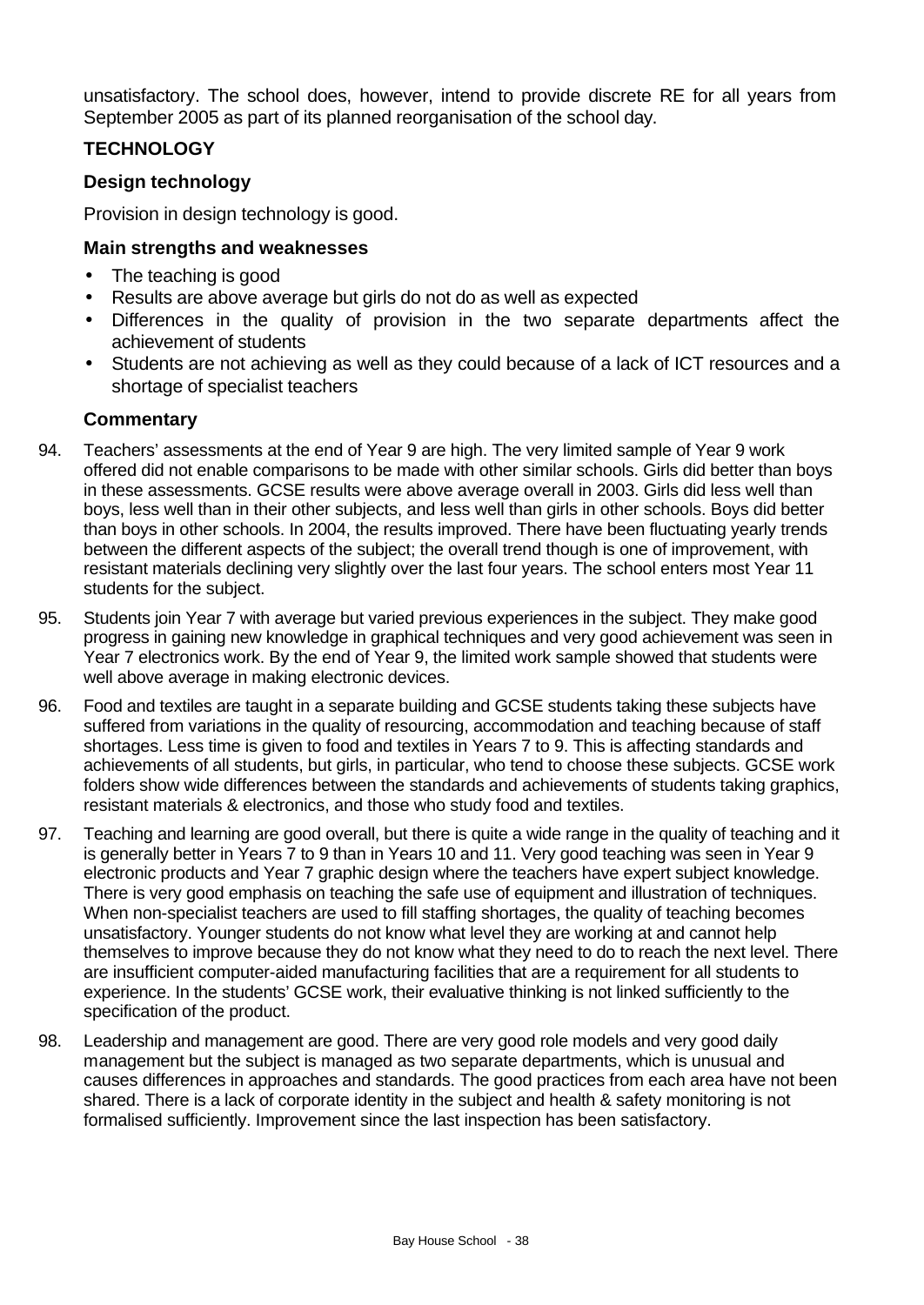## **VISUAL AND PERFORMING ARTS**

## **Art and design**

Provision in art and design is very good.

#### **Main strengths and weaknesses**

- Students achieve very good GCSE results because of the very good teaching
- Students have very good attitudes in art and design and enjoy very positive relationships with their teachers
- Art and design makes a very positive contribution to students' spiritual, moral, social and cultural development both in lessons and the extracurricular provision
- Students' skills in using ICT in their practical work in art and design are restricted by a lack of access to computers in lessons

## **Commentary**

- 99. On entry to the school in Year 7, students are of average ability in art and design. From Years 7 to 9, they make good progress and their results in teacher assessments are above average. In 2003, the GCSE results at A\*-C were well above the national average for all schools, and they rose significantly higher in 2004.
- 100. By the end of Year 9, most students achieve well and make good gains in their practical art skills in drawing, painting and ceramics. They acquire and use their knowledge and understanding of artists, designers and other cultures to produce imaginative and lively artworks. They develop good skills in using a sketch to record their researches and ideas. Their use of the internet is competent when finding out information about different artists. However, in lessons students have very little opportunity to use computers creatively in making artwork due to limitations in provision and access to the ICT rooms. In Year 11, most students have made good gains in improving their skills and can draw, paint and construct with high technical ability so that their achievement is very good. Sketchbooks are used effectively for a variety of purposes and show very good evidence of strong knowledge and understanding of the subject.
- 101. Teaching and learning, good in Years 7 to 9, are very good overall. Teachers have very good subject knowledge and lessons are well structured and planned, particularly in Years 10 and 11 where they are very well focussed on meeting the GCSE objectives. Assessment is used well and in GCSE lessons clear targets are set that show students how to improve their work. Teachers have very positive relationships with their classes and, as a result, students enjoy their lessons and behave very well. Students work well together and are keen to do well and this is reflected in their high achievement.
- 102. Art and design is very well led and managed with a strong vision for improvement. The staff work effectively as a team and all contribute to subject development using complementary areas of expertise. Subject performance is evaluated in detail and areas for improvement identified in the development plan. A very good curriculum enrichment programme has been introduced to support gifted and more able students outside lessons and this, together with regular exhibitions, high quality displays and study visits, helps to promote students' spiritual, moral, social and cultural development effectively. Improvement since the last inspection has been good. Examination results and assessment processes have improved. Teaching remains a strength but the weakness in ICT provision has still to be tackled.

## **Drama**

Provision in drama is very good.

## **Main strengths**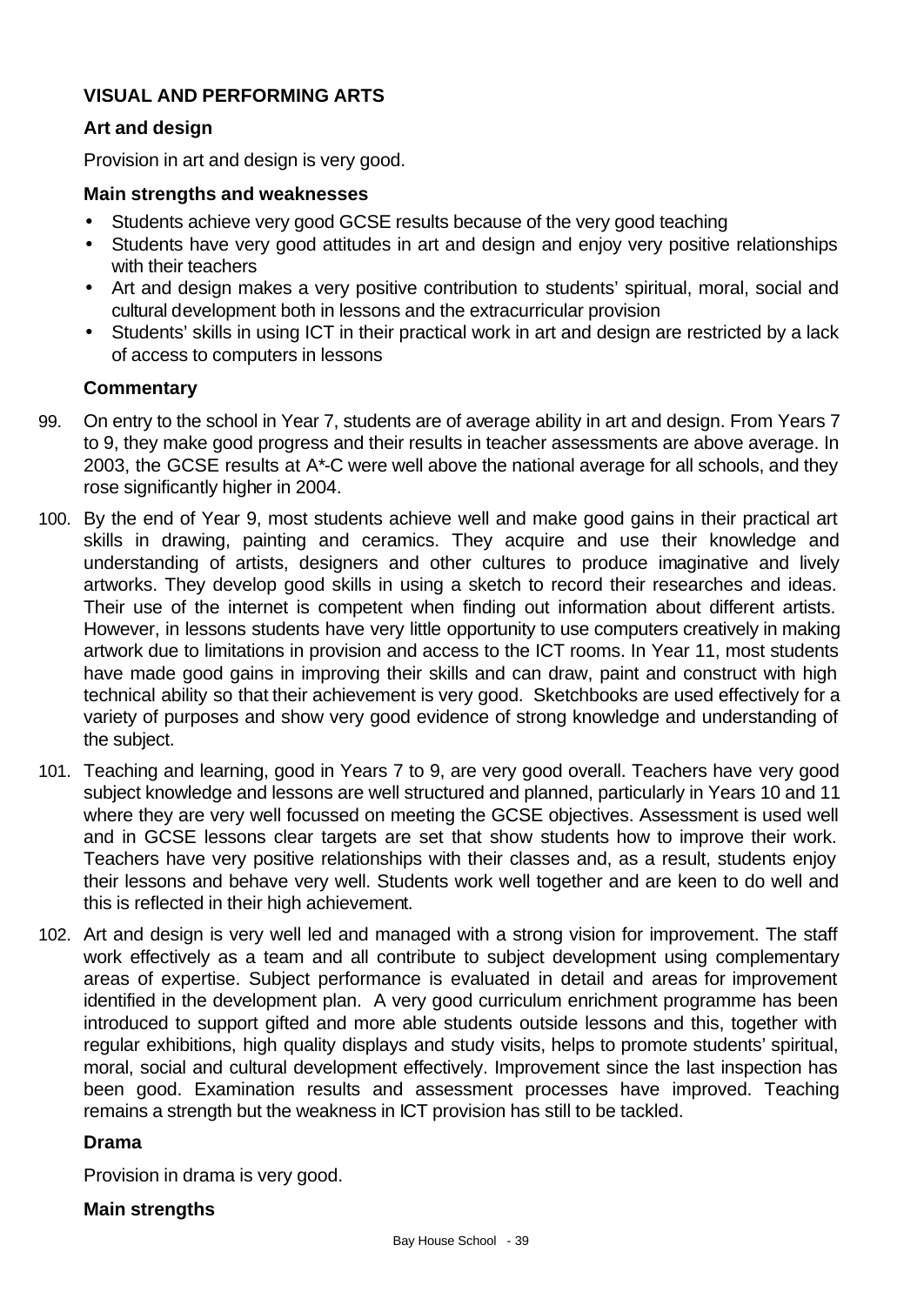- Students learn very well because of the very good teaching of performance skills and the effective use of self and peer assessment
- The rich and varied extracurricular provision makes a significant contribution to the cultural life of the school
- The high standards mentioned in the last report have been maintained and improved upon

## **Commentary**

- 103. The high standards identified in the last inspection report have been further improved upon. Students achieve very well in drama because of very effective teaching and the extensive extracurricular provision. Teachers have very good subject knowledge, high expectations, good strategies for building confidence, and effectively develop planning, performance and review skills so that all students try hard to give their best. Teaching is well planned with plenty of sharing of ideas that creates an inclusive atmosphere. Rehearsal time is well managed with timely teacher intervention to refocus and further refine students' skills. The showing of work and final performance are given high status. The foundations laid in Years 7 to 9, together with the student-friendly assessment criteria, empower students to assess their own and others' work, leading to high levels of achievement by the end of Year 9.
- 104. Drama is a popular option in Years 10 and 11, particularly with girls. Results are well above those nationally with a very high percentage of A\*/A and B grades. Written work shows a good understanding of stagecraft and that effective evaluative skills have been well developed. Marking is encouraging, with clear advice on how to improve. Less able students find the literacy demands of the course challenging but frameworks have been developed to support them with these. This and the good alternative methods of recording enable all to achieve well.
- 105. The drama curriculum makes a good contribution to citizenship in Years 7 to 9 and significantly enhances the social and cultural life of the school. Participation rates in extracurricular provision are high, with students striving to achieve excellence because the enthusiasm and commitment of the staff is so infectious.
- 106. The subject is very well led and managed. Schemes of work are detailed and supportive for new staff members and clearly identify assessment criteria and opportunities. The accommodation and resourcing of the department are very good. The environment is well maintained and display supports students' learning. There has been very good improvement since the last inspection, evident particularly in the strong rise in GCSE results.

## **Music**

Provision in music is very good.

# **Main strengths and weaknesses**

- The expertise of all the teachers ensures the systematic development of musical skills, knowledge and understanding
- Students' sense of achievement is very high and the plentiful opportunities for involvement in extracurricular musical activities further develop their confidence and extend their knowledge
- Day-to-day assessment and monitoring of students is very good but not enough use is made of assessment data to further improve teaching
- The very creative use of the departmental multi-media website provides students with imaginatively designed music homework

# **Commentary**

107. Year 9 students' attainment reaches national expectations. The involvement of so many students in the very well developed range of peripatetic singing and instrumental lessons on offer leads to the very good achievement of all students. GCSE results in 2003 were well above average, with a further improvement in 2004. Students in Year 11 exhibit highly developed performance and listening skills whether critically reviewing a Mozart trio heard in assembly, or a Beethoven sonata played by one of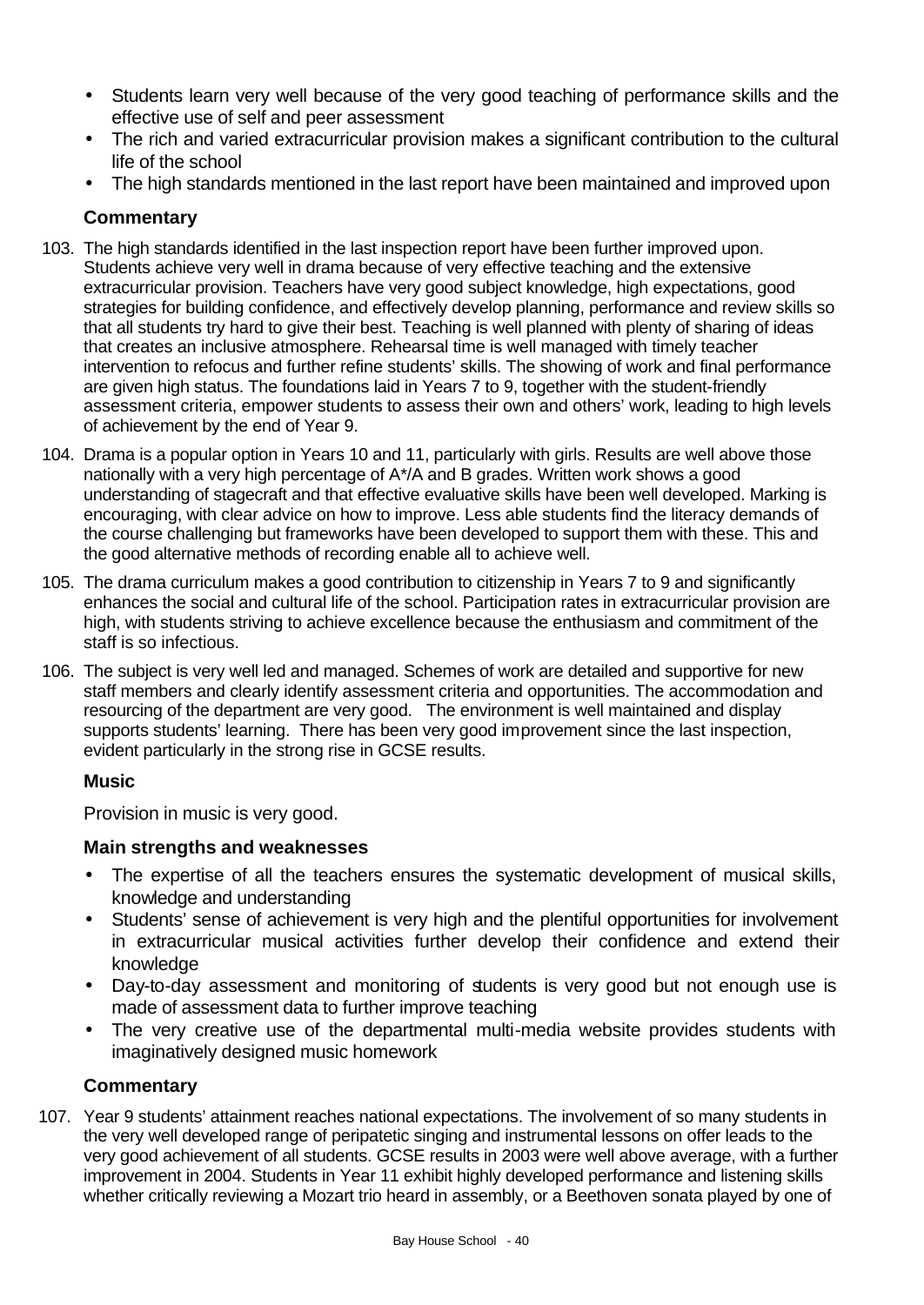the class. They identify compositional techniques, such as the use of parallel sixths or counterpoint when listening to *'Fanfare for the Common Man'*, which they then develop in their own compositions. Students behave very well and clearly enjoy their music which they continue through supporting a very large number of extracurricular musical activities during lunchtimes and after school.

- 108. Whilst teaching is good in Years 7 to 9, the overall standard of teaching is very good because of the high quality of provision in Years 10 and 11. Teachers' high levels of expertise enable them to select stimulating excerpts and resources to engage their students and develop their knowledge and understanding. Literacy and numeracy opportunities are taken whenever possible. Students concentrate on completing very challenging tasks because the classes are well managed. However, in some larger classes, despite the very good help and support of the teacher, some students with special educational needs intermittently drift off task when they are not given immediate assistance. Very good assessment allows students to understand the criteria for success and what they need to do to improve. The recording and monitoring of students' work is very thorough, though marking could be more detailed and not enough use is made of assessment information to plan subsequent lessons. The use of ICT is very good, with excellent use of the department's website to create imaginative homework schemes clearly engaging the students in Years 7 to 9. The contribution made by music to the social, moral, spiritual and cultural development of students in this school is very good.
- 109. The leadership and management are very good. The leadership has been very successful in developing and raising the profile of music so that there is a very high level of involvement across the school community and in links with other schools. The very good links with local primary schools, through workshops and concerts, help to raise aspirations in music from Year 7 and was strongly praised by parents for its contribution to their children's induction into the school. Accommodation and resources are just sufficient although the music library is outdated. There has been good improvement since the last inspection.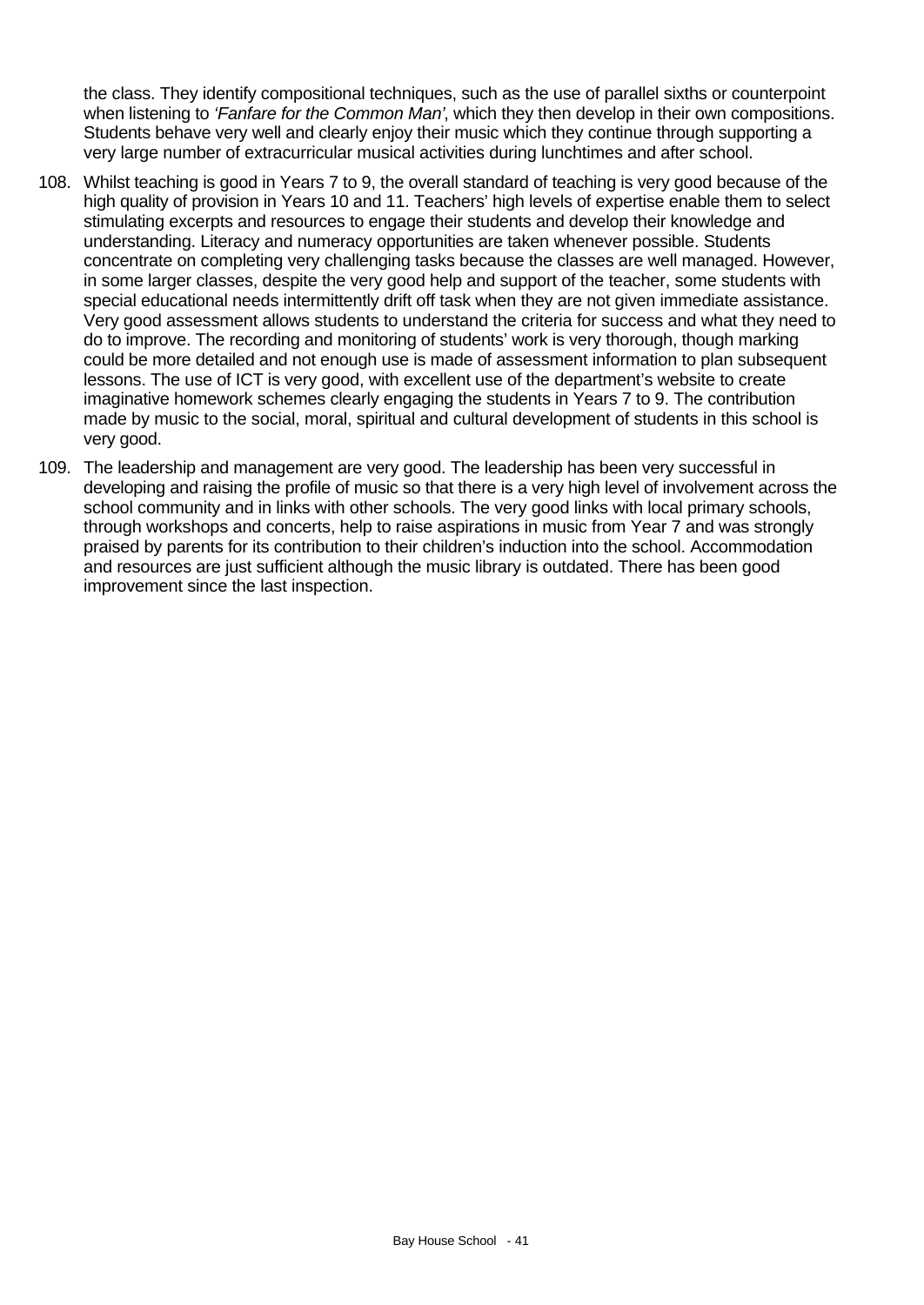## **PHYSICAL EDUCATION**

Provision in physical education is good.

#### **Main strengths and weaknesses**

- There is an excellent extracurricular programme of competitive team games and individual sports in which a high number of students of all ages are involved
- The teachers have very good knowledge of their subject and their planning of lessons enables students to learn well through a variety of carefully structured and interesting activities
- Students' enthusiasm for their work is very good and they try very hard to achieve their best
- Students in Years 7 to 9 are not given enough information on how to improve their performance and compare their skill levels to the *National Curriculum* criteria

- 110. Results in 2003 teachers' assessment in Year 9 were above average. GCSE results were below national averages but they rose significantly in 2004. By Year 9, students' knowledge and understanding of performance are average, but their standards in performance, particularly in sports, are above average. Their achievement is good. Standards for non-GCSE students are generally above and those of GCSE students well above average. The overall achievement of Year 10 and 11 students is good.
- 111. Good achievement results from the teachers' use of their very good subject knowledge to plan activities that are matched well to the needs of all students. Teachers usually skilfully demonstrate exactly what students need to do. Accurate passing, very good calling and movement off the ball in a Year 7 football lesson resulted from the continuous praise and skilled coaching of the teacher. Older students achieve well, experimenting by leading warm-ups and planning their teams' match tactics. Accurate passing and skilled tactical play in netball lessons result from students' willingness to listen and act on the teachers' very good coaching. Teachers skilfully combine written tasks with practical activities, helping students with special educational needs to achieve as well in GCSE theory work as their classmates. Personal exercise programmes are particularly well produced. Students with special educational needs are well supported in this work. The standards of final plans are often well above average. Assessment of GCSE is very good and played a significant factor in the improved results in 2004, but assessment in Years 7 to 9 does not always give students enough guidance on what they need to do to improve their performance.
- 112. The good curriculum provision in Years 7 to 9 is adversely affected in Years 8 and 9 when a significant number of students lose two sessions to take either Spanish or German. They feel that this is unfair. The range offered in Years 10 and 11 is very good. The GCSE programme is taught to single sex groups and this has greatly increased the uptake by girls. Extracurricular sports activities are excellent, with high numbers taking part in a very wide range of activities. Representation at County level is good and many students identified as talented sports players develop their skills at centres of excellence or local sports clubs. The open door policy for sports' clubs is very good and many students participate for fun.
- 113. Leadership and management are good. A strong, well-qualified team works together well to ensure that the day-to-day running of a very large department is very well organised. The teachers are good role models and have a very high level of commitment to extracurricular work. The changing areas are totally unsatisfactory to cope with the numbers of students and the rooms at the playing fields, where only one toilet block is available for mixed groups, are poor. The department has built well on its good performance at the last inspection, even though there has been a considerable turnover of teaching staff in the department.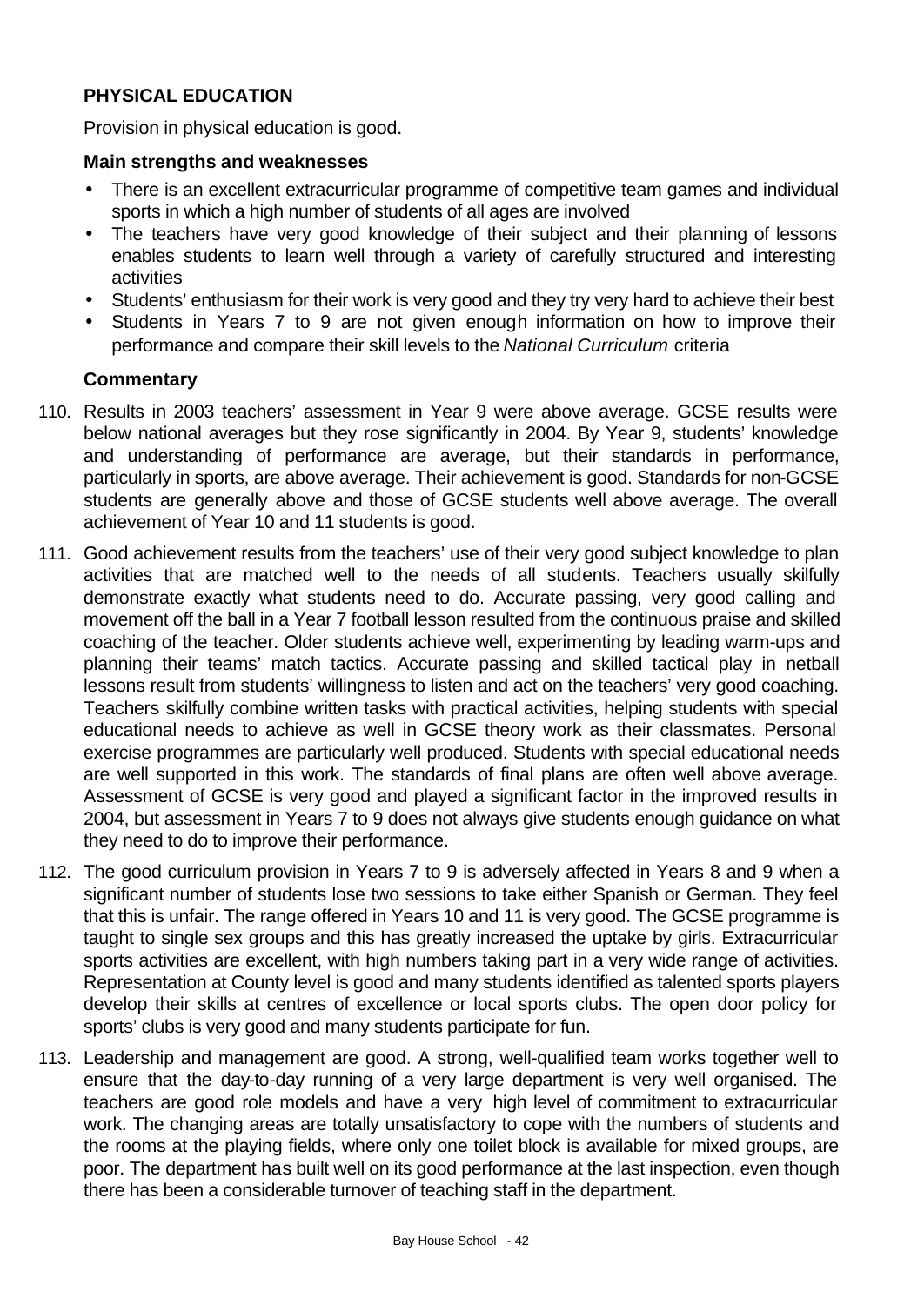# **BUSINESS AND OTHER VOCATIONAL COURSES**

114. Whilst GCSE business studies has been running for some time, the school has recently introduced two applied GCSEs. The focus of the inspection was on GCSE business studies, but the vocational subjects of leisure and tourism and health and social care were sampled. There are no results for either of these subjects as each is in its first term of delivery for Year 10.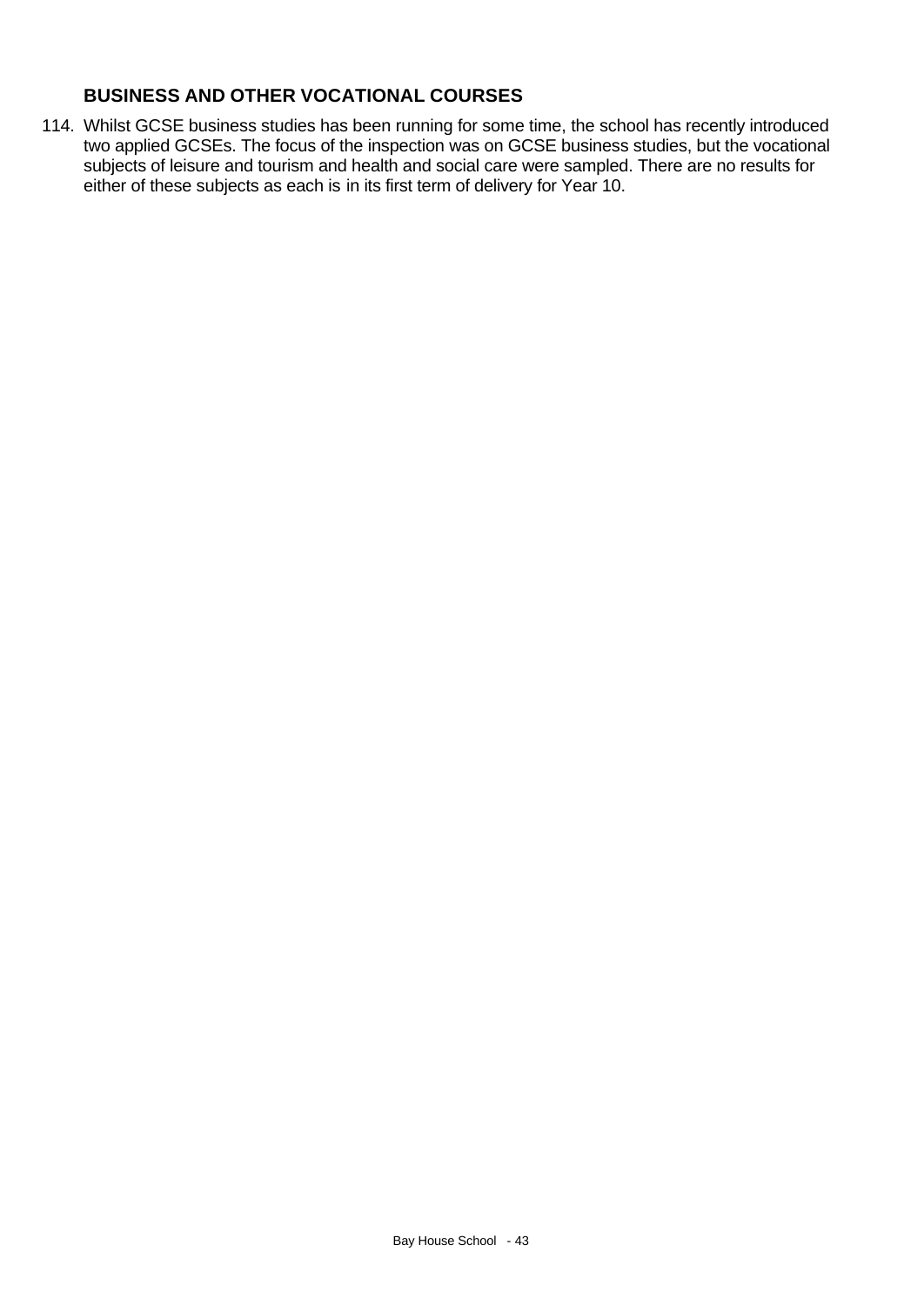- 115. In the **leisure and tourism** lesson observed, students achieved well, benefiting from clear teaching in a well-planned lesson based on a visit to the local leisure centre. Good relationships and interesting activities consolidated students' learning in a positive hard working environment. Students responded well and produced informed presentations, although their skills of presenting to an audience need development.
- 116. In the **health and social care** lesson observed, students achieved very well because of well informed, confident and stimulating teaching which was well matched to the abilities of the students. Good behaviour management led to a positive and productive learning environment where all students were engrossed in their work on planning a balanced diet. In both vocational courses offered in Year 10, students were engaged by the subject material and enjoyed their learning. The courses are proving successful in raising the achievement of students who may perform less well in traditional subjects.

#### **Business studies**

Provision in business is good.

#### **Main strengths and weaknesses**

- Good subject teaching from a team of well-qualified specialists with relevant business experience raises achievement
- Assessment is used well to raise achievement
- Students do not have enough opportunities to link the subject to the real world of business through visits and speakers and through greater use of ICT

- 117. In 2003 results were in line with the national average. Results in 2004 were similar to those of the previous year. Observation of lessons and analysis of students' work suggests that standards are now above average. Students achieve well because of well-planned lessons with a clear focus on assessment and examination requirements. The clear vocational context enables students to relate their learning to the real world and this is enhanced by the real business experience of teachers. Students are able to construct a financial plan for a business, setting out cash-flow projections, sources of finance, calculating the cost of borrowing and make reasoned recommendations. By Year 11, more able students can use the analysis of financial information to compare the performance of businesses.
- 118. Teaching and learning are good and the background and experience of the teaching team complement one another well. Students do not benefit, however, from enough opportunities to experience visits and guest speakers, nor do they have enough opportunities to use ICT. Students use it for research and to type up their coursework but a lack of access to ICT in many lessons prevents its further integration into classroom teaching. Marking and assessment are very good. Feedback has been developed which students find very useful. Assessment objectives are made clear to the students and this is helping them produce good coursework. The material used in lessons is varied according to the ability of the class as a whole and so lower sets have less complex tasks to complete. For example, the lower set in Year 11 typed information into a spreadsheet very happily but many students were less keen to use the information to solve problems. On the other hand, in the top set, students responded well to the challenge of using ratios to compare the performance of businesses; an activity more commonly found in advanced level classes. However, the needs of different groups of individuals within each class, such as students with dyslexia, are not sufficiently planned for.
- 119. Leadership and management are satisfactory. Following a period of staffing turbulence, the organisation of the department now has coherence. Improvement since the last inspection has been satisfactory.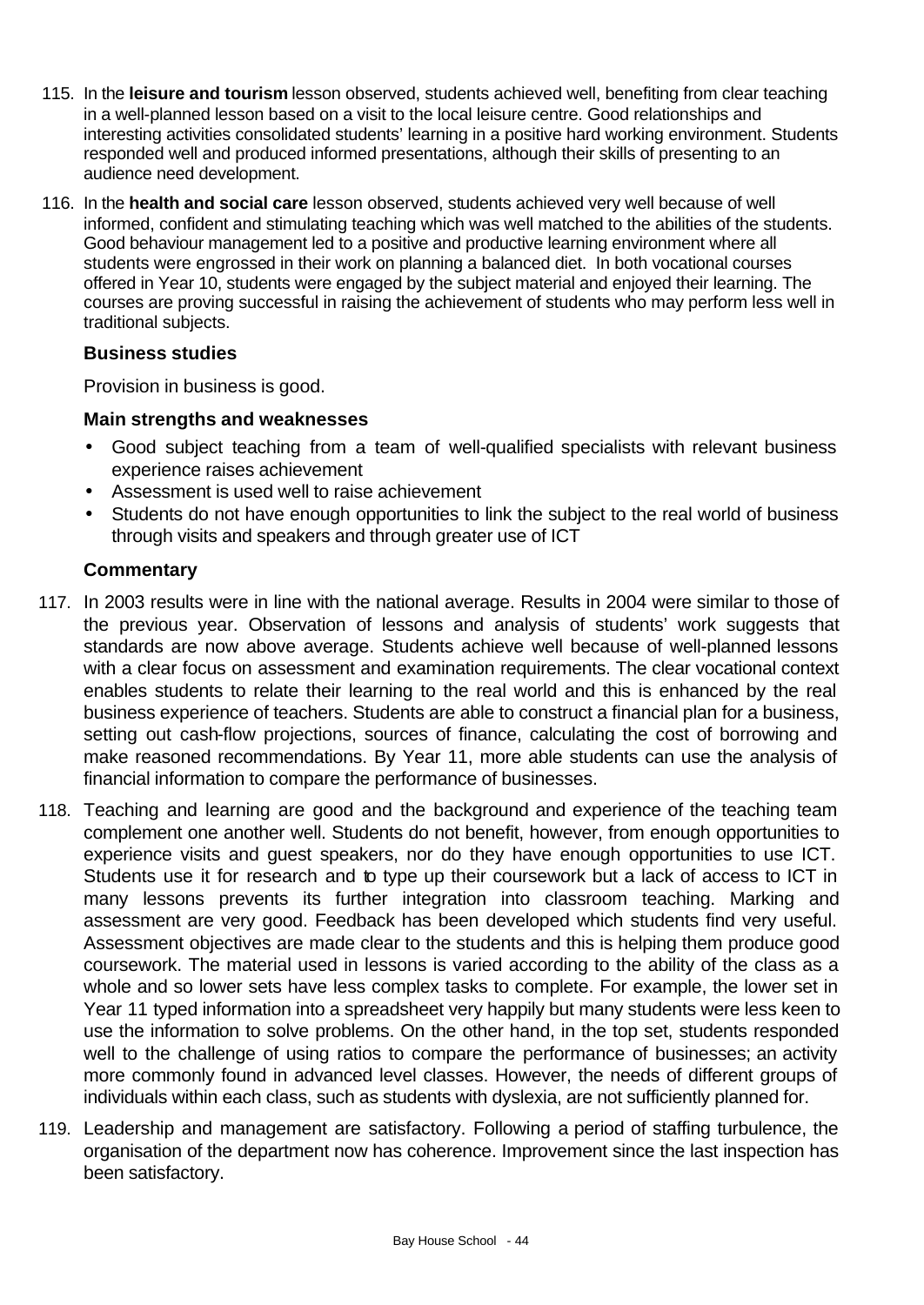## **PERSONAL, SOCIAL AND HEALTH EDUCATION AND CITIZENSHIP**

## **Citizenship**

Provision in citizenship is good.

#### **Main strengths and weaknesses**

- The School Council and the Year Group Councils provide a good opportunity for all students to be involved with the democratic processes and decision-making in the school
- The school is fully committed to citizenship permeating the whole curriculum rather than being the responsibility of a small group of teachers
- The coverage of the citizenship curriculum is not sufficiently well monitored to ensure that subjects explicitly teach those aspects allotted to them in order to meet *National Curriculum* requirements
- Tutor time discussions vary too widely in quality

- 120. Citizenship has recently been introduced as a *National Curriculum* subject and it is taught across the curriculum in Years 7 to 11. A core of subjects, including personal and social education, English, religious education, science, history and drama teach different aspects of the course within their own programmes. In Years 10 and 11, citizenship is being taught through a programme of special events and activities involving a variety of community resources alongside the personal and social education programme. An audit has been carried out to establish citizenship opportunities across all subjects of the curriculum.
- 121. In Years 7 to 9, students' achievement is good. In Year 7, they learn about the beginnings of democracy from the *Magna Carta* and relate this knowledge to the school rules. In history in Year 8, they understand the social hierarchy of life on a slave plantation in America and the lives of the black slaves working there. By Year 9, students work well in small groups to explore ideas and opinions on genetic modification (GM) gathered from reading articles in newspapers and improve their understanding of the use of the media in the GM food debate in science. Student discussions on issues such as anti-social behaviour in form time are, however, teacher dependent so they vary too widely in quality. Some are very good but others make poor use of the time.
- 122. In Years 10 and 11, students' achievement is good. In science in Year 11, students consider the effects of drugs on our bodies whilst thinking about the tragic experience of Leah Betts. Skilful teaching helps them to discuss difficult issues confidently, making good links to other subject areas including alcohol abuse.
- 123. Whole-school activities help to develop students as active citizens in a variety of ways. The School and Year Councils, onto which all students vote class representatives, is a powerful forum for students to influence the life of the school. Communication between the councils and students are good and students are well informed about their work. The school council has a budget to which representations are made for support and decisions taken by the group, chaired by a Year 11 student. Students have many other good opportunities to undertake responsibility, including being hosts at school events, older students supporting younger classes in form time, library helpers and student mentoring.
- 124. Despite the variation in the quality of tutor periods, teaching and learning are good. In most lessons, citizenship objectives are explicitly shared with students, teaching materials are stimulating and teachers use a variety of learning strategies, including ICT. In a few otherwise satisfactory lessons, whilst citizenship objectives were present in the subject content, the teachers did not make these clear to the students. Assessment procedures in citizenship are satisfactory. They are based on students' keeping track of their own progress on a 'map', with self-assessment moderated by teachers. Students' attitudes and behaviour are good and this helps promote good achievement.
- 125. Leadership and management are good. The subject has been successfully introduced and there is a positive vision for its further development, but procedures to monitor the successful teaching of the subject are not yet in place.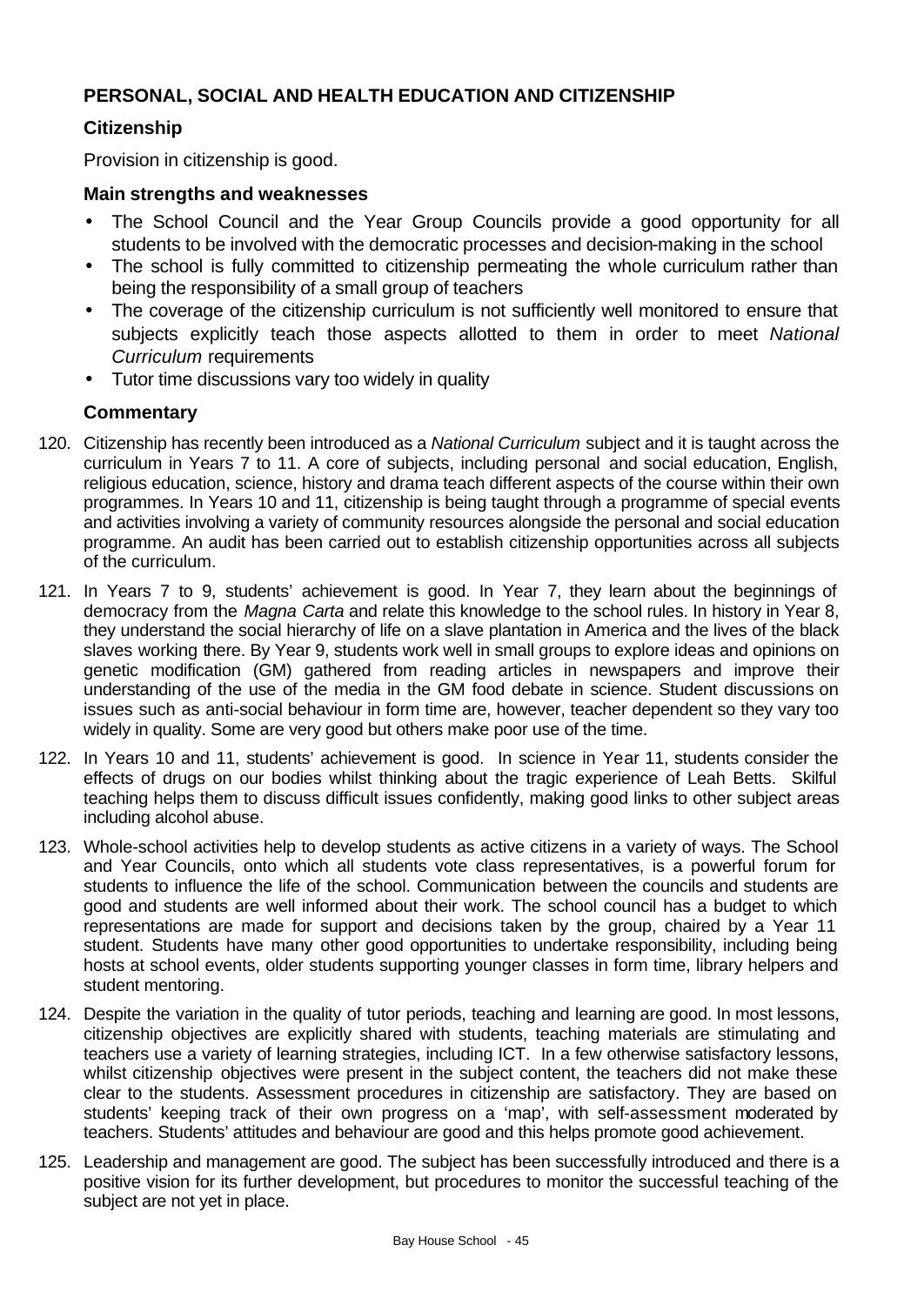# **SUBJECTS AND COURSES IN THE SIXTH FORM**

In the inspection, twelve subjects and courses were inspected and are reported on in detail. Work in other subjects and courses was sampled and contributed to the overall picture of teaching and learning in the school.

The table below shows entry and performance information for courses completed in 2003, which is the latest year for which national comparisons are available.

| <b>Subject</b>              | <b>Number</b><br>entered | % gaining grades A-E |         | % gaining grades A-B |         | Average point score |         |
|-----------------------------|--------------------------|----------------------|---------|----------------------|---------|---------------------|---------|
|                             |                          | School               | England | School               | England | School              | England |
| Art and Design              | $\overline{2}$           | 50.0                 | 80.1    | 50.0                 | 23.1    | 25.0                | 29.9    |
| Biology                     | 17                       | 100.0                | 65.2    | 17.6                 | 11.1    | 37.6                | 20.6    |
| <b>Business Studies</b>     | $\mathbf{1}$             | 100.0                | 76.4    | 100.0                | 16.3    | 60.0                | 26.2    |
| Chemistry                   | $\boldsymbol{9}$         | 100.0                | 72.7    | 33.3                 | 13.9    | 42.4                | 24.1    |
| <b>Classical Studies</b>    | 3                        | 100.0                | 87.4    | 66.7                 | 34.3    | 46.7                | 35.2    |
| Drama                       | $\mathbf{1}$             | 100.0                | 86.5    | 100.0                | 19.6    | 50.0                | 30.6    |
| English/ English Language   | 6                        | 100.0                | 82.9    | 33.3                 | 17.5    | 35.0                | 28.7    |
| French                      | 4                        | 25.0                 | 78.2    | 0.0                  | 18.9    | 5.0                 | 27.6    |
| Design and Technology       | 5                        | 100.0                | 74.9    | 0.0                  | 15.1    | 28.0                | 25.3    |
| <b>General Studies</b>      | 20                       | 85.0                 | 73.9    | 5.0                  | 17.8    | 25.5                | 25.7    |
| Geography                   | 9                        | 88.9                 | 74.3    | 33.3                 | 19.8    | 34.4                | 26.5    |
| German                      | 1                        | 100.0                | 81.5    | 0.0                  | 19.3    | 30.0                | 28.9    |
| History                     | 5                        | 100.0                | 80.7    | 80.0                 | 19.5    | 48.0                | 28.6    |
| Information Technology      | $\boldsymbol{9}$         | 77.8                 | 67.0    | 0.0                  | 10.9    | 24.4                | 21.4    |
| <b>Mathematics</b>          | 6                        | 100.0                | 61.9    | 16.7                 | 17.1    | 35.0                | 22.1    |
| <b>Other Sciences</b>       | 4                        | 50.0                 | 71.4    | 25.0                 | 15.8    | 22.5                | 24.3    |
| <b>Other Social Studies</b> | 10                       | 100.0                | 69.7    | 50.0                 | 16.7    | 43.0                | 24.1    |
| Physics                     | $\boldsymbol{9}$         | 88.9                 | 68.6    | 11.1                 | 14.4    | 26.7                | 22.7    |
| Sociology                   | $\overline{7}$           | 85.7                 | 71.8    | 42.9                 | 18.4    | 35.7                | 25.4    |
| Spanish                     | $\overline{c}$           | 100.0                | 78.5    | 50.0                 | 17.7    | 45.0                | 27.3    |
| Sports/ PE Studies          | $\boldsymbol{9}$         | 100.0                | 73.2    | 66.7                 | 11.4    | 50.0                | 23.1    |

#### *Level 3 GCE AS level courses*

#### *Level 3 GCE A level and VCE courses*

| <b>Subject</b>          | <b>Number</b><br>entered | % gaining grades A-E |         | % gaining grades A-B |         | Average point score |         |
|-------------------------|--------------------------|----------------------|---------|----------------------|---------|---------------------|---------|
|                         |                          | School               | England | School               | England | School              | England |
| Art and Design          | 11                       | 100.0                | 98.6    | 54.5                 | 50.2    | 89.1                | 87.5    |
| Biology                 | 26                       | 100.0                | 96.4    | 53.8                 | 39.2    | 88.5                | 78.6    |
| <b>Business Studies</b> | 5                        | 100.0                | 98.7    | 60.0                 | 36.8    | 96.0                | 80.1    |
| Chemistry               | $12 \overline{ }$        | 91.7                 | 97.6    | 66.7                 | 49.0    | 90.0                | 84.9    |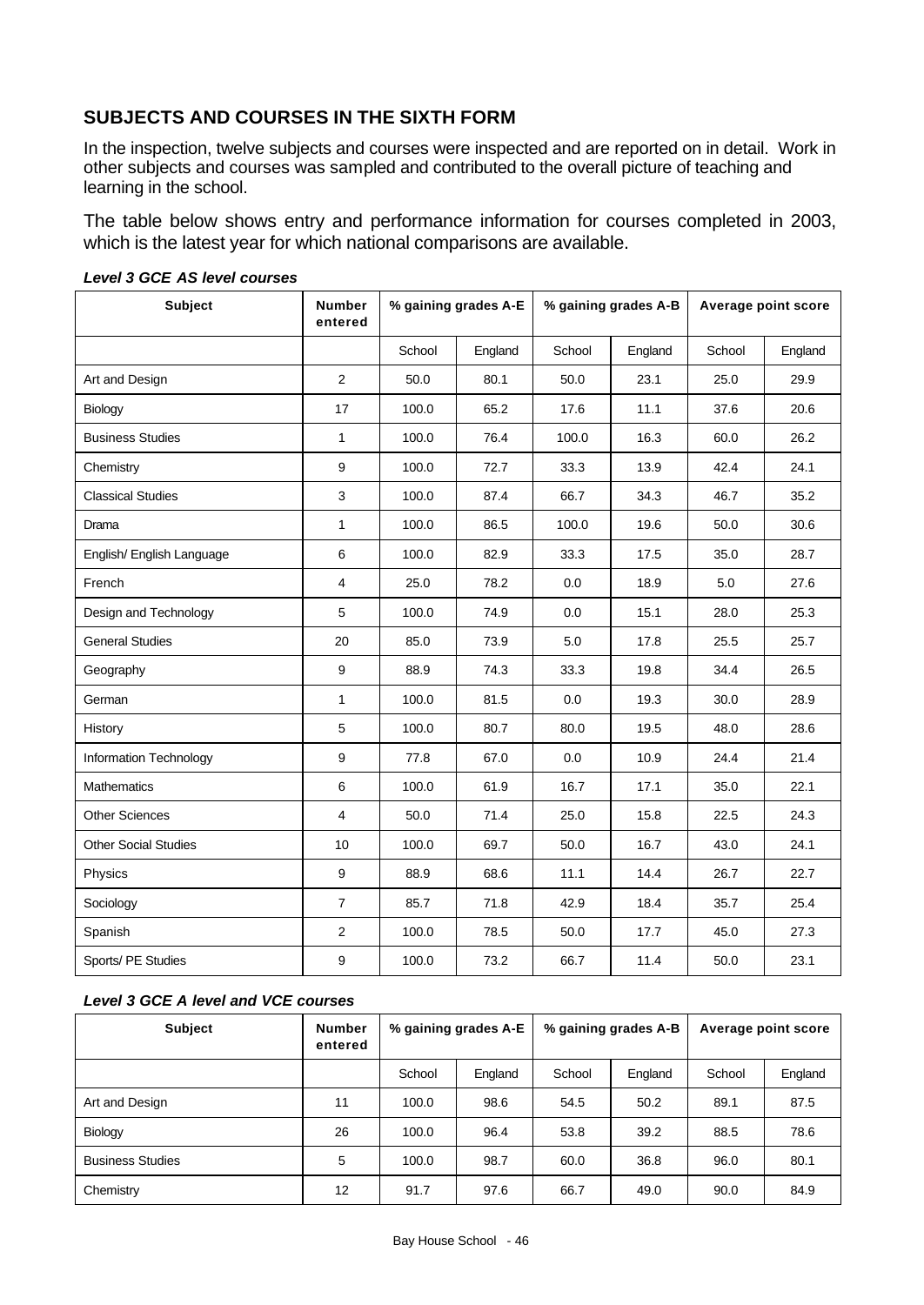| <b>Classical Studies</b>      | 13                       | 100.0                | 99.5 | 69.2                 | 55.9 | 101.5               | 90.9     |
|-------------------------------|--------------------------|----------------------|------|----------------------|------|---------------------|----------|
| Drama                         | 12                       | 100.0                | 99.5 | 83.3                 | 40.1 | 106.7               | 83.6     |
| English/ English Language     | 31                       | 100.0                | 99.4 | 51.6                 | 36.3 | 87.7                | 80.9     |
| <b>Subject</b>                | <b>Number</b><br>entered | % gaining grades A-E |      | % gaining grades A-B |      | Average point score |          |
| English Literature            | 11                       | 100.0                | 99.5 | 100.0                | 46.5 | 110.9               | 86.5     |
| French                        | 5                        | 100.0                | 98.8 | 80.0                 | 51.5 | 96.0                | $87 - 6$ |
| Design and Technology         | 19                       | 94.7                 | 97.8 | 36.8                 | 35.0 | 75.8                | 77.9     |
| Geography                     | 26                       | 100.0                | 98.7 | 26.9                 | 44.5 | 86.2                | 84.0     |
| History                       | 20                       | 100.0                | 99.0 | 65.0                 | 44.6 | 98.0                | 84.6     |
| Information Technology        | 5                        | 100.0                | 95.6 | 0.0                  | 24.6 | 68.0                | 69.5     |
| Information Technology (AVCE) | 10                       | 70.0                 | 77.9 | 15.0                 | 23.4 | 44.0                | 64.9     |
| <b>Mathematics</b>            | 40                       | 100.0                | 96.7 | 55.0                 | 55.6 | 94.0                | 88.8     |
| Music                         | 3                        | 100.0                | 98.8 | 100.0                | 38.9 | 100.0               | 81.1     |
| <b>Other Sciences</b>         | 6                        | 100.0                | 97.3 | 33.3                 | 41.5 | 80.0                | 80.3     |
| <b>Other Social Studies</b>   | 59                       | 100.0                | 97.4 | 88.1                 | 42.7 | 109.5               | 81.8     |
| Physics                       | 18                       | 100.0                | 96.7 | 66.7                 | 44.6 | 96.7                | 81.7     |
| Sociology                     | 23                       | 100.0                | 98.2 | 73.9                 | 44.3 | 100.0               | 83.6     |
| Spanish                       | $\mathbf{1}$             | 100.0                | 98.3 | 100.0                | 50.2 | 100.0               | 86.9     |
| Sports/ PE Studies            | 21                       | 100.0                | 98.0 | 71.4                 | 30.9 | 100.0               | 75.2     |
| <b>Travel and Tourism</b>     | 26                       | 100.0                | 71.8 | 68.8                 | 14.5 | 98.8                | 62.2     |

# **ENGLISH, LANGUAGES AND COMMUNICATION**

- 126. English literature was inspected in detail. English language and the joint English language and literature courses were sampled. Results in **English language** are well above those nationally and this represents very good achievement for all students. The study of English language at Alevel represents a significant change from the demands of GCSE. Students find this challenging but new learning is carefully paced, with the result that students quickly become confident with the new approaches. In the lesson seen, students were given clear guidance and helpful pointers about their independent language study that enabled all to make good progress. Students had been guided towards topics and approaches that meant all were suitably challenged.
- 127. Results in **English language and literature** are well above those nationally. This represents very good achievement for all students. In the lesson seen, students' personal contributions were valued, allowing room for alternative interpretations. Students expressed themselves confidently and used critical terminology accurately. The respectful atmosphere led to mature debate and enabled students to use their personal experiences and knowledge in ways that extended learning for all.

## **English literature**

Provision in English literature is very good.

## **Main strengths**

- The very good teaching, with its emphasis on supported independent study and collaborative learning, leads to very good achievement and prepares students well for higher education
- Teachers' detailed marking and helpful suggestions are an important motivator for students and enable them to take control of their learning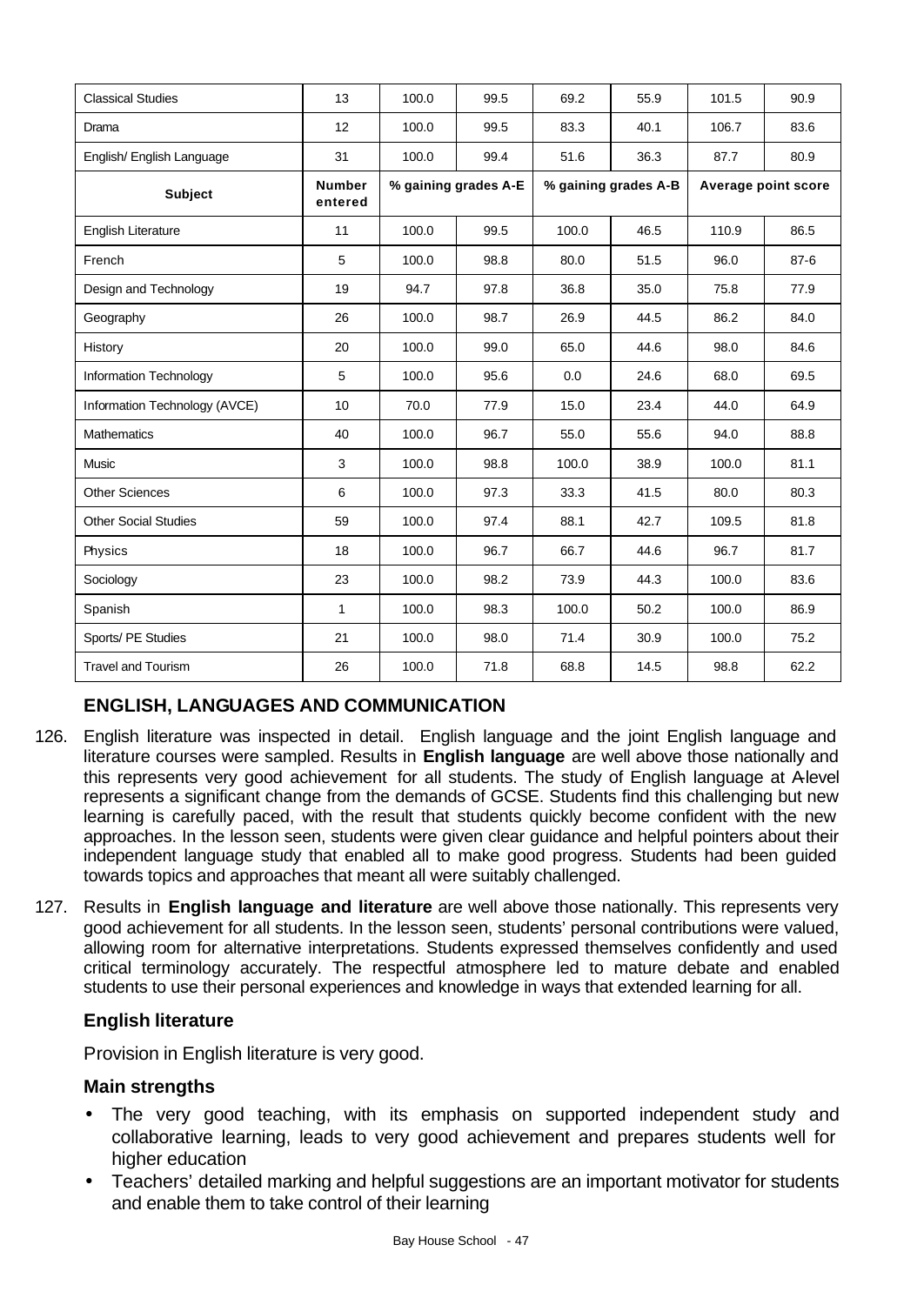• Rigorous analysis of results, the outcomes of which are fed back into curriculum planning contributes to the consistently high standards in sixth form English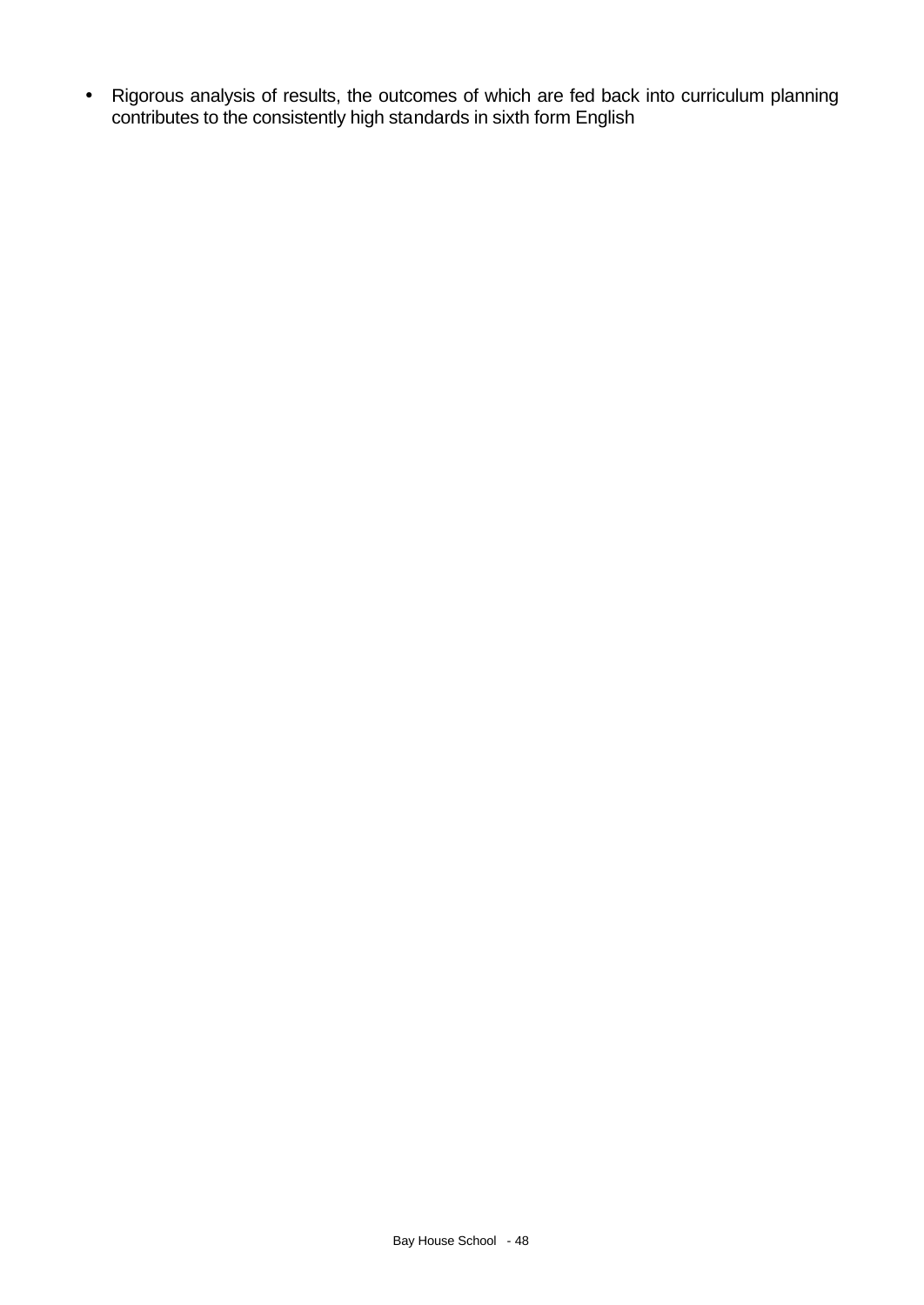## **Commentary**

- 128. Results in English literature are well above those nationally: pass rates are regularly 100 per cent and the percentage of A and B grades is very high. Although students join the course with above average attainment at GCSE, this represents very good achievement for all students. Standards seen were similarly high.
- 129. Students enjoy their lessons greatly and respond well to the increased challenge and responsibility. New students feel well supported into the course and develop confidence in their critical capacity so that by Year 13 all have recognised the importance of self-directed preparation before lessons, seeing this as adding to their enjoyment of the subject. Teaching is effective because it supports students in focusing in depth on aspects of language and style. The excellent subject knowledge of the teachers enables both clear explanation of new material and contexts as well as skilful facilitation of independent and group learning. There is a strong sense of collaborative learning. This encourages independence and also contributes to the good pace of lessons.
- 130. Students' folders show a great deal of pride in their work. Notes are well organised and clearly and personally annotated. Literature essays show great depth of understanding and sophisticated analysis of language, with clear evidence of progress during the course, particularly for weaker students. The coursework demands are sensitively managed with clear deadlines and redrafting time supporting very good achievement for all. Teachers' marking is detailed and helpful, with clear guidance for improvement and individual question grids relating to the examination mark scheme which shows how marks are awarded. The detailed, quickly turned-around marking, and the approachability of the teachers, are greatly valued by the students and help to keep them very well motivated.
- 131. Take up of English literature post-16 is very good and most students complete both AS and A2 aspects of the course. Over the two years, students develop a strong sense of themselves as English students and make very good progress. Not surprisingly, quite a high proportion opt for English-related courses in higher education.
- 132. The leadership and management of the sixth form courses are very good. There are clear systems in place for moderation and a common planning framework to ensure a similar pace is maintained across all teaching groups, while still allowing flexibility for teachers to choose texts so that their specialisms and interests enhance the quality of students' experience. Exam results are rigorously analysed and the outcomes fed into planning of particular topics so that students are even better prepared for examination. Student numbers and the range of English courses have grown significantly since the last inspection. The consistently high results and very good quality of provision has been maintained and extended. This represents very good improvement since the last inspection.

## **Language and literacy across the curriculum**

133. Students' literacy skills allow effective learning. Students are fluent writers, though the work of weaker students still contains some technical and stylistic errors. Independent research skills are well promoted in some subjects though this is too inconsistent and is a key weakness in some subjects. All students receive induction into the research skills necessary to support sixth form work at the start of Year 12 and facilities for these in the dedicated sixth form library space are good.

#### **Modern languages**

134. French was inspected in detail. German and Spanish were sampled. One Year 13 **German** lesson was observed. Teaching and learning were good and standards of achievement average. The lesson was carefully prepared and covered listening, reading and speaking. In the main part of the lesson, students studied some articles about social problems in Germany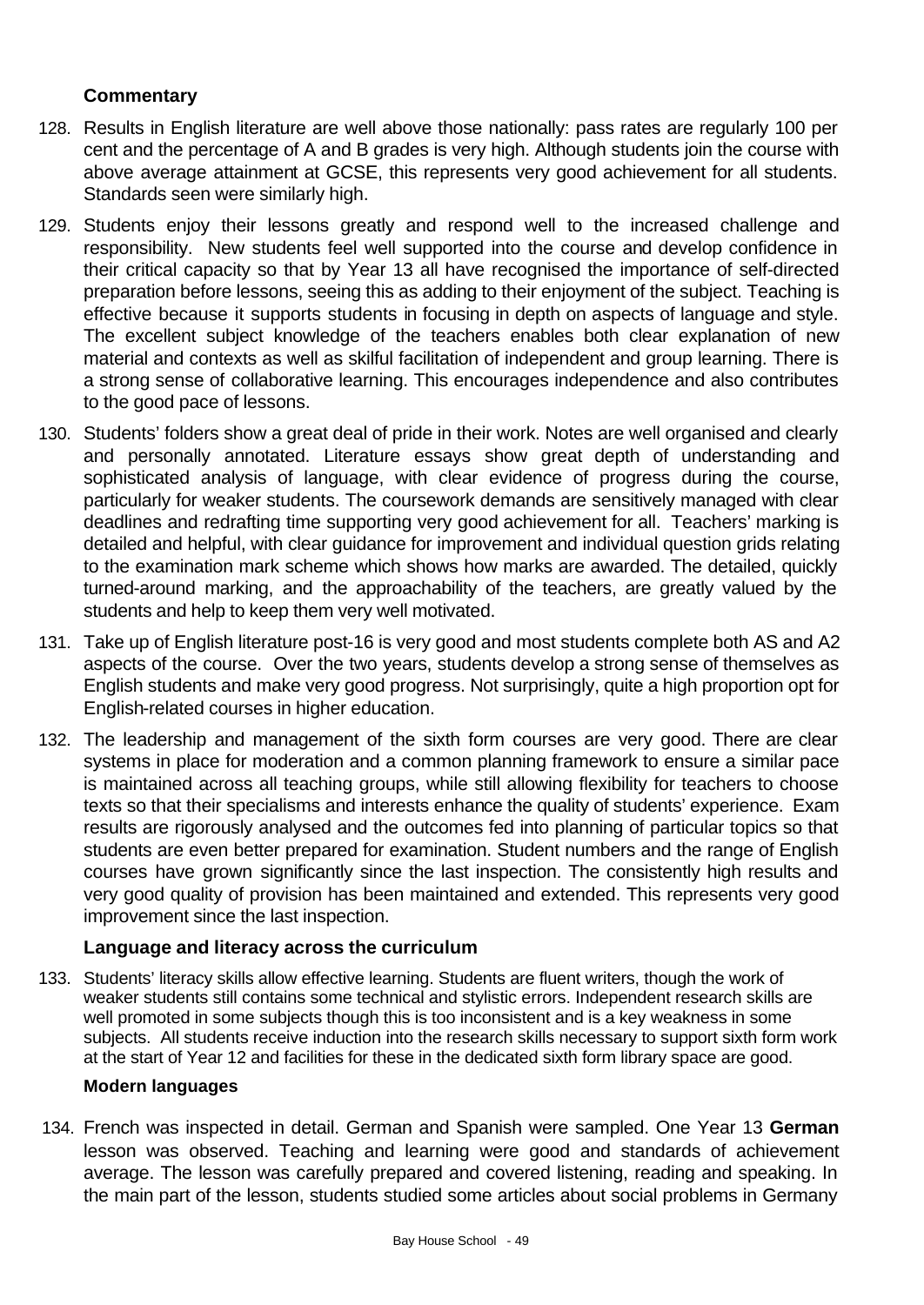and then explained them to one another in German. This gave them good opportunities to develop confidence in speaking. However, the activity went on a little too long and there was not enough opportunity for students to discuss the texts more widely and offer their own opinions.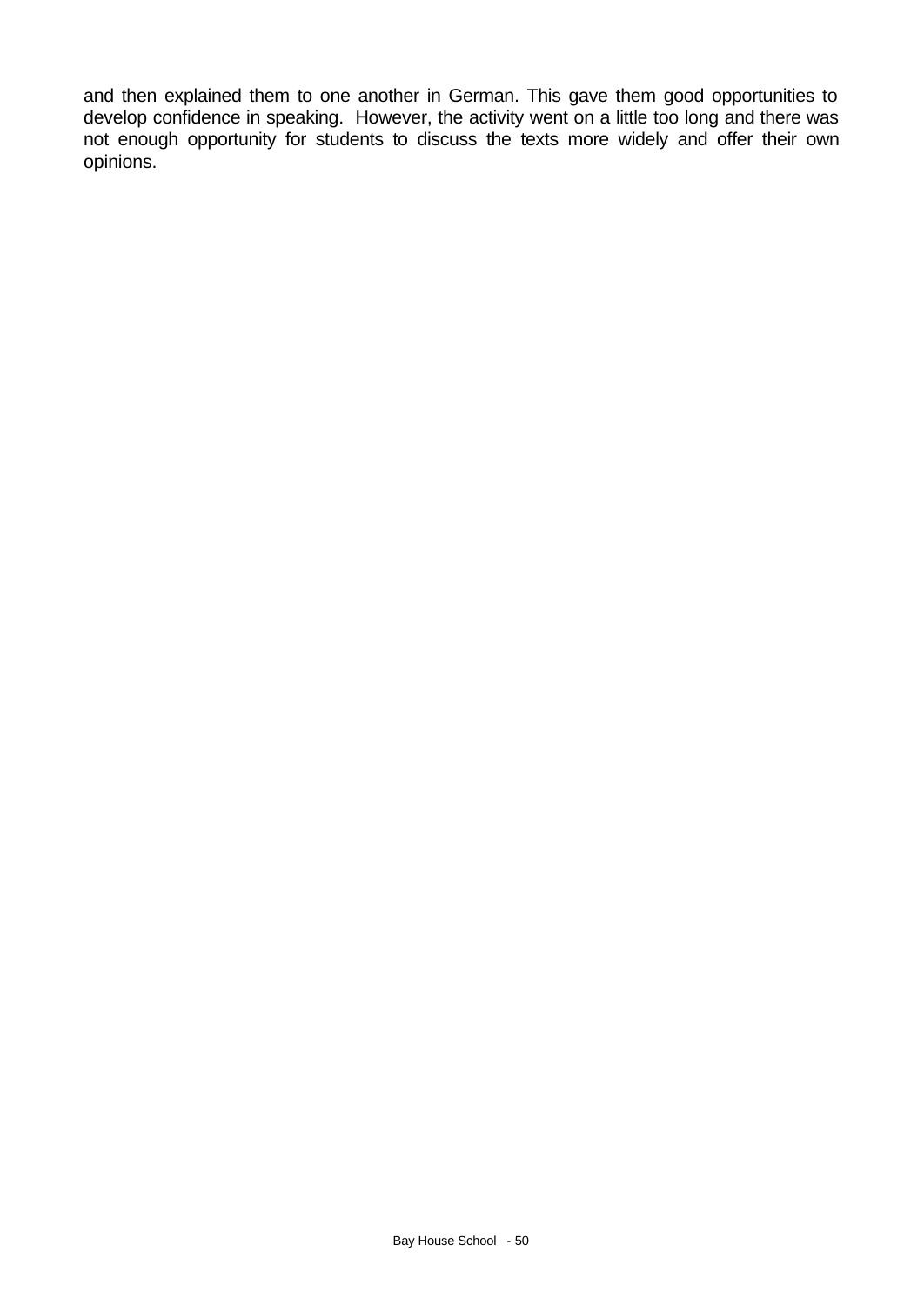135. One Year 13 **Spanish** lesson was observed. Teaching and learning were good and standards of achievement average. In the first half of the lesson, students worked independently on listening tasks using headsets. In the second half, students debated the issue of drugs, working initially from prepared scripts. However, as the debate progressed, they increasingly had to listen to each other and think on the spot to defend their points of view. Students learned very well in this part of the lesson, helped by the high expectations of the teacher who insisted that students had to express their ideas without further help.

# **French**

Provision in French is satisfactory.

## **Main strengths and weaknesses**

- Results in the 2003 A-level examinations were above average, although they were not as good in 2004
- Teachers are enthusiastic but relatively inexperienced
- Students are not doing enough assessed work or enough independent work

# **Commentary**

- 136. In the 2003 A-level examinations, results were above average with almost all students gaining A or B grades. At AS level, the overall pass rate was average, but the proportion of students gaining higher grades was below average. Provisional results for 2004 are lower, with relatively few students gaining higher grades in either the AS or the A2 examinations. Nearly a quarter of students did not pass the AS level. Students in Year 13 have good listening skills and can easily follow lessons conducted in fluent French. Their own spoken contributions are initially a little hesitant but improve as the lesson progresses. Standards are average as is students' achievement. In a Year 12 lesson seen, students did not achieve as much as they could, mainly because they did not have enough opportunities to participate actively.
- 137. Within the last two years there have been significant changes in the team of sixth form teachers. The current team is enthusiastic but relatively inexperienced. Overall, teaching and learning are satisfactory. Teachers have good language skills, but do not use a wide enough range of teaching methods. For example, when working from the textbook, too much time is spent with just one student reading or translating. This means that the majority of students are not learning actively and the pace of the lesson is slower than it could be.
- 138. Students' files from the first year of their course contain some good pieces of written work. However, the total quantity of work done by students over the course of a year is not enough to ensure success at higher grades in examinations. For example, students are not set enough pieces of assessed written work. As a result, they are not receiving sufficiently regular feedback about their work from teachers' marking. Similarly, students are not doing enough independent work, for example, by practising grammar points or reading more widely.
- 139. Staffing turbulence has led to shortcomings in the leadership of the subject. New leadership this year has already resulted in a number of important changes. A results analysis has been produced and areas of concern identified. Systems are being put in place to monitor students' progress more closely and a sixth form working group has been set up. This is a promising start, although it is too early to assess the impact of these measures. Leadership and management are therefore currently satisfactory as is the improvement since the last inspection.

# **MATHEMATICS**

140. The focus of the inspection was on AS and A2 mathematics but further mathematics was also sampled. Students achieve very well in **further mathematics** and standards are high. In a very good Year 13 further mathematics lesson, the students intelligently debated the validity of the particular model they were using for mechanics. As with mathematics, an increasing number of students have opted to study further mathematics in the years since the last inspection.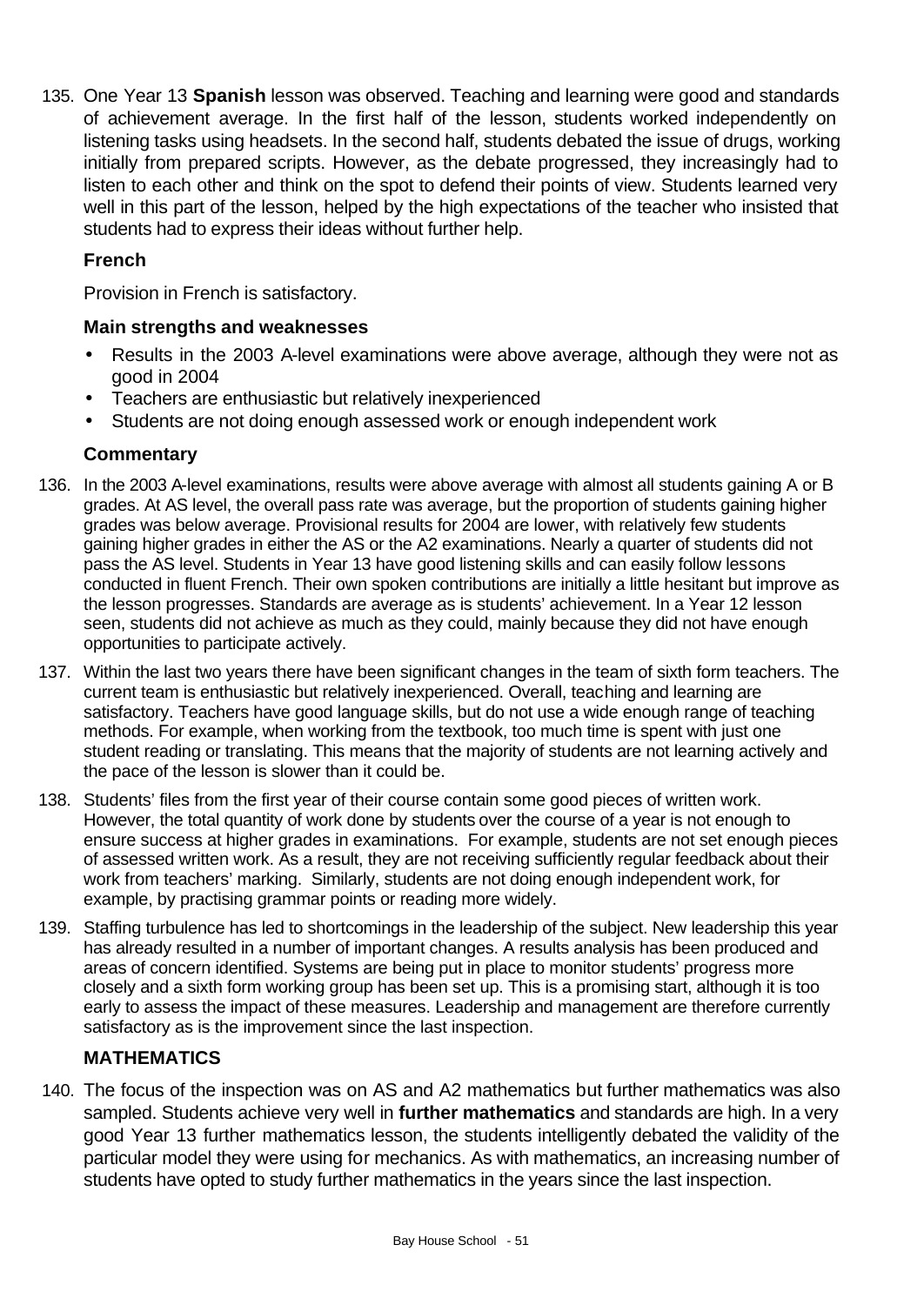## **Mathematics**

Provision in mathematics is very good.

#### **Main strengths and weaknesses**

- Students are highly motivated and work hard to gain very good A-level results
- Teacher expertise and dedication contribute substantially to the very good achievement
- The popularity and success of the subject have improved over time
- Students currently have too few opportunities to take responsibility for their learning, to be involved in their own assessment, or to extend their mathematical thinking

## **Commentary**

- 141. Results in A-level mathematics were above average in 2003 and rose even higher in 2004. The numbers of students studying mathematics have increased over time, despite a dip in numbers in 2004. Good proportions of students continue from the AS to the A2 examinations. In recent years, many have gone on to continue to study mathematics at university.
- 142. Standards are well above average and achievement very good. The students have very positive attitudes and conscientiously produce large volumes of work for the various A-level modules. They rapidly build up algebraic skills as seen in work for both pure mathematics and mechanics. In a very good Year 13 lesson, the students had a very good recall of trigonometric identities and understood how to apply these in solving equations. In mechanics work, the students systematically use well-labelled diagrams to tackle problems involving forces and carefully apply routine methods to arrive at a solution.
- 143. Teaching and learning are very good. The teachers' knowledge and experience, coupled with high expectations and plentiful extra help, ensure students achieve very well and produce written work that is mathematically rigorous. Teaching mostly involves instruction and practice that is very effective, although there is insufficient demand for students to read around the subject or to make use of resources beyond the textbook. However, in a very productive Year 13 lesson, students had to just outline the method they would use to tackle particular problems, rather than spending time unnecessarily on whole solutions. Teachers share their enthusiasm of the subject and their positive relations with the students generate a strong work ethic. Students concentrate hard, make notes and diligently complete set work in and out of school.
- 144. Leadership and management are very good and there has been very good improvement since the last inspection. Leadership sets high expectations of the students who respond well. Course organisation is very good, with careful coverage of modules, regular checks on progress and provision of extra support as needed in "essential skills" sessions. Examination results are analysed well, although students are not as involved as they could be in evaluating their own progress.

## **Mathematics across the curriculum**

145. Students have good skills in mathematics, which they apply when individually needed. For example, they accurately handle calculations and interpret statistical data. A particular strength is the mathematical aspect of mechanics work for those students studying science and design technology subjects.

## **SCIENCE**

146. The focus was on chemistry and physics, but biology and environmental studies were also sampled. In **biology**, examination results were well above average in 2003 and students did very well considering their GCSE results. One lesson was observed which provided a very good opportunity for students to collect and analyse the results of a field study. One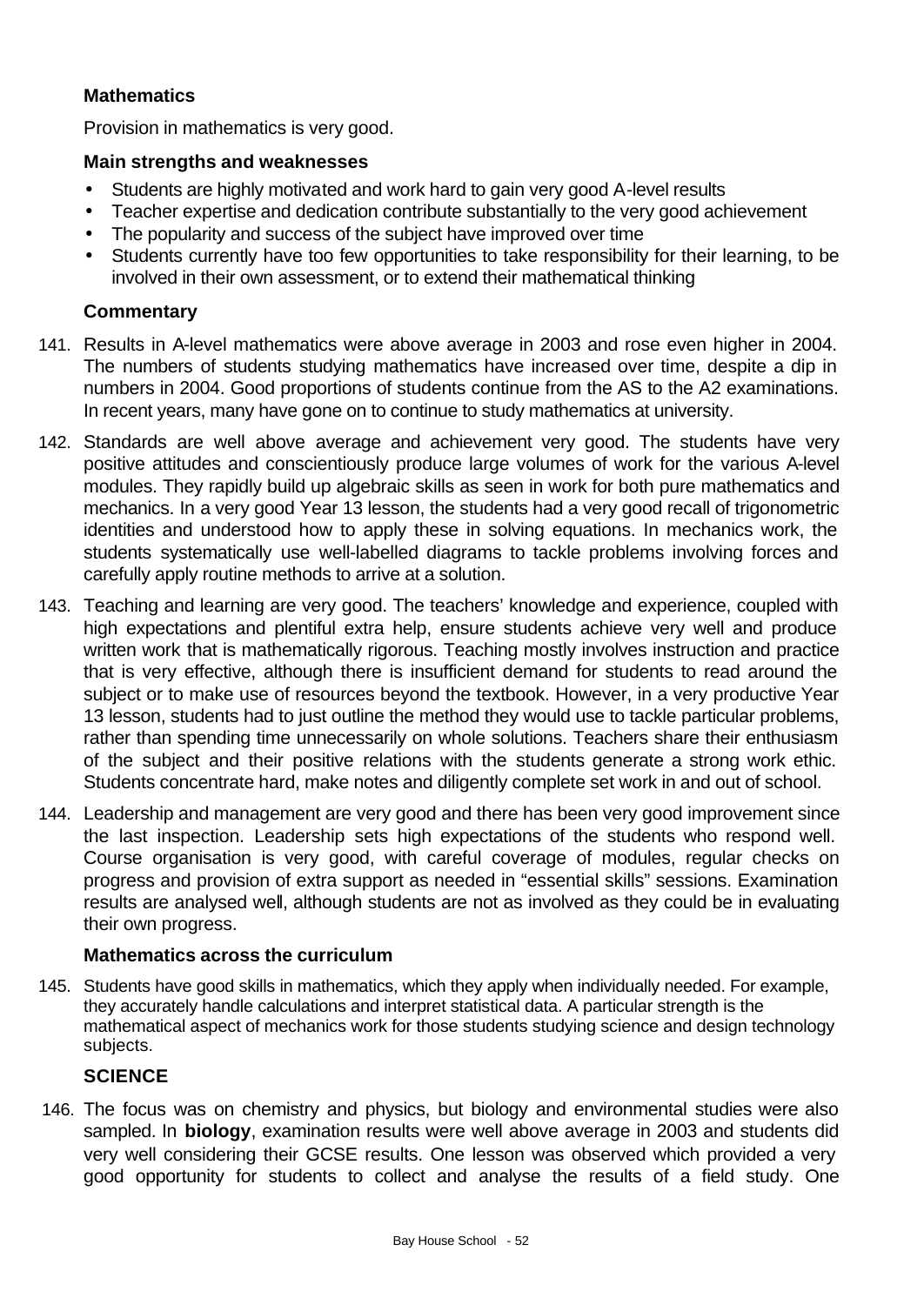**environmental studies** lesson was seen. In this satisfactory lesson, students remembered and used technical terms well but were not sufficiently challenged by the activities provided.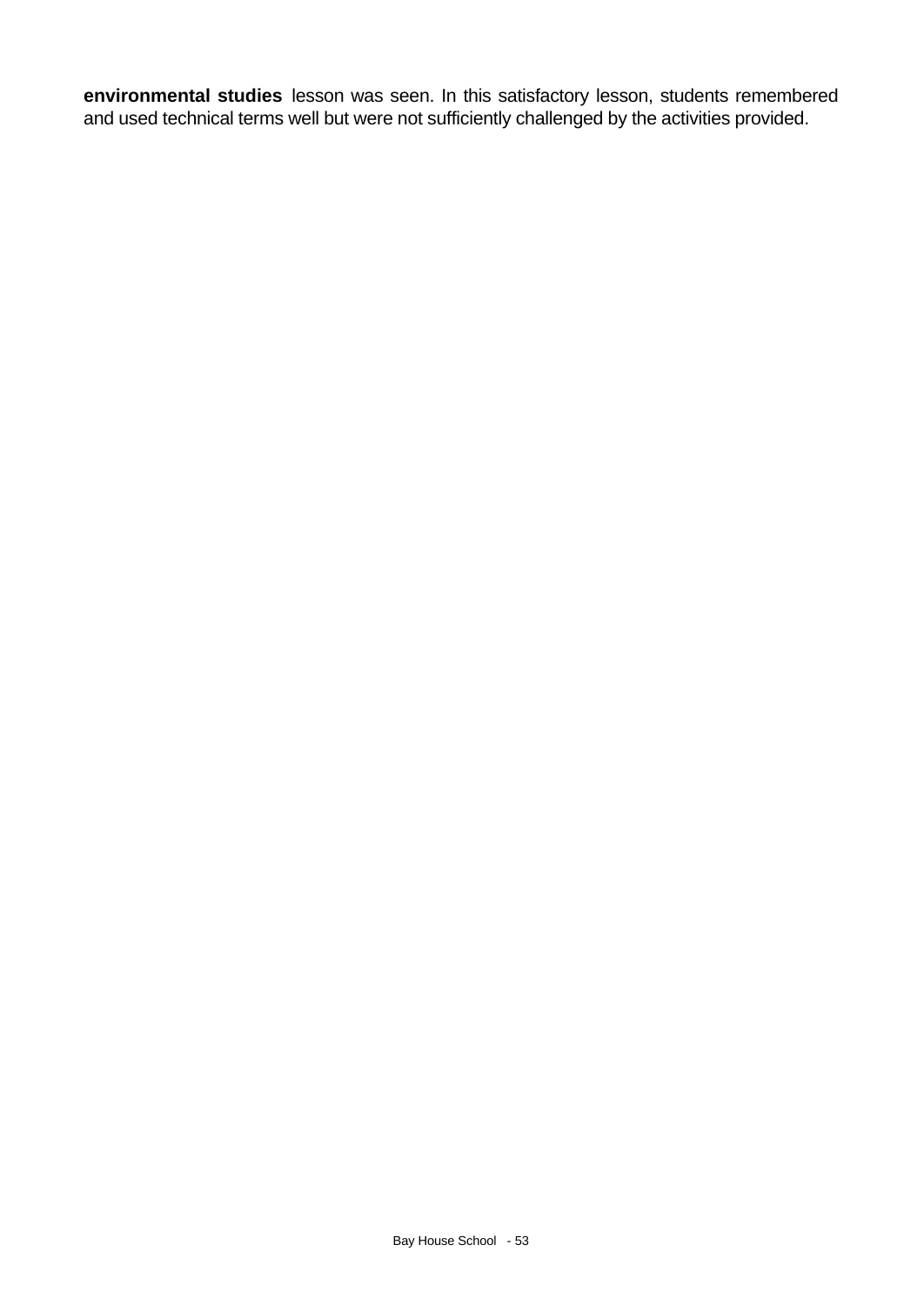# **Chemistry**

Provision in chemistry is very good.

## **Main strengths and weaknesses**

- Students achieve very well because the teaching is very good
- Marking gives students good guidance on how to improve their work and assessment is used effectively to identify where students need more help
- A very few lower-attaining boys fail to reach their potential grades

## **Commentary**

- 147. The results at A-level in 2003 were above the national average and rose in 2004. The trend has been upwards over the past few years, along with a dramatic rise in the number of students. The standard of work seen in the current Year 13 is well above the national level. The AS results in 2003 were at the national average and higher in 2004. The standards seen during the inspection in Year 12 was above the national average.
- 148. Students enter the sixth form at the national average and they achieve very well. A team of wellqualified and enthusiastic teachers gives the students very good support. Students appreciate this and feel they are making very good progress. The teaching and learning are very good. Teachers and students share very good relationships and work in a very co-operative atmosphere. The students' work is marked in detail and indicates where students could improve. The progress of all students is closely monitored and any student found to be struggling is given further support. Despite these procedures a few students, mainly boys, still underachieve. The department has recognised this issue and has introduced procedures to assist these students further.
- 149. The leadership and management are very good. The teachers are fully aware of the examination requirements and use this knowledge to plan and prepare lessons very well. The science technicians provide very good support and ensure the wide range of equipment is available to the students. The team of teachers holds regular review meetings to discuss their lesson planning and students' progress. The department have formed a very constructive link with Southampton University that provides very good additional support to the students. There has been very good improvement since the last inspection.

## **Physics**

The provision in physics is very good.

## **Main strengths**

- Students are above average when they start the course and achieve very well to reach well above average A-level results
- A very well-qualified, enthusiastic team provides stimulating and challenging lessons which excite students
- Students find the subject interesting and fun and work hard as a result

#### **Commentary**

150. Results in 2003 were well above average. 2004 results are similar, overall, but with an increase in the percentage of A and B grades. The course attracts students of above average ability. At the time of the inspection, students had recently joined Years 12 and 13. In the Year 13 lesson seen, students worked at above average standards as they carried out investigations in pairs. They discussed their work using technical vocabulary. They used equipment with confidence, considering the accuracy of the work they were doing. Students had the literacy and numeracy skills to interpret their results. In a Year 12 lesson, the teacher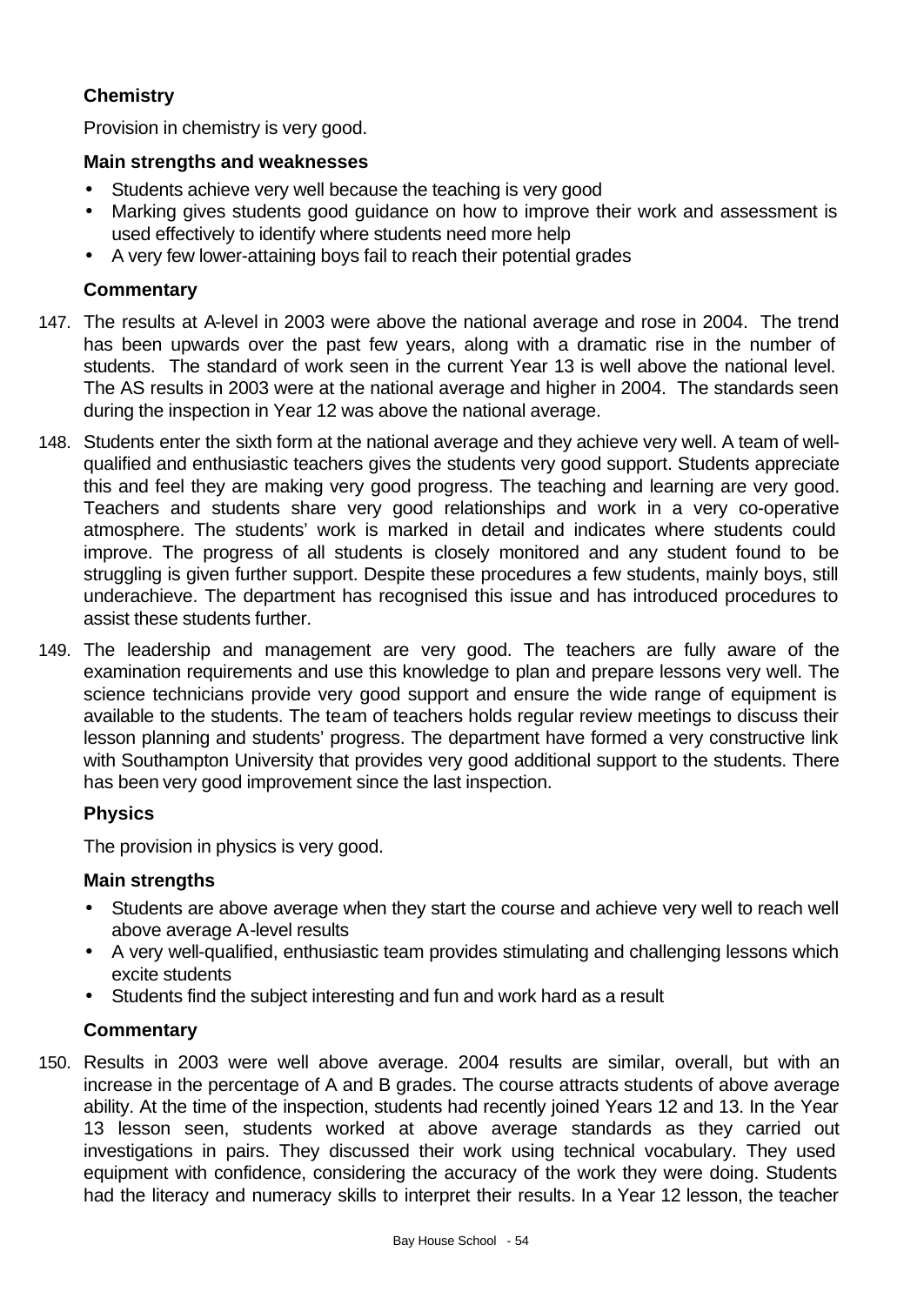had high expectations of the students to which they responded well, including those who had recently joined from other schools. Their work shows standards are well above average and students are achieving very well.

- 151. Very good learning results from very good teaching. Teachers have very good subject knowledge and an obvious enthusiasm for the subject**.** Lessons are carefully planned and timed so that the pace is brisk and challenging. Teachers are very good at explaining ideas and encouraging students to use and improve their study skills. This was evident in a Year 12 lesson, where students learned an approach to problem solving. In a Year 13 lesson, very effective use was made of practical work to promote independent learning. Learning is assessed during lessons in order to check individual progress. Students are well supported by staff. They see them as enthusiasts and are excited by the ideas to which they have been introduced. Students feel privileged and proud to have an understanding of the ideas of modern physics.
- 152. Leadership and management are very good. There is a clear vision for the department which the whole team shares. Although ICT is used in the department, developments have been frustrated due to lack of availability of equipment. The staff provide very good role models for students. Staff use assessment very well to keep track of students' progress and identify underachievement. However, not enough use is made of the data to set targets for all students. Improvement since the last inspection has been very good. Standards have improved and numbers have risen from 11 to 45. More students now wish to study physics than the department can accommodate.

## **INFORMATION AND COMMUNICATION TECHNOLOGY**

153. Information and communication technology (ICT) in the sixth form was not a focus subject. AS **computing** was sampled. Students had made a good start to the course. Their knowledge of programming and their understanding of computer software are above the standard expected. The lesson seen was well planned, and teaching of programming skills was good. Students had excellent attitudes to work and good individual support was provided.

## **Information and communication technology across the curriculum**

154. The ICT skills of students are below average. Most students have learned their ICT skills from the sharing of knowledge amongst peers or from bringing skills learned in other schools before they entered the sixth form. Students use computers to word process coursework and import pictures from the internet but they often lack any skill in manipulating these images and are only comfortable with a very narrow range of programs. A Computer Literacy And Information Technology (CLAIT) basic ICT qualification is offered for sixth formers who choose to take it but this is quite a low level of qualification for students of such high attainment in other areas.

## **HUMANITIES**

155. The focus of the inspection was on geography, history and psychology, but classical civilisation, government & politics, philosophy and sociology were sampled. In the **classical civilisation** lesson observed, students consolidated their understanding of Plato and his ideas through debate. Students achieved well but their independent research skills were less developed than might be expected. In the **government and politics** lesson sampled, students and teachers alike clearly enjoyed a session of "catch out the teacher". This required students to find a current political story from a newspaper and find a question about it that the teacher was unable to answer. This led to very good relationships and encouraged independent learning. The central part of the lesson required students to work together in groups on a 1000-word report on aspects of the last two general elections. Clear references to the examination specification and requirements helped students achieve very well. In the **philosophy** lesson observed, exceptionally high teacher expectations and challenge coupled with confident subject knowledge led to excellent achievement by students. Students gained a very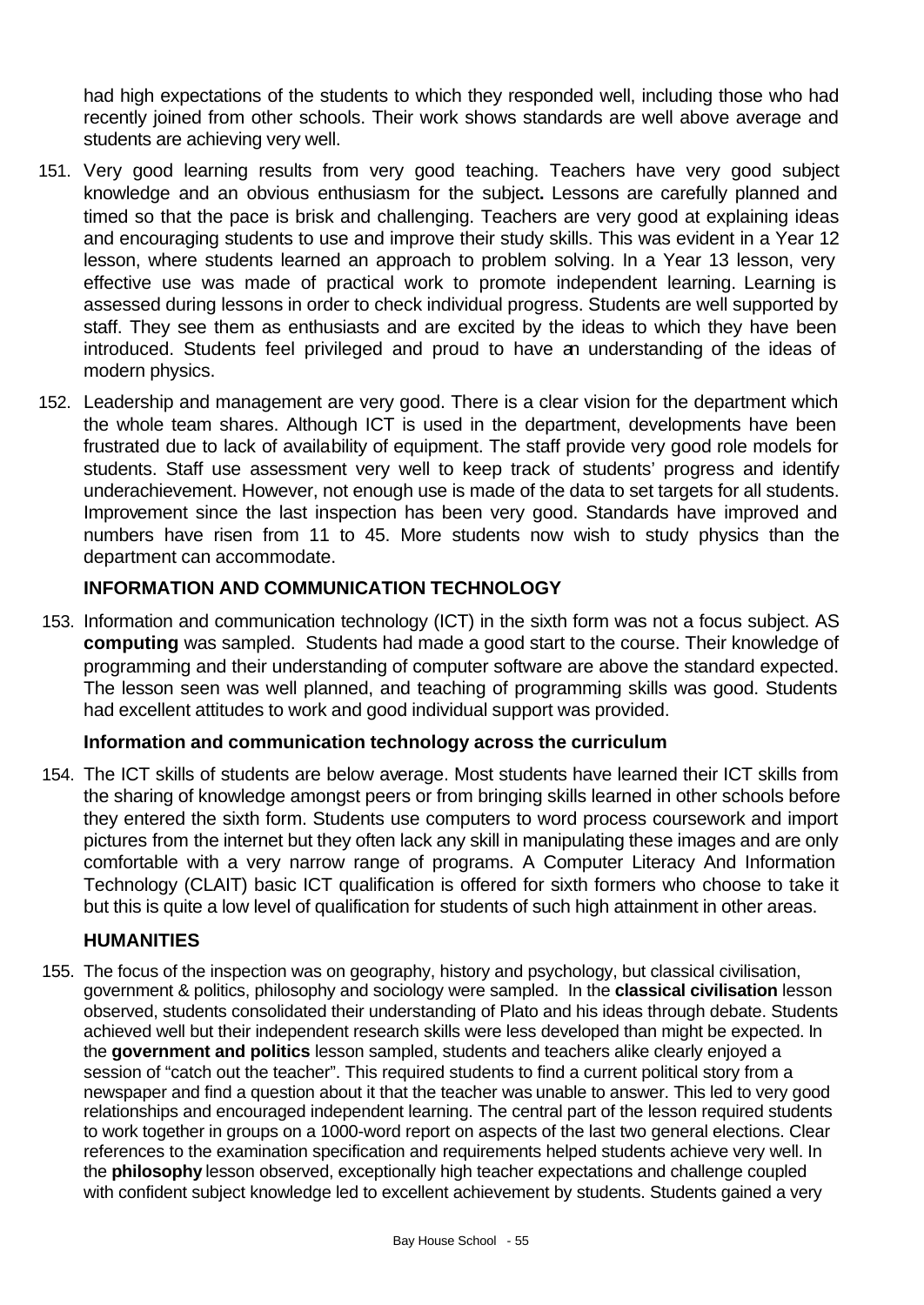good understanding of philosophical approaches to the Descarte's concept of God. In the **sociology** lesson sampled, a range of varied activities helped students to achieve very well. Clear and fast teaching to well-behaved students helped them learn very successfully about the advantages and disadvantages of different research methods used in studying the media.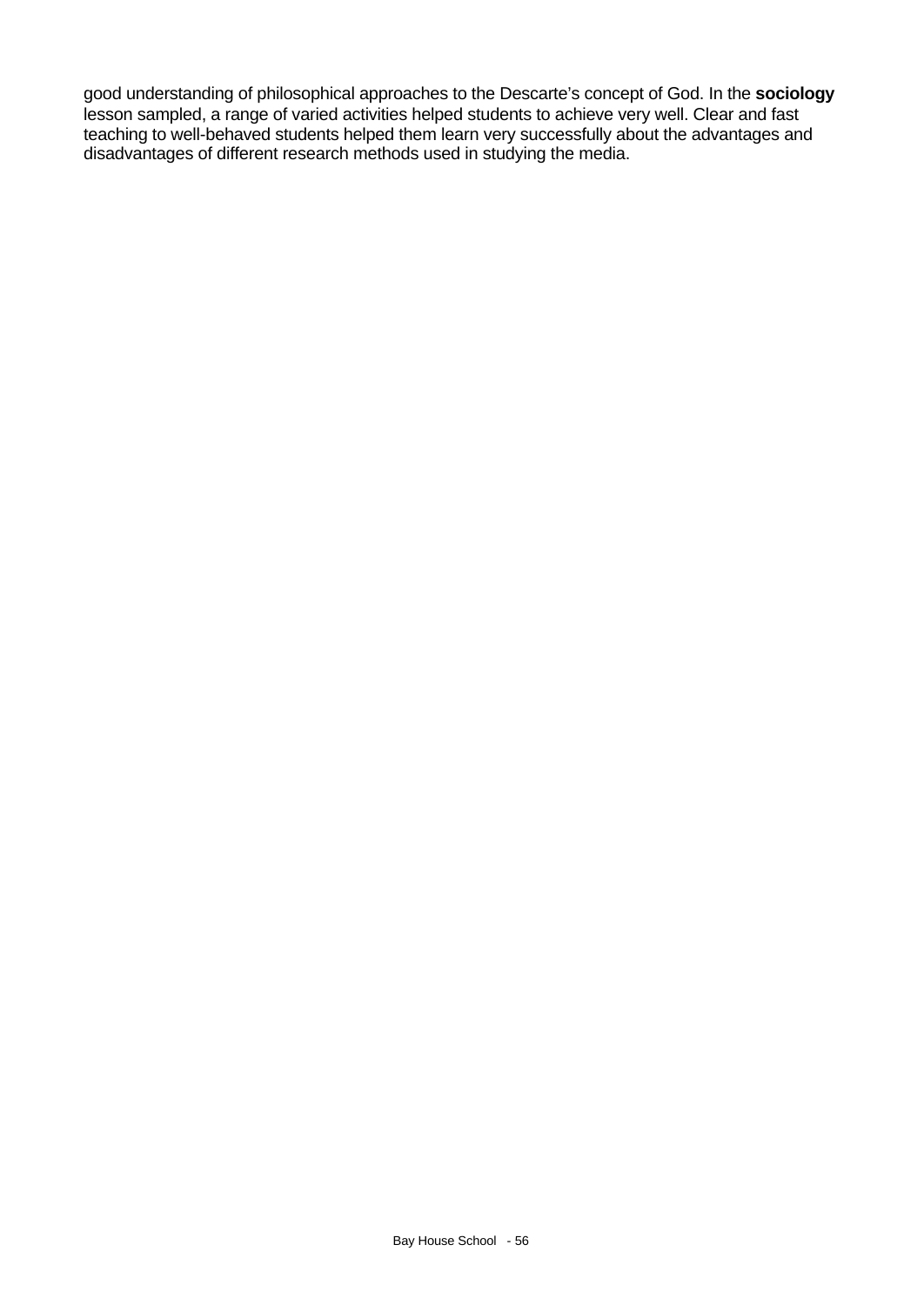# **Geography**

Provision in geography is good.

## **Main strengths and weaknesses**

- Results are above average and students achieve well because their level of motivation is excellent and they are taught well
- Students have too few opportunities to think for themselves
- Assessment does not consistently give students enough information about how well they are doing and how to improve

## **Commentary**

- 156. A-level results in 2003 were above average, as they have been over recent years. The results in 2004 represent a similar picture, with an increased proportion of higher grades achieved. The standards seen during the inspection are above average. Students achieve well because they are interested and stimulated by the lessons and they are taught well.
- 157. Teaching and learning are good because teachers know the subject very well and use visual material, videos, maps and fieldwork effectively so students find the work relevant and stimulating. The students enjoy the subject, feel well taught and want to learn, some planning to continue learning the subject in higher education. Teachers expect students to achieve well and gain high standards, and this is reflected in the challenge of the work. Lessons are carefully planned to meet students' differing needs. In one Year 13 lesson, students were shown a clear and detailed explanation of the causes of storm surges. They then watched a video clip about the flooding and devastation of 1953, which they found moving and memorable. Through these different approaches, students gained not only factual understanding of the physical events, but also an insight into the complex relationship and balance between man and the environment.
- 158. Despite students' enthusiasm for the subject, some teaching methods encourage them to be overly dependent on the teacher so that they rely on the teachers' questions and are sometimes slow to ask questions for themselves. However, when given the opportunity, for example, when using ICT for research purposes, students show they have the capability to use their knowledge to consider different points of view and sets of data. In a Year 12 lesson about hurricanes and tornadoes, the lesson began with good visual material and a brisk pace, maintained by the teacher's very good use of questions. However, during the second part of the lesson the pace slowed as the students became more dependent on the teacher to think for them and the lesson became more focused on simpler factual knowledge rather than higher order deliberation.
- 159. Teachers mark and assess students' work regularly and assessment is generally satisfactory. However, there are variations between teachers, so at its best there are clear detailed comments about how well students are doing and what they need to do next, but in other books, marking is more erratic and comments are vague, giving little information about how to improve. The subject is led and managed well. Monitoring is effective, both through checking students' work and sharing approaches to teaching. Improvement since the last inspection has been satisfactory.

## **History**

Provision in history is very good.

# **Main strengths**

- Students succeed very well because teachers are very knowledgeable
- Students' very good attitudes contribute fully to their learning
- Students express particular confidence in the guidance and feedback they are given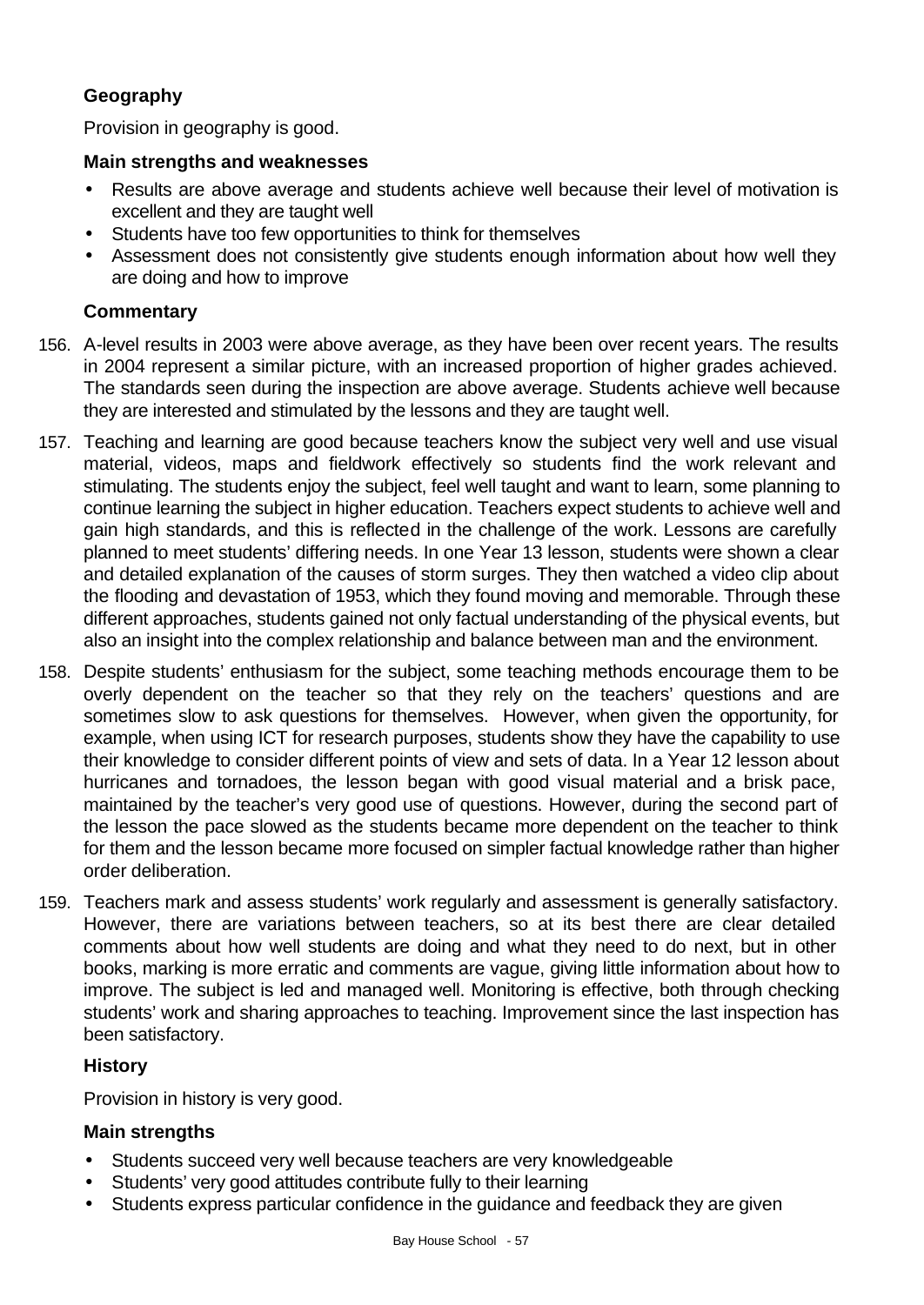## **Commentary**

- 160. A-level results were well above average in 2003. A much higher proportion of students than average gained A or B grades. Results were maintained at a similar level in 2004. Standards on entry are generally average for an A-level course. By Year 13, most students achieve very well by reaching standards that are well above expectations. Students are able to analyse sources to identify such factors as the motivation of key individuals, many to a standard that is well above expectations. They present their conclusions and discussions in well-argued essays or verbal discussions.
- 161. Teaching and learning are very good. Very well-planned tasks provide challenging and stimulating activities and a highly appropriate depth of study. Teachers' use their considerable subject knowledge very effectively when questioning: skilfully prompting and probing to help students to improve their responses. They provide a range of useful historical sources, so that students improve both their understanding of the periods and events studied and their skills in analysing evidence. Lessons provide regular opportunities for students to learn independently by investigation, often collaborating in groups. Occasionally the management of students is less good than normal when, for example, the organisation of discussion sessions at the end of a lesson does not allow all groups to feed back their findings.
- 162. Students' attitudes make a very positive contribution to their achievement during lessons and individual work. In a discussion during the inspection, students expressed very positive opinions about the course and the quality of teaching. They are particularly appreciative of the standard of individual feedback and the guidance that they receive about how well they are doing and how to improve. They find the way that important messages about, for example, the most effective way to carry out an investigation and present work, are constantly reinforced and this is very helpful for their achievement and confidence.
- 163. Management is very well organised and leadership succeeds very well in securing a high quality of teamwork by those who share the teaching. These characteristics have been important factors in providing a successful department and a popular course. Because prior strengths in achievement, teaching and learning have been maintained and further built upon, improvement since the last inspection has been very good.

## **Psychology**

The provision in psychology is very good.

## **Main strengths**

- Students achieve very well and attain high standards in this very popular subject
- The teaching is good because teachers are expert and well-qualified
- Progress and achievement are very effectively monitored

- 164. Examination results at A-level in 2003 were outstanding. Results in 2004 were not as good, but were in line with results in other subjects at the school and what would be expected nationally. The standard of work seen in the inspection was well above average.
- 165. Teaching is carefully planned and clearly directed to the attainment of good examination results. The students are willing and eager to enter discussion and to raise and answer questions. Teaching strategies are effective, although in the lessons observed there was not enough targeted individual questioning and development of answers by the whole group so that students were all challenged to think for themselves. The students concentrate and apply themselves with a high degree of motivation and eagerness to learn. Their note-taking is very well organised and shows very good progression and learning. Students are supported to enable them to achieve very well. Relationships in lessons are relaxed, adult and mutually respectful, leading to a working climate which is highly conducive to learning.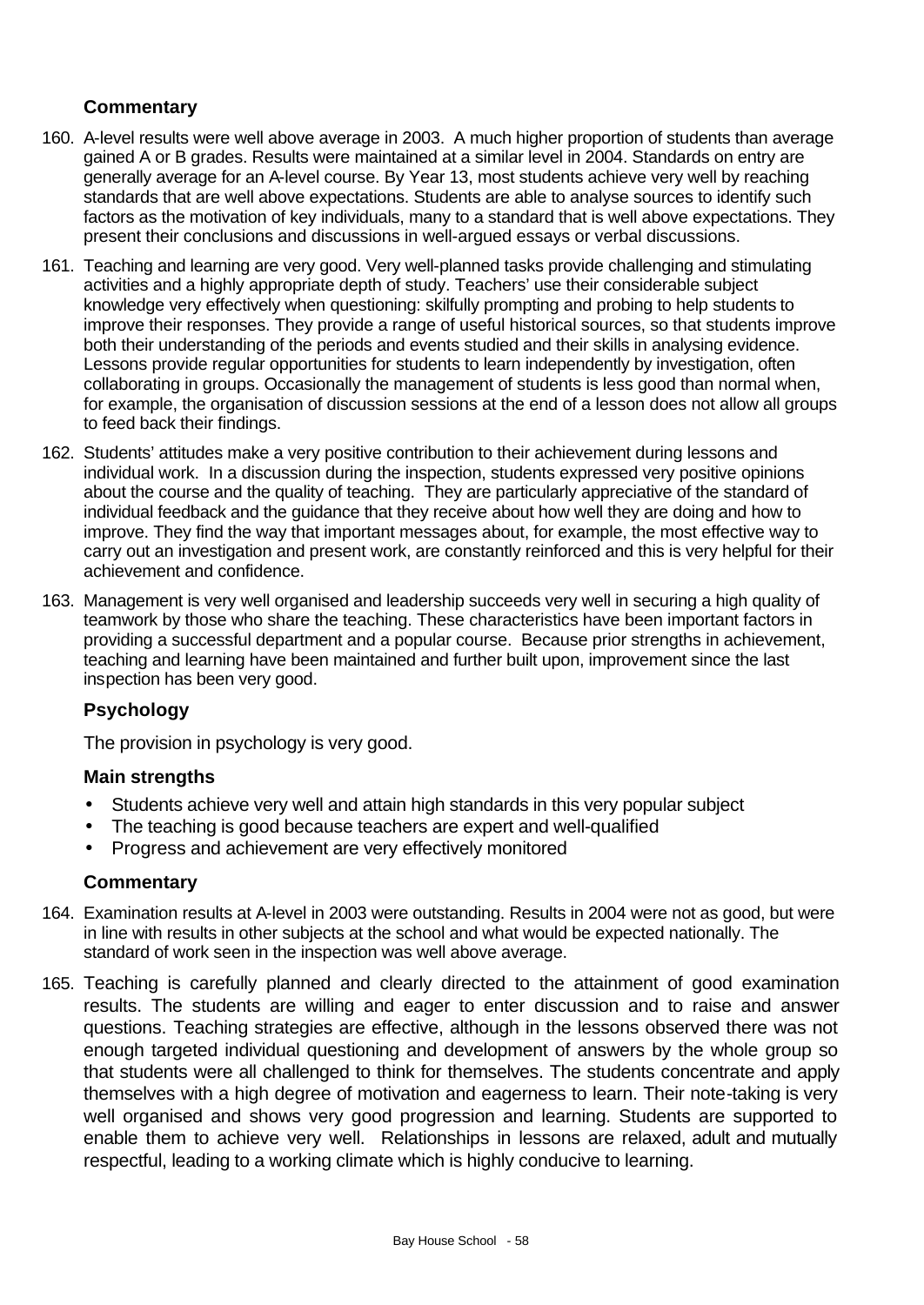166. The subject is well led and managed. The leadership and management demonstrate the vision and commitment to drive the department forwards and further improve its already high standards. Although the subject draws teachers who work in other departments, they work closely together and are supported in the development of teaching and learning strategies and the provision of resources. Coverage of the syllabus is thorough, equipping the students with what is needed to attain the highest A-level standards. Progress is monitored through regular assessments and marked according to cross-departmental schemes and criteria. Attainment is centrally recorded and individual students' performance judged in relation to expectations. Guidance and support are given to those judged to be underachieving. Resources are good, although the department recognises the need to incorporate more ICT into lessons. This year, psychology has been the most popular AS level subject, attracting more than a hundred students. The subject was not inspected last time and so it is not possible for inspectors to judge improvement since the last inspection.

# **ENGINEERING, TECHNOLOGY AND MANUFACTURING**

167. The focus subject of the inspection was design technology: product design. The department also offers an art and design **graphics** course that was sampled. In the Year 13 lesson seen, students were working on producing a range of designs for stamps with themes of explorers, discoveries and inventions. Research was mainly from the internet and printed matter. The students' sketchbooks showed that ethical, commercial and cultural influences were not featuring as strongly as expected. Students received very good individual feedback in the lesson from the teacher. Many students spoken too were unaware of the examination criteria, and therefore were not as fully informed of the route to success as might be expected. Many students go onto follow further study of art and design through foundation and degree courses.

# **Design technology**

Provision in design technology is very good.

# **Main strengths and weaknesses**

- More able students produce exceptional work and students with special educational needs also do well
- The teaching is very good because teachers have excellent subject knowledge
- Students do not gain wider insight into the subject by making visits and linking with local designers as part of the planned programme
- The product design workshops lack sufficient ICT resources

# **Commentary**

168. A-level results in 2003 were average**.** Boys did slightly better than the girls. There is an improving trend and results showed strong improvement in 2004, with current standards well above average. Students' achievement is very good. They gain confidence rapidly in using architectural and illustration techniques through observational drawing of the built environment. They gain good knowledge of how to build up designs using professional drawing methods. The result of very good teaching is that the final examined portfolio work is well above average because of the attention to these techniques. Some of the coursework samples seen from the 2004 Year 13 examination group displayed the very highest standards and achievement. The prototype products in both Years 12 and 13 all showed a very high standard of finish. ICT had been used very effectively to produce the design portfolios and the investigative reports had a very good style of report writing and use of literacy. Numeracy featured strongly in the work when students had considered the mechanics and forces acting on their designs. Students with special educational needs have done better than expected because of the individual support and the very good use of ICT.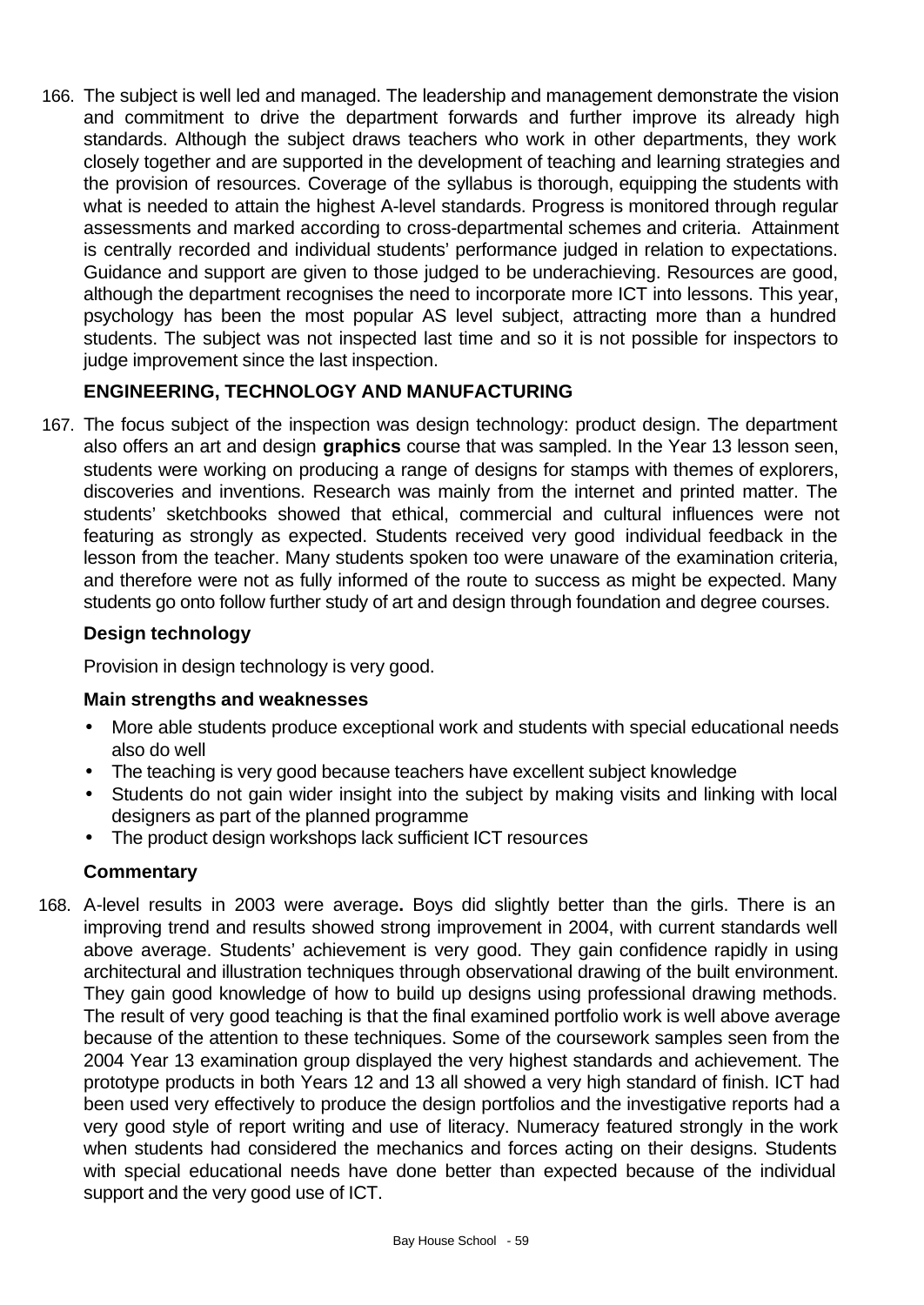- 169. Teaching and learning are very good. The teachers have excellent subject knowledge to enable them to teach very competently at this level. They are able to demonstrate techniques confidently to students and call upon a wide range of technological and designing principles. This gives the students a feel of working with professional designers. The work done by students is well matched to their abilities and provides considerable challenge. The department has insufficient links with local designers and manufacturers that could form a useful bridge for students who struggle to get good feedback from design clients in Year 13, particularly when their research and evaluation is a tentative link over the internet. Nevertheless, the department has made a strong team entry to the Royal Navy Engineering Academy scheme and successfully presented their designs and built a prototype desalination water filter.
- 170. The product design course is well led and managed and there has been good improvement since the last inspection. In contrast to those studying graphics, students working on the product design course do not as yet have the benefit of good ICT facilities when working in the technical workshop areas.

## **VISUAL AND PERFORMING ARTS AND MEDIA**

171. The focus of the inspection was on art and design. Music and theatre studies were also sampled. In the **music** lesson observed, the teacher's confidence and subject expertise, coupled with high expectations of students led to good achievement. There was very good illustration on the piano of how the same chord could be written to sound differently in passages of music. Outside of lessons, sixth form students have many excellent opportunities to develop their skills through participation in ensembles. Teaching in the **theatre studies** lesson seen was very good and enabled students to gain a clear understanding of Brechtian *Gest* techniques and how this approach differed from method acting. Final portfolio work showed very good understanding of stagecraft as well the themes and stylistic features of texts and how presentation could contribute to an audience's understanding of these. Results are consistently well above those nationally with many students obtaining A and B grades.

# **Art and design**

Provision in art and design is very good.

## **Main strengths and weaknesses**

- Standards are high because of very good teaching and learning
- Students have very good attitudes to learning, relationships with teachers are very positive and this contributes to their very good achievement
- Extracurricular opportunities are very good
- There are not enough opportunities in lessons for the creative use of ICT

## **Commentary**

172. Examination results at A-level in 2003 were average but they rose significantly in 2004. Students achieve very well, extending their technical expertise in observational drawing and in expressive painting and sculpture. As a result of very skilled teaching, they successfully make the transition from GCSE to the more independent, facilitated learning in Years 12 and 13, to which they respond well. Students achieve high standards because they are encouraged to work on a large scale, to experiment and take risks. They research contemporary art practice very well and this informs their own work as shown by the range and quality of visual research in work journals. Students' knowledge and understanding of art and design is actively enriched by regular gallery visits, the links with the Southsea Studios as well as the annual summer exhibitions in school. Good use is made of the internet for research, and increasingly students present their work in progress using PowerPoint<sup> $TM$ </sup> but they do not currently have enough opportunities to make creative use of ICT in lessons.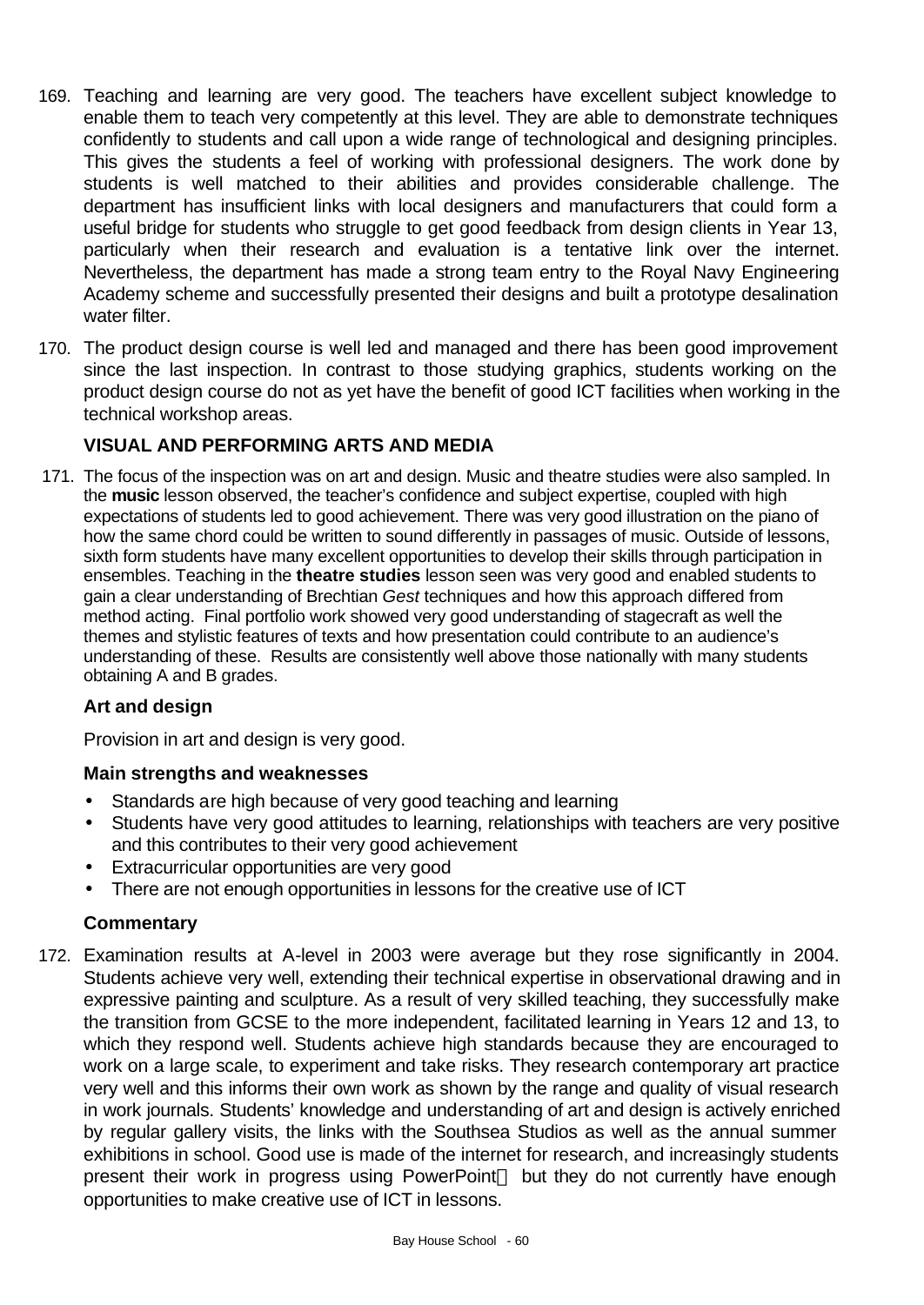- 173. Teaching and learning are consistently very good. The teaching style is varied and well matched to the needs of the students. Assessment processes are effective and feedback from teachers clearly helps students to improve. Short-term targets are agreed with students and regularly monitored. Students and teachers work very well together and relationships are very positive. This creates a climate of mutual trust and respect which promotes very good learning attitudes and very good motivation. Recruitment onto the sixth form courses is increasing and progression into higher education after Year 13 is good.
- 174. Subject leadership and management are very good, with a strong vision for subject development which is inclusive and supported by all the staff. Results and subject performance are carefully evaluated and an improvement plan exists to address areas for development. Improvement since the last inspection has been very good. Results have improved further whilst teaching and learning strengths have been maintained.

# **HOSPITALITY, SPORTS, LEISURE AND TRAVEL**

175. No subject in this curriculum area was inspected in detail. The advanced vocational certificate in education (AVCE) in **travel and tourism** was sampled. In the lesson observed, students worked hard and produced user-friendly guides to Howarth and Bronte country. The achievement of students in relation to their abilities is excellent. In **physical education**, results in 2003 were high. Teaching observed was good and students clearly enjoyed their work and achieved well. Opportunities for independent learning are not developed enough.

## **BUSINESS**

#### **Economics and business**

Provision in economics and business is very good.

#### **Main strengths and weaknesses**

- Regular tutorials and support for independent learning together with supportive relationships lead to very effective learning
- Students' attitudes to the subject contribute to their very good achievement
- The subject makes an excellent contribution to students' social and moral and citizenship education
- There are not enough opportunities to link the subject to the real world of business through visits and speakers

## **Commentary**

176. In 2003, only five students took the subject and they all gained grades A-C. These numbers were too small for meaningful comparisons to be made with other subjects or standards in other schools. In 2004, a larger group attained the full range of pass grades and there was considerable improvement in the top grades. Analysis of students' work shows standards in Alevel economics and business are well above course expectations, and students' achievement is very good. Many students build on the successful GCSE course in business studies, but a substantial proportion begin Year 12 with very little knowledge of the subject. During the first term of the course, they move quickly from this base to a point where they have a good awareness of economic and business terms and concepts due to clear and well-structured teaching. By Year 13, students have carried out a range of coursework investigations. Students produce interesting and detailed investigations using economics and business concepts to explain issues. These activities and the material covered on the course contribute significantly to developing the very effective social and moral education of students and to their appreciation of the responsibilities of citizenship.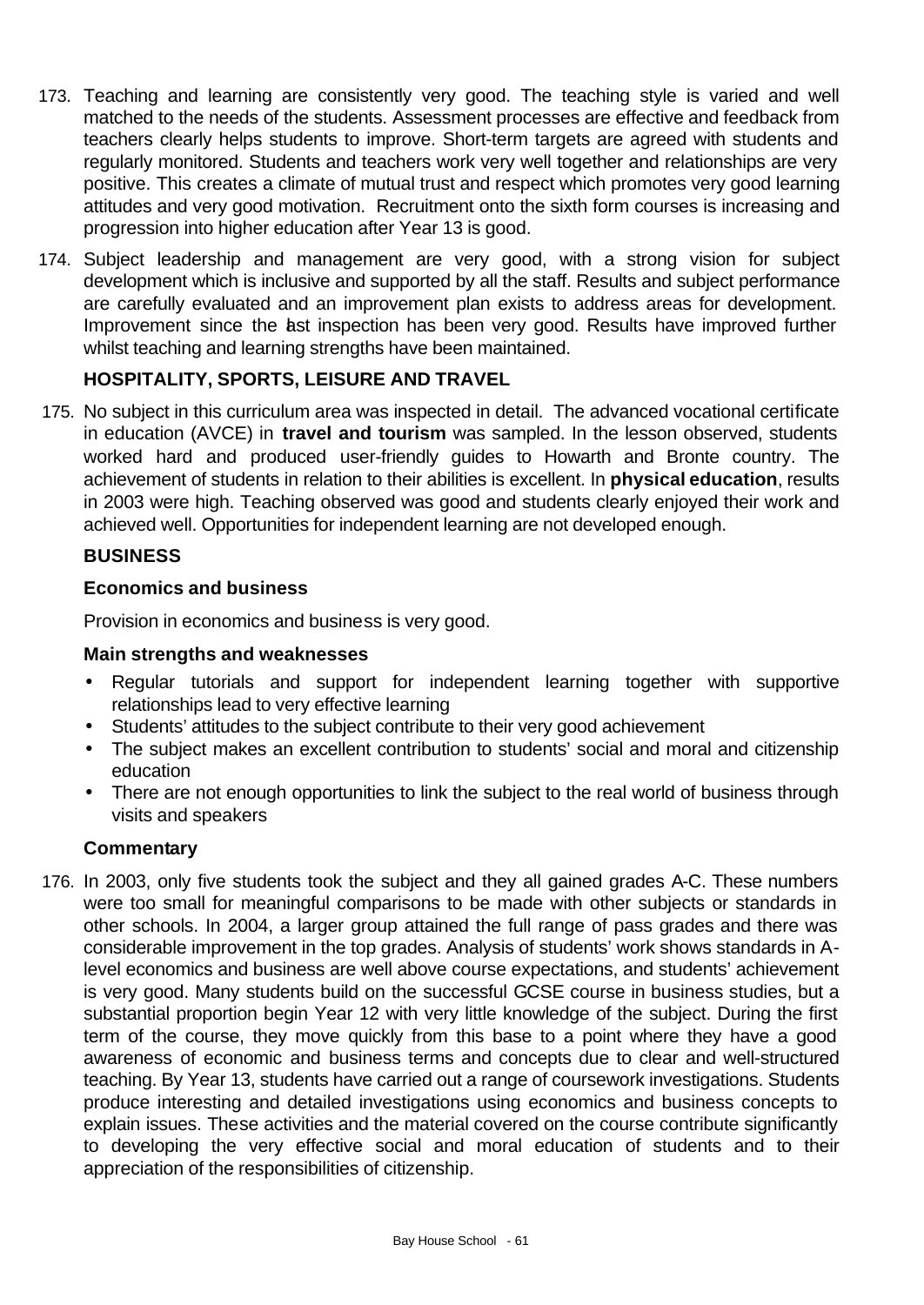- 177. Students respond very well to the subject. They have a high regard for their teachers and find the individual tutorials particularly effective in helping them to learn very well and make very good progress. They value the feedback on their coursework and feel well prepared for examinations. The intellectual rigour is sufficient to stretch and challenge the most able while supporting the lower-attainers. Students enjoy seeing the relevance of the subject to stories in the news and they were well informed on the locally based ferry operator's recent business decisions affecting the port.
- 178. Teaching is very good and the background and experience of the team complement one another well. Opportunities are missed, however, for capitalising on their expertise and students' enthusiasm by including more trips, visits and guest speakers, and making greater use of ICT. Students use ICT for research and to type up their coursework but a lack of access to ICT in many lessons prevents its further integration into classroom teaching. The marking and assessment of students' work is very good. Feedback has been developed which students find very useful. Assessment objectives are made clear to the students which helps them develop very good examination skills leading to very good results.
- 179. Leadership and management are good but the subject does not have its own budget, which makes acquiring up-to-date resources more difficult than it need be. There has been good improvement since the last inspection.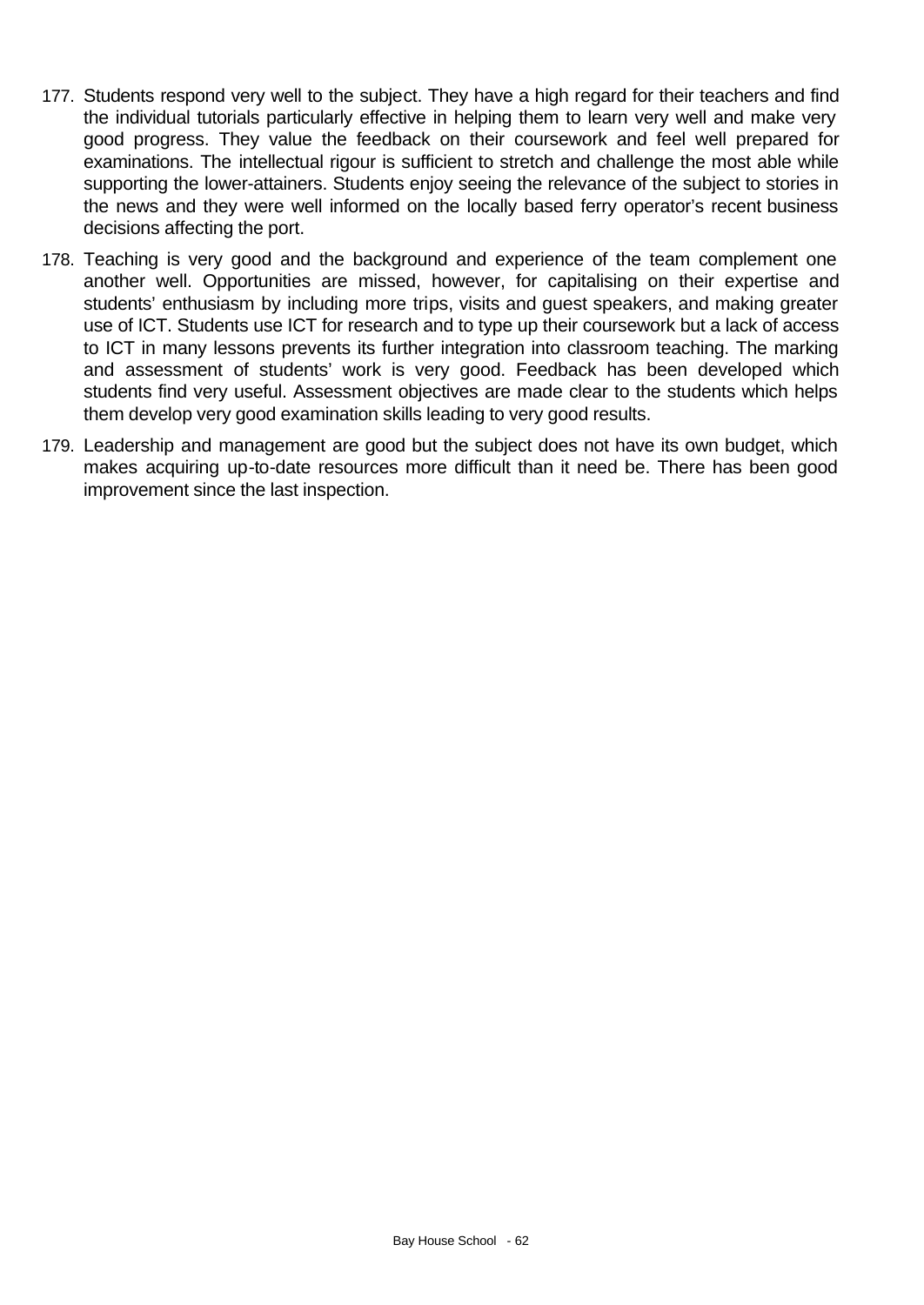# **HEALTH AND SOCIAL CARE**

Provision in health and social care is very good.

## **Main strengths**

- Standards are well above average and students achieve very well
- The teaching and learning are very good
- Students benefit from good guidance on how to improve their work

#### **Commentary**

- 180. In 2003, results in this AVCE course were well above the national level. Results were maintained in 2004. This represents very good achievement. Students' attitudes are very good and they enjoy the subject. They feel very well supported and appreciate the variety of teaching methods. The portfolios produced are of high quality and reflect the effort the students put into their work. The teaching and learning are very good with some excellent aspects. In lessons, students enter into class discussions with confidence and work very well in a co-operative manner. They are set challenging tasks that they tackle with enthusiasm, producing work of a high standard. The lessons are motivating, relevant and engage all the students. Teachers use a wide range of teaching approaches with guest speakers, visits and the extensive use of computers for research and presentation.
- 181. Relationships between teachers and students are very good. The team of experienced teachers has a wide range of expertise with a very good knowledge of the examination requirements. The assessment of the work is very detailed and clearly indicates how students can improve. All students are aware of their attainment and their target grades. The teachers closely monitor progress of the students and offer support when needed.
- 182. The leadership and management are very good. Lessons are very well organised within each module even though the teachers are based in different departments and rarely have the opportunity to meet formally to discuss the course. Improvement since the last inspection has been very good, with standards now much higher than were reported previously.

## **PERSONAL DEVELOPMENT AND GENERAL PROGRAMMES**

183. There was no focus subject in this area. The **critical thinking** course was sampled. Students achieved very well in the lesson observed. A lesson putting students into the role of magistrates to consider sentencing made a valuable contribution to citizenship education.